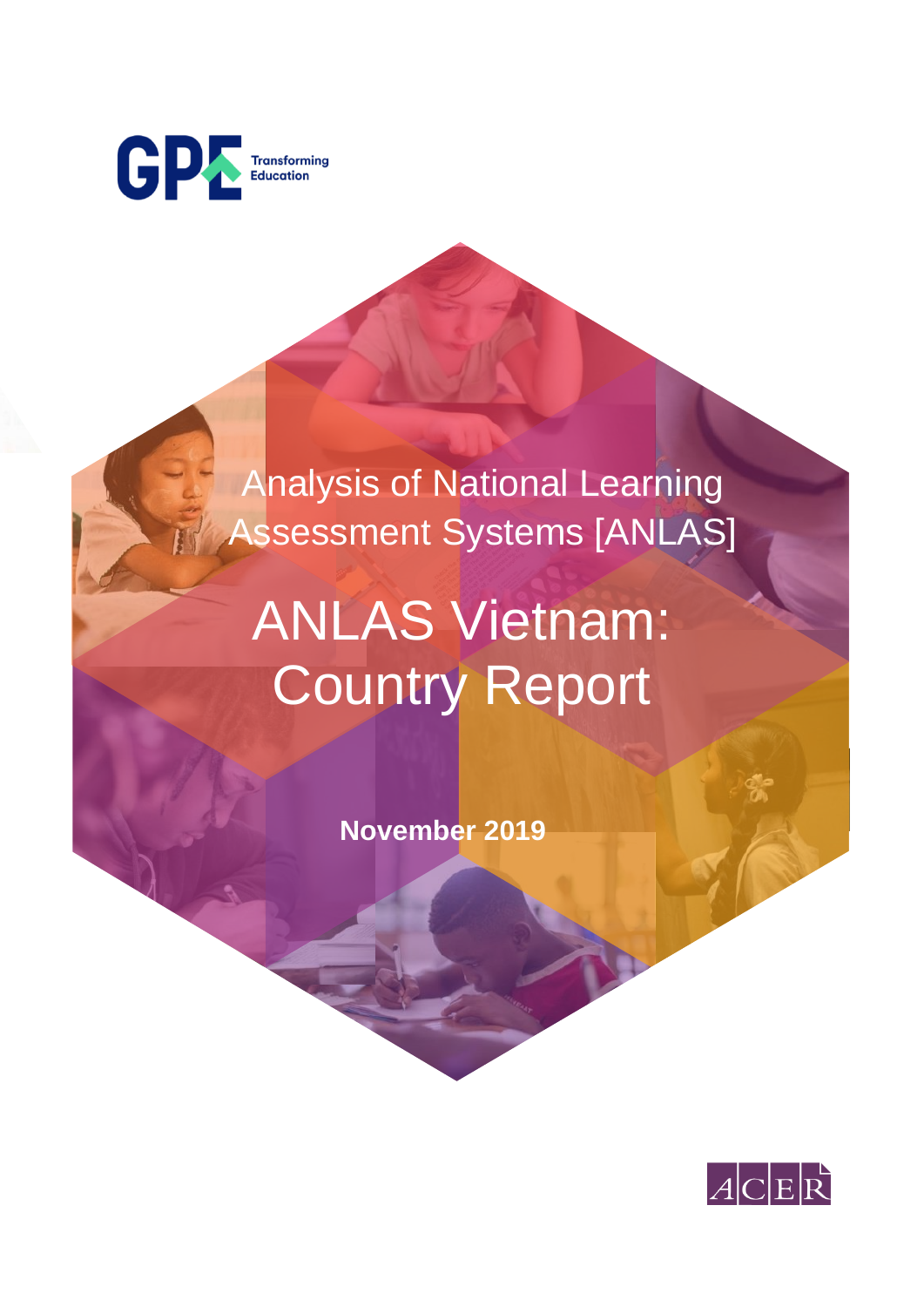# **Table of Contents**

| $\mathbf{1}$   |                                                                                   |  |  |
|----------------|-----------------------------------------------------------------------------------|--|--|
| 1.1            |                                                                                   |  |  |
| 1.2            |                                                                                   |  |  |
| $\overline{2}$ |                                                                                   |  |  |
| 2.1            |                                                                                   |  |  |
| 2.2            |                                                                                   |  |  |
| 2.3            |                                                                                   |  |  |
| 2.4            |                                                                                   |  |  |
| 2.5            |                                                                                   |  |  |
| 2.6            | Preparing and disseminating country report to inform education sector planning 12 |  |  |
| 3              |                                                                                   |  |  |
| 3.1            |                                                                                   |  |  |
| 3.2            |                                                                                   |  |  |
| 4              |                                                                                   |  |  |
|                |                                                                                   |  |  |
|                |                                                                                   |  |  |
|                |                                                                                   |  |  |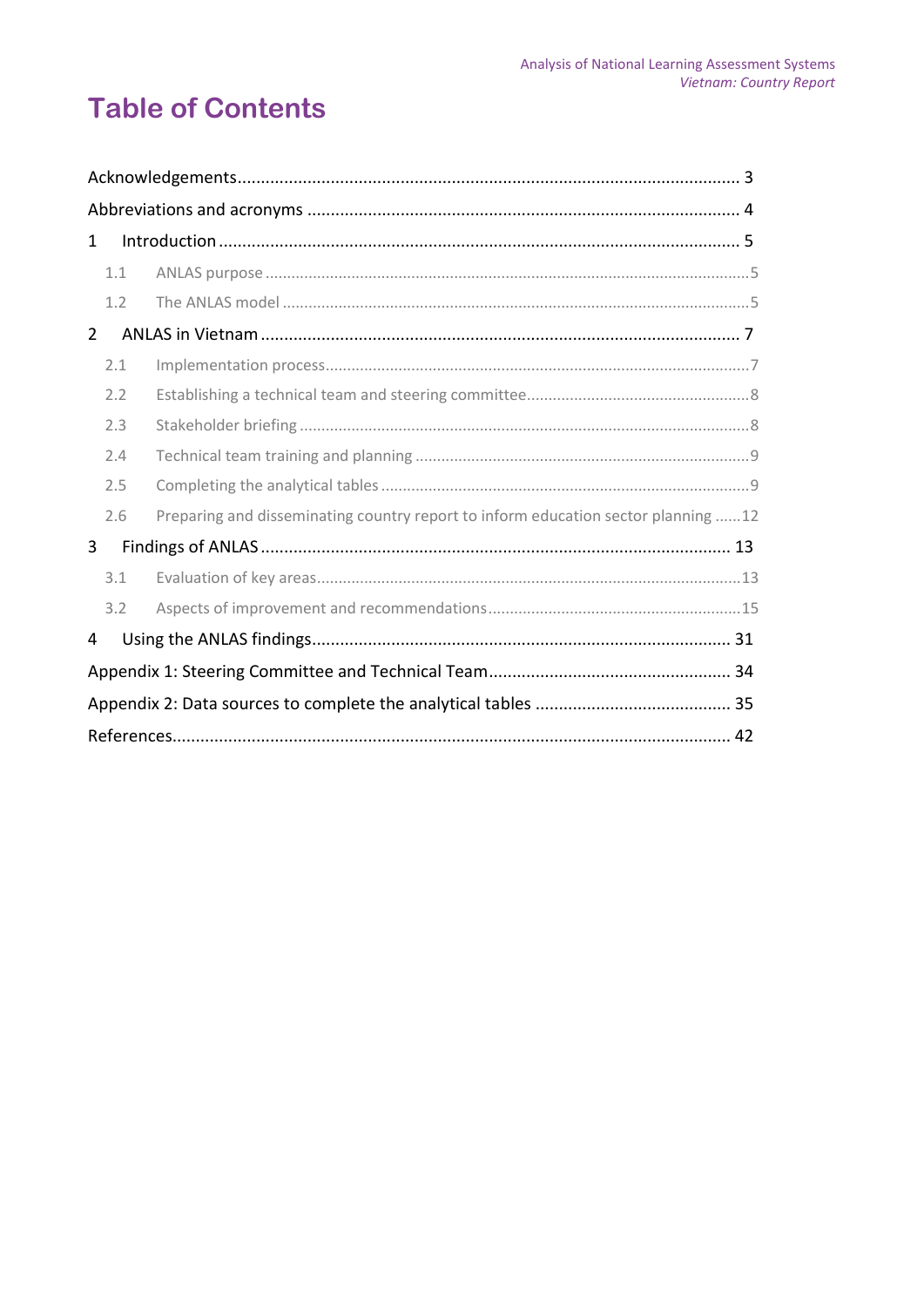# <span id="page-2-0"></span>**Acknowledgements**

The Global Partnership for Education (GPE), under the leadership of Ramya Vivekanandan and support of Medjy Pierre-Louis, has initiated the Analysis of National Learning Assessment Systems (ANLAS). It has assigned the development of ANLAS to the Australian Council for Educational Research (ACER).

The ANLAS development process included three phases: 1) development of the ANLAS toolkit (July 2018 to January 2019); 2) pilot implementation of ANLAS in three GPE partner countries (January to August 2019); and 3) revision and refinement of ANLAS based on observations and experiences from the pilot implementations (July to September 2019). To facilitate the pilot implementation of ANLAS in Mauritania in French language, ACER collaborated with CONFEMEN/PASEC<sup>1</sup>.

Vietnam is one of three countries participating in the piloting of ANLAS. The piloting countries are contributing significantly to the consultative development process of ANLAS, allowing to test both the content of the ANLAS toolkit and the process of using these resources to analyze the national learning assessment system and to make recommendations for improvement to inform strategies within education sector plans.

Our Steering Committee and Technical Team would like to especially thank Ms. Ramya Vivekanandan – GPE Secretariat, Mr. Toshiyuki Matsumoto – Education Programme Specialist of UNESCO Hanoi, Ms. Naoko Tabata - Country Liaison of ACER and Ms. Sally Robertson - ACER for supporting us during the ANLAS piloting in Vietnam. We also would like to thank our High Officials from the Ministry of Education and Training (MOET), and from the Vietnam Educational Quality Management Agency, Department of Primary Education, Department of Secondary Education, Department of International Coperation, Department of Teachers and Educational Managers, Vietnam National Institute of Educational Sciences and the National Academy of Educational Management for directly joining the Steering Committee as well as for giving staff members a chance to be a part of the Technical Team. We also thank Ha Noi Pedagogy University 2, Department of Education and Training of the provinces and cities of Ha Noi, Lam Dong, Ninh Binh, Quang Nam and Thanh Hoa, along with the principals and teachers of the primary, secondary and high schools from the provinces and cities that took part in the ANLAS piloting.

We will use the ANLAS implementation results in an effective way, analyzing strengths and points of weakness in the educational assessment system of Vietnam and proposing policies for the improvement of the system.

<sup>1</sup> CONFEMEN (Conférence des ministres de l'éducation des états et gouvernements de la Francophonie); PASEC (Programme d'analyse des systèmes éducatifs).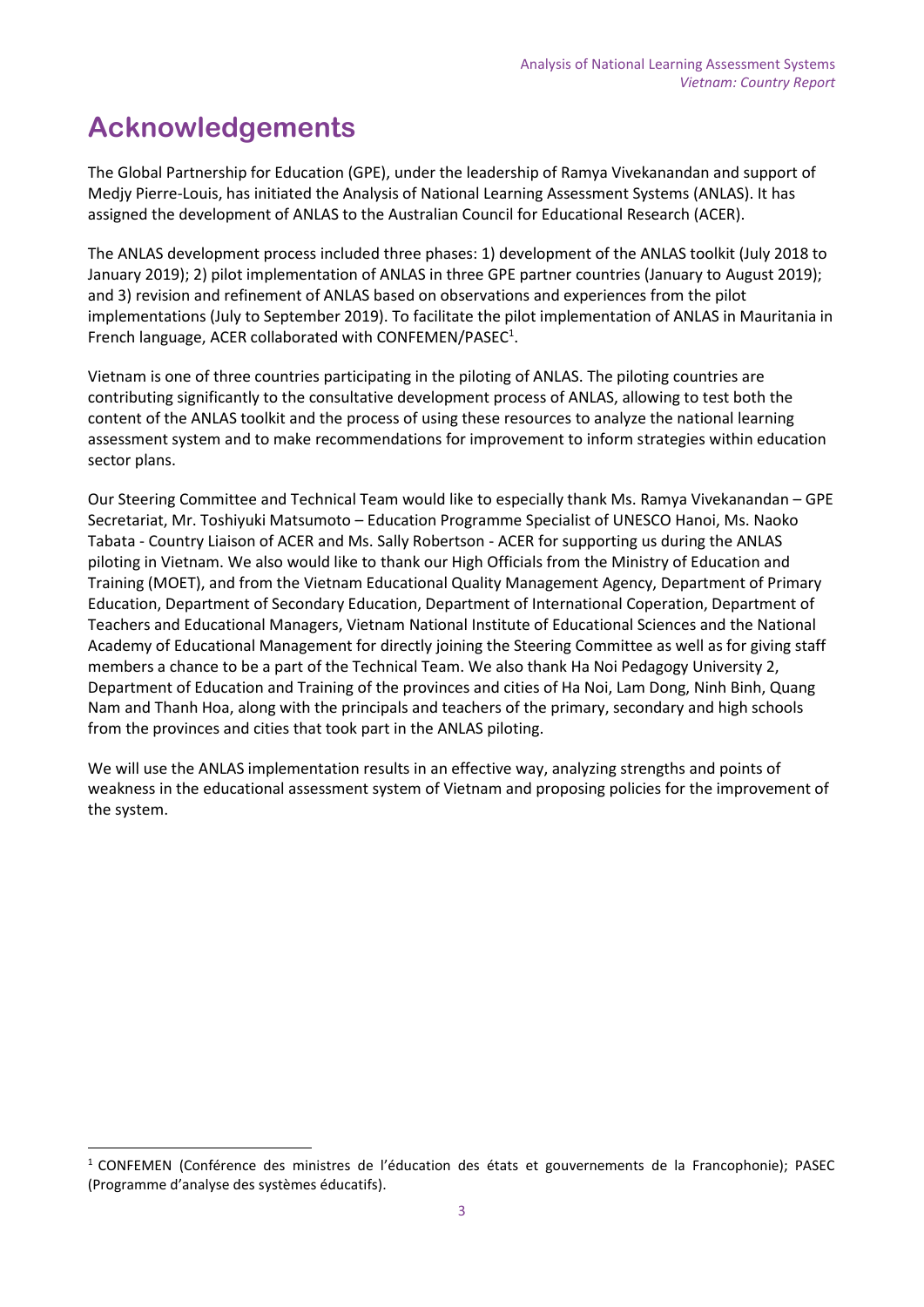# <span id="page-3-0"></span>**Abbreviations and acronyms**

| A4L            | Assessment for Learning                                   |
|----------------|-----------------------------------------------------------|
| <b>ACER</b>    | <b>Australian Council for Educational Research</b>        |
| <b>ANLAS</b>   | Analysis of National Learning Assessment Systems          |
| <b>CEQE</b>    | Centre of Education Quality Evaluation                    |
| <b>DCPs</b>    | developing country partners                               |
| <b>DOET</b>    | Department of Education and Training                      |
| <b>DPE</b>     | Department of Primary education                           |
| <b>GPE</b>     | <b>Global Partnership for Education</b>                   |
| <b>MOET</b>    | Ministry of Education and Training                        |
| <b>NAFM</b>    | National Academy of Educational Management                |
| <b>PASEC</b>   | Programme d'analyse des systèmes éducatifs de la CONFEMEN |
| <b>PISA</b>    | Programme for International Student Assessment            |
| <b>SEA-PLM</b> | Southeast Asia Primary Learning Metrics                   |
| <b>TALIS</b>   | Teaching and Learning International Survey                |
| <b>VNIES</b>   | Vietnam National Institute of Educational Sciences        |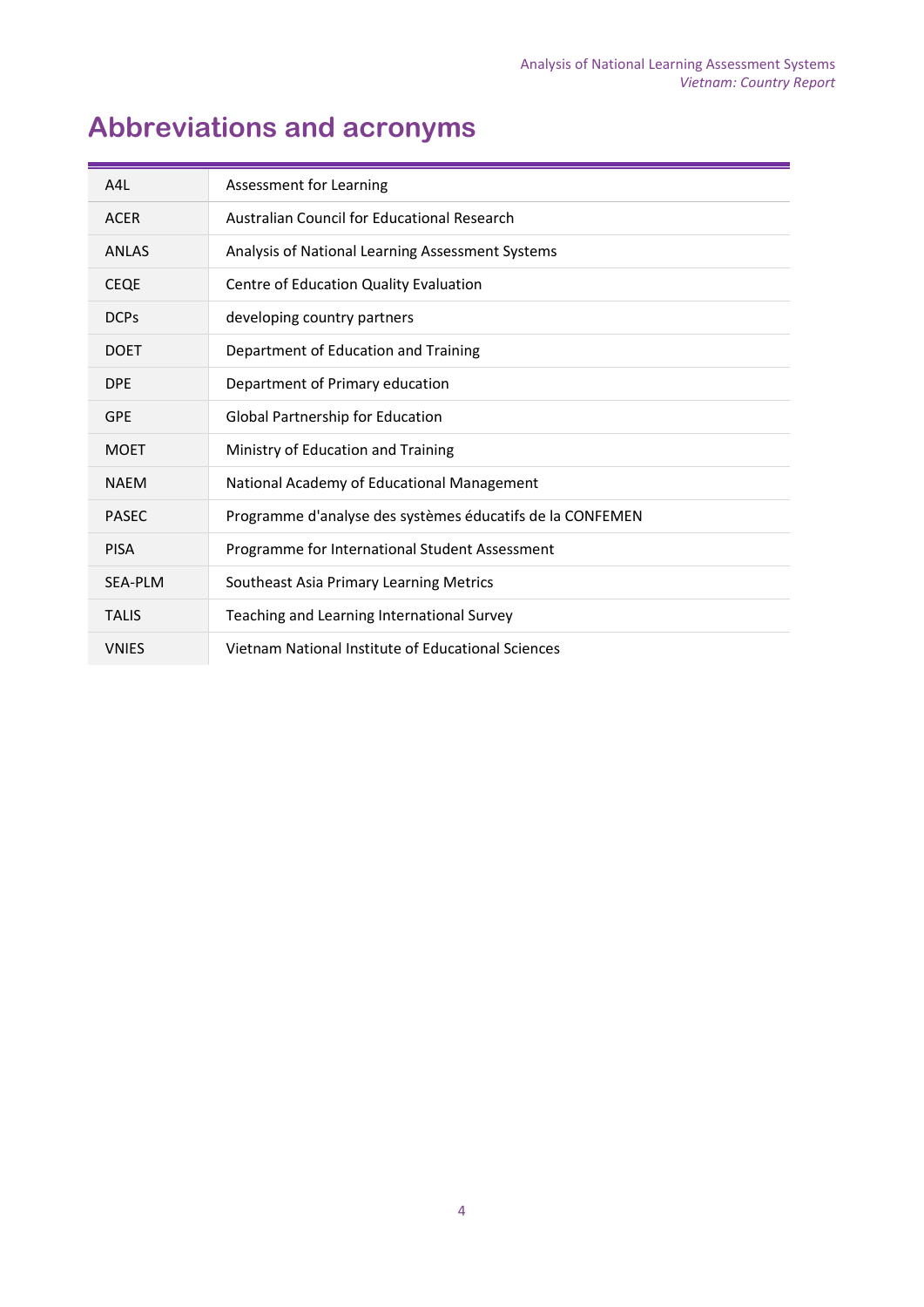# <span id="page-4-0"></span>**1 Introduction**

### <span id="page-4-1"></span>**1.1 ANLAS purpose**

Learning assessments are increasingly used by education systems around the world to inform evidencebased policymaking and reform processes, and to improve teaching and learning practice.<sup>2</sup> To ensure the learning assessment systems in place are sustainable and effective, it is important to regularly review and evaluate their actual state and progress.

For the Global Partnership for Education (GPE), an important priority is the quality of learning assessment systems as a key component of strong education systems and a vital means to monitor and improve learning outcomes. GPE is a multi-stakeholder partnership and funding platform that focuses on supporting the efforts of more than 65 developing country partners (DCPs) in building effective education systems to improve equity and learning. In addition to its efforts to reinforce learning assessment systems through its grants to DCPs, GPE is working to strengthen learning assessment systems and promote a holistic measurement of learning through its Assessment for Learning (A4L) initiative, launched in 2017.

The *Analysis of National Learning Assessment Systems* (ANLAS) is a key component of GPE's A4L initiative, aiming to support partner countries to build effective monitoring systems for evidence-based education sector planning.<sup>3</sup>

ANLAS is designed to enable country partners to undertake a comprehensive analysis of national learning assessment systems, covering learning assessments in school education from primary or basic education to secondary education, all schools within the system (public, private and community), at central as well as decentralized levels. The aim of the qualitative analysis is to identify areas and recommendations for improvement of the national assessment system, to inform the development and implementation of improvement strategies as part of the wider education sector planning process.

To guide and assist developing country partners in undertaking ANLAS, a framework and toolkit have been developed. The toolkit consists of *process tools* to support the implementation of ANLAS, *analytical tools* to document and analyze the learning assessment system, and *reporting and dissemination tools*.

### <span id="page-4-2"></span>**1.2 The ANLAS model**

The ANLAS model illustrated in [Exhibit 1](#page-5-0) provides the analytical framework for the qualitative analysis of national learning assessment systems.

<sup>&</sup>lt;sup>2</sup> John C. Cresswell, "System-Level Assessment and Educational Policy," (Melbourne: ACER, 2017).

<sup>&</sup>lt;sup>3</sup> Global Partnership for Education, "Concept Note: Analysis of National Learning Assessment Systems (ANLAS)." (Washington, DC: Global Partnership for Education, 2018).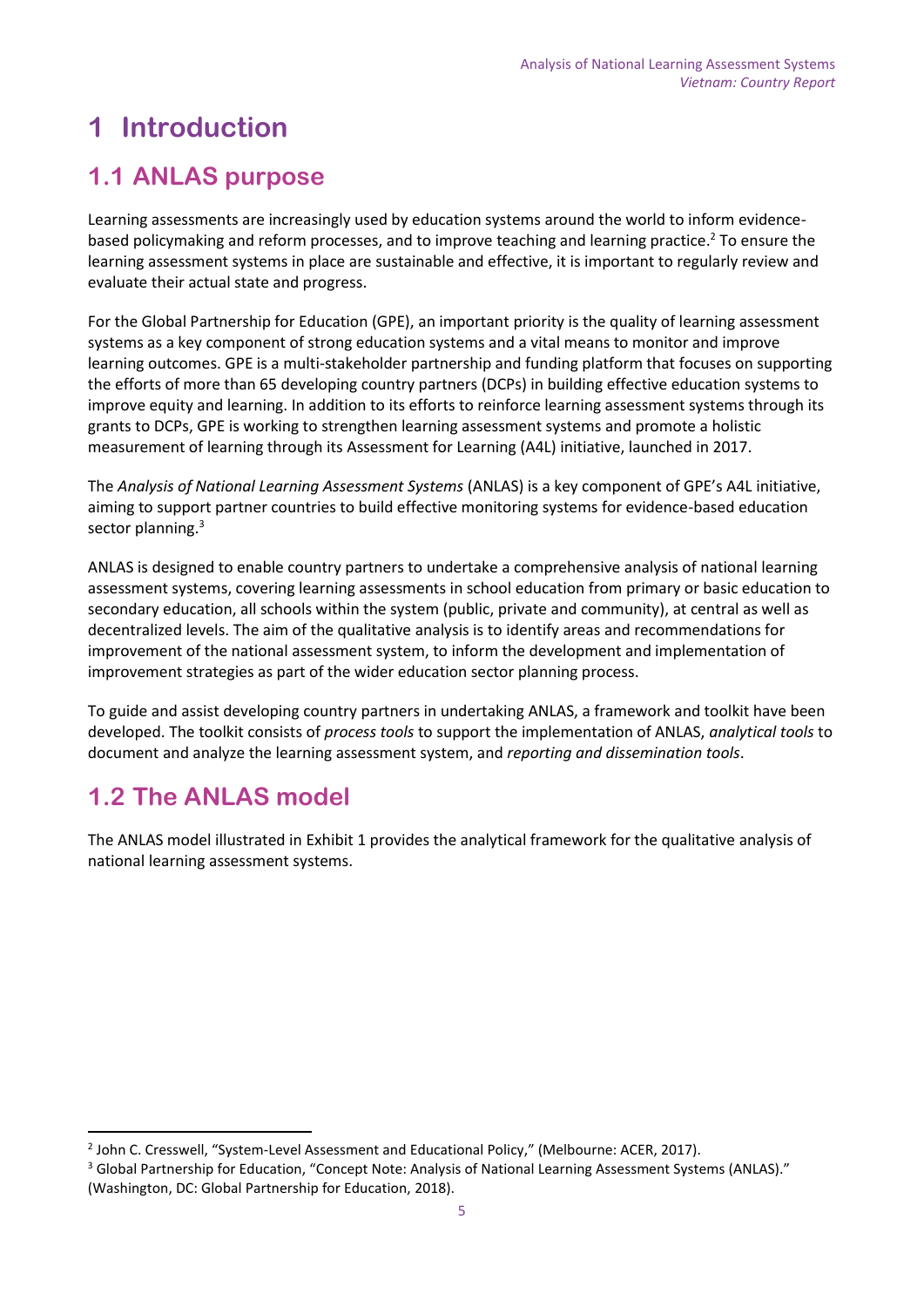#### <span id="page-5-0"></span>**Exhibit 1: The ANLAS model**



The qualitative analysis includes the following *three focus areas:*

**Context** refers to the broader context of the assessment system and the extent to which it is supportive of the assessment system<sup>4</sup>. Context covers six key areas as shown in the ANLAS model.

**Coherence** refers to the extent to which the assessment system is aligned with, or coherent with important aspects of the broader education system<sup>5</sup>. Coherence covers five key areas as shown in the ANLAS model.

**Quality** refers to the overarching key quality concepts for learning assessment programs: technical rigor, fitness for purpose, clarify and consistency of purpose, objectivity and independence, transparency and accountability and ethicality and fairness.<sup>6</sup> The assessment programs covered in ANLAS include large-scale assessments (national, international/regional), examinations and classroom assessments. Eight key areas are operationalized for quality of large-scale assessments and examinations, and seven key areas for quality of classroom assessments.

<sup>4</sup> Marguerite Clarke, "What Matters Most for Student Assessment Systems: A Framework Paper: Systems Approach for Better Education Results (SABER) Student Assessment Working Paper No. 1," (Washington, DC: World Bank, 2012); Network for African Learning Assessments (NALA), "Learning Assessments Systems Evaluation Framework (Draft)," (n.d.), accessed January 4, 2019,

http://www.adeanet.org/adeapmp/sites/default/files/activities/learning\_assessments\_systems\_framework\_v18.pdf <sup>5</sup> Clarke, "What Matters Most".

<sup>6</sup> Australian Council for Educational Research Centre for Global Education Monitoring and UNESCO Institute for Statistics, "Principles of Good Practice in Learning Assessment," (Australian Council for Educational Research Centre for Global Education Monitoring and UNESCO Institute for Statistics, 2017).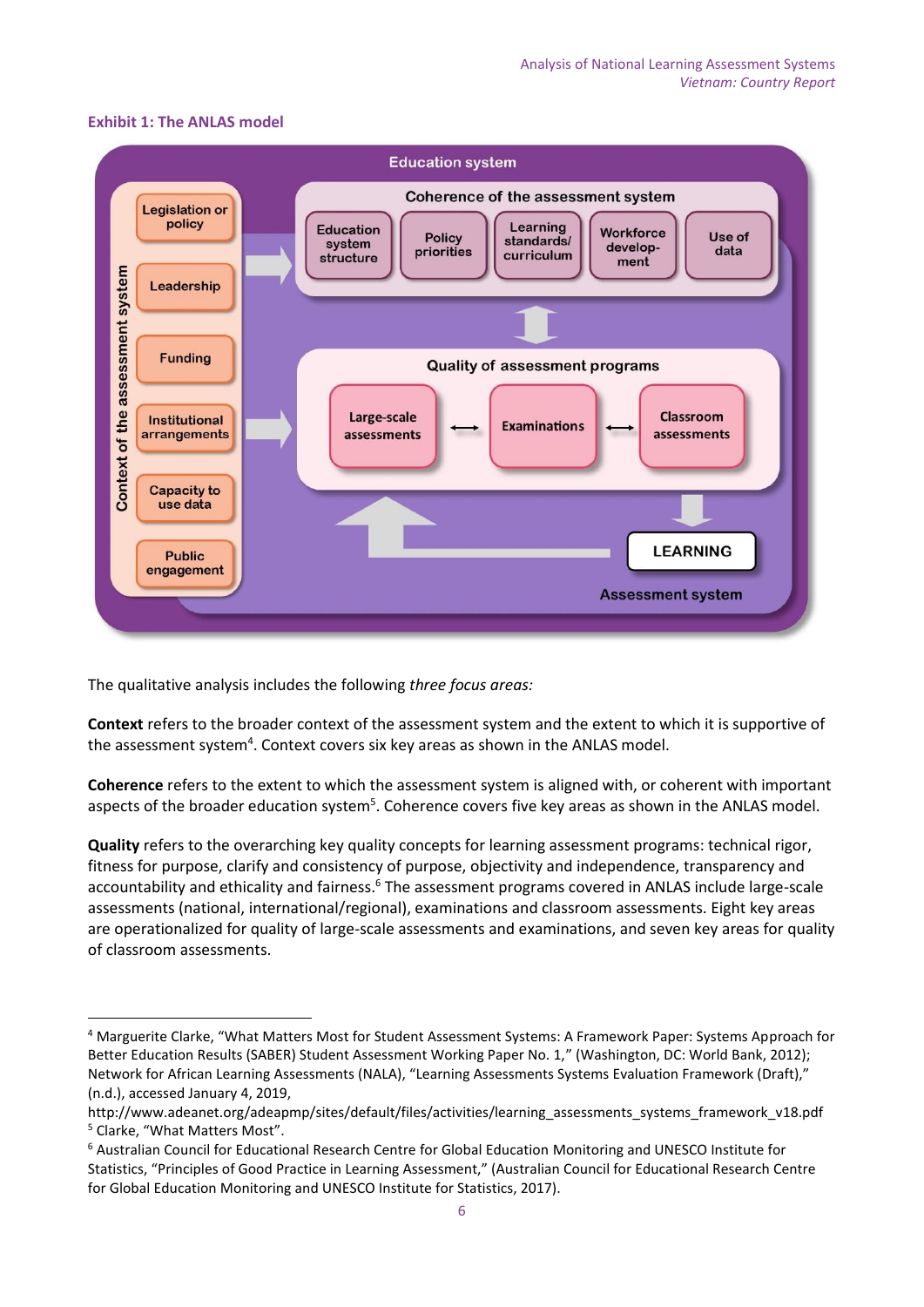An important **cross-sectional element** of ANLAS is the domain of **21st century skills.** These skills, or 'general capabilities' and 'transversal competencies' as they are often referred to, are an increasing policy priority for education systems around the world<sup>7</sup>. The diagnostic nature, the cross-sectional consideration of 21<sup>st</sup> century skills and the integration of the analysis into the education sector planning process are essential, distinct features of the initiative.

For more details about the ANLAS model see the *ANLAS Framework*.

# <span id="page-6-0"></span>**2 ANLAS in Vietnam**

Vietnam is one of the three GPE partner countries which participated in piloting ANLAS. The purpose of the country's participation in the piloting exercise was to analyze the entire national learning assessment system, allowing for insight on strategies and policies that may be needed to improve the system.

This was also a chance for Vietnam to review all aspects of the national learning assessment system, including classroom assessment, large-scale assessment and some examinations which have been conducted in Vietnam, while at the same time expanding and learning from the experience of other countries as well as sharing achievements with them.

Alongside, Vietnam has been making progress regarding curriculum and textbook innovation. During the 2020-2021 school year, Vietnam will start to pilot a new general education curriculum in some primary, secondary, and high schools (Grades 1, 6 and 10). Participating in ANLAS will support the development of assessment regulations based on this new curriculum. It will also enhance the assessment capacity of teachers and education managers by informing their training in the relevant examination methods and suitable classroom assessment.

### <span id="page-6-1"></span>**2.1 Implementation process**

The implementation of ANLAS in Vietnam was undertaken in six steps between September 2018 and August 2019. [Exhibit 2](#page-6-2) outlines the dates and duration of the six ANLAS steps.

| <b>ANLAS implementation step</b>                                                    | Date and duration               |
|-------------------------------------------------------------------------------------|---------------------------------|
| Nominating a focal point and establishing<br>1.<br>a Technical team                 | 15/9/2018-30/1/2019<br>19 weeks |
| 2. Familiarization with the ANLAS toolkit                                           | 21/2/2019-4/3/2019<br>1.5 weeks |
| Stakeholder briefings<br>3.                                                         | 26/2/2019<br>1 day              |
| Team training and planning<br>4.                                                    | 28/2/2019-4/3/2019<br>3 days    |
| Completing the analytical tables:<br>5.<br>description, evaluation, recommendations | 10/3/2019-20/4/2019<br>6 weeks  |

#### <span id="page-6-2"></span>**Exhibit 2: ANLAS implementation process in Vietnam**

<sup>7</sup> Global Partnership for Education, "ANLAS Concept Note".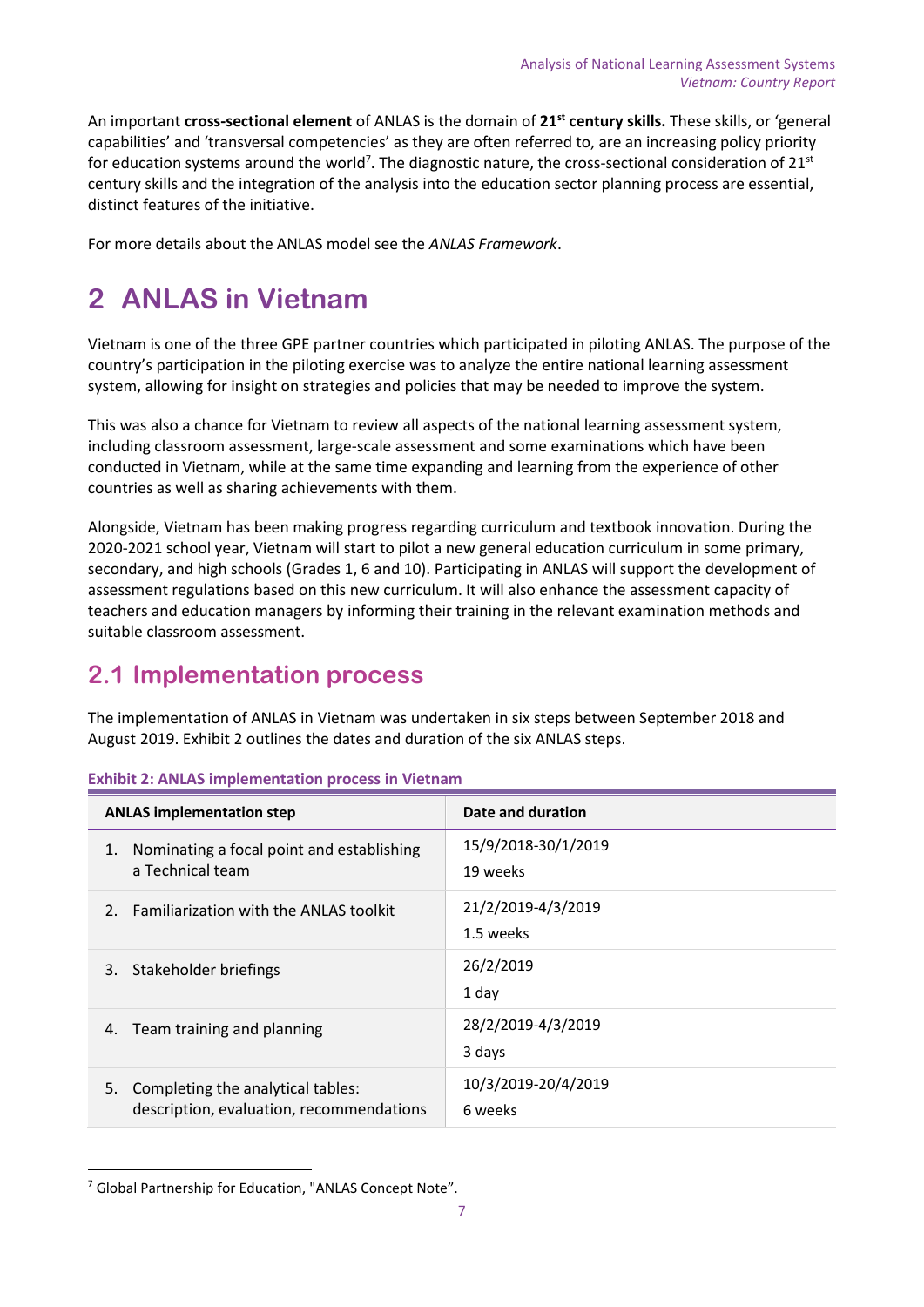| <b>ANLAS implementation step</b>                                                                                       | Date and duration               |
|------------------------------------------------------------------------------------------------------------------------|---------------------------------|
| for improvement, and synthesis of<br>findings                                                                          |                                 |
| Preparing and disseminating a country<br>6.<br>report to relevant stakeholders to inform<br>education sector planning. | 1/5/2019-30/11/2019<br>7 months |

### <span id="page-7-0"></span>**2.2 Establishing a technical team and steering committee**

GPE, via UNESCO Hanoi (the GPE Coordinating Agency in Vietnam), sent a letter to the MOET introducing the ANLAS program, including its purpose and usefulness. After studying the potential relevance and advantages of participation, Vietnam then expressed its desire to do so and was selected as one of three participating countries for the piloting of ANLAS, along with Ethiopia and Mauritania.

For each of the pilot countries, GPE requested the nomination of a national Focal Point to oversee the exercise and the selection of a group of six to eight people with experience and capacity in learning assessment to serve as a national or technical team. In the case of Vietnam, MOET nominated the Vietnam Educational Quality Management Agency to be the host unit and the Center for Educational Quality Evaluation (CEQE) to be the implementation unit for ANLAS in Vietnam, under the direction of Dr. My Ha as the Focal Point. Unlike the other pilot countries, Vietnam decided to establish both a Steering Committee and a national team (known as the Technical Team) to participate in the exercise. While the Technical Team was charged with the actual tasks of undertaking the analysis and preparing the country report, the Steering Committee's role was to oversee the work of the Technical Team (including giving direct feedback) and provide the overall management of the ANLAS piloting in the country.

The following units were involved in these structures: the Center of Educational Quality Evaluation, Vietnam Education Quality Management Agency, Centre of Educational Quality Evaluation, Department of Secondary Education, Department of Primary Education, Department of International Cooperation, Department of Teachers and Education Managers, the Vietnam National Institute of Educational Sciences and the National Academy of Education Management. In most cases, one leader from these units was in the Steering Committee while relevant staff were dispatched to the Technical Team, which consisted of 18 members overall.

The experience of Vietnam in this regard showed that the experience of having a Steering Committee helped to ensure that the members of the Technical Team took responsibility for the ANLAS work and worked effectively and quickly.

Steering Committee and Technical Team members are listed in Appendix 1.

### <span id="page-7-1"></span>**2.3 Stakeholder briefing**

The Steering Committee and Technical Team worked with GPE and UNESCO Hanoi to conduct a stakeholder briefing on February 26, 2019 at MOET. Ms. Ramya Vivekanandan from the GPE Secretariat delivered a presentation on ANLAS during this meeting, at which several development partners were represented, including UNICEF, British Council, Plan International, Vietnam Association for Education for All (VAEFA), UNESCO and Save the Children.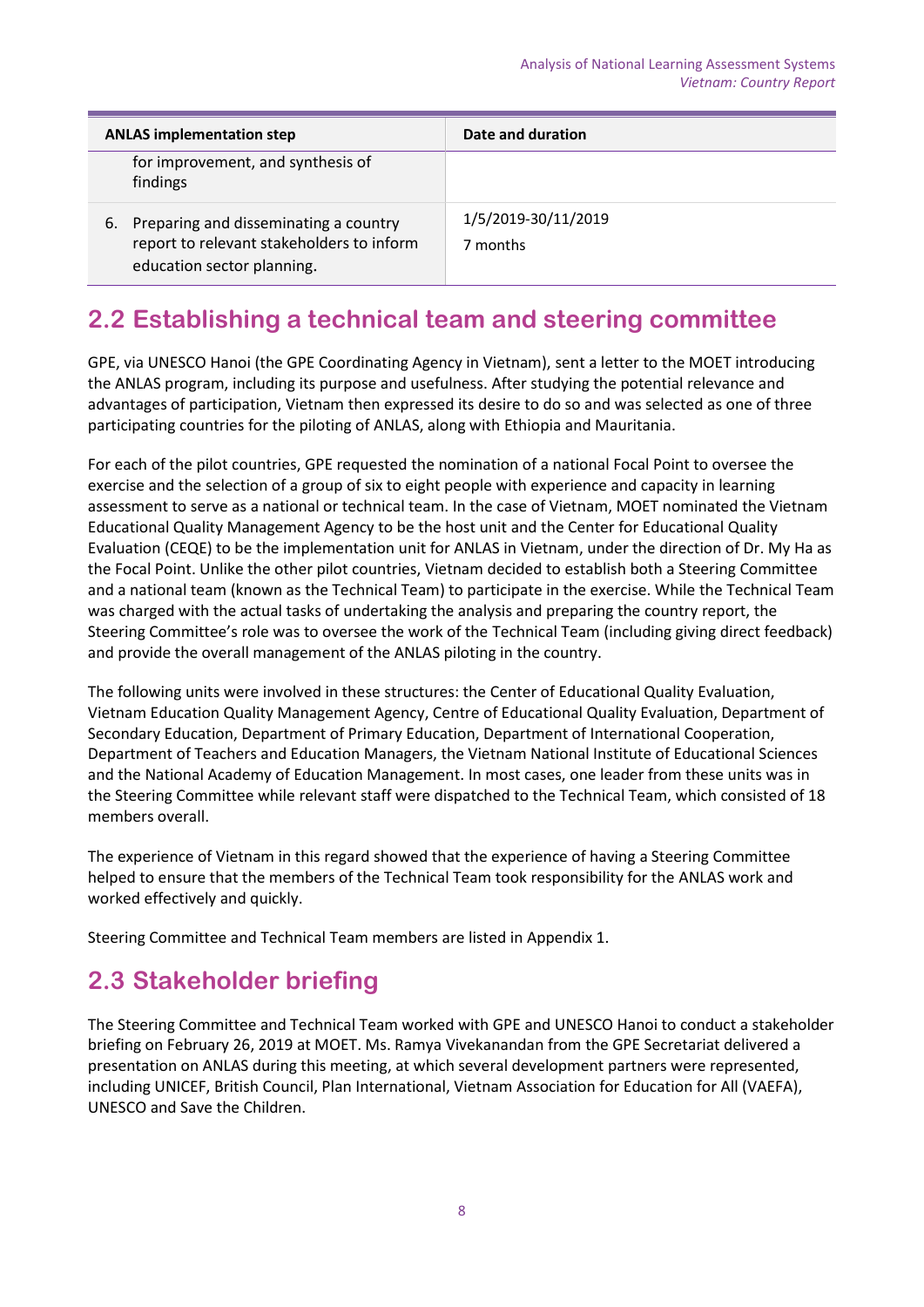### <span id="page-8-0"></span>**2.4 Technical team training and planning**

After the stakeholder briefings, the Technical Team worked with ACER to organize an online technical training and planning session, targeting the representatives of the Steering Committee and Technical Team. From ACER, the training was delivered by Ms. Naoko Tabata and Ms. Sally Robertson, who presented the procedures and methods for undertaking the exercise. As part of the session, the Technical Team worked to develop an implementation plan for the pilot in Vietnam, with a clear delineation of tasks and timelines.

### <span id="page-8-1"></span>**2.5 Completing the analytical tables**

Analytical tables and instructions for completion were provided to document and guide the analysis of the three ANLAS focus areas. Within each of the focus areas, several key areas were analyzed using a set of guiding questions (see Section 1.2 for information about the focus and key areas). For each key area, a quality objective was defined, against which the key area was described and evaluated. The quality objectives are indicated as part of the ANLAS findings (see Section 3).

The analysis of the national learning assessment system consisted of three major steps:

- Describing the key areas for each ANLAS focus area
- Evaluating the key areas for each ANLAS focus area
- Identifying aspects for improvement and making recommendations, and synthesis of the findings.

After the Technical Team training and planning exercise, the Steering Committee and Technical Team met several times in order to assign tasks for members, discuss the content in analytical tables, provide comments and to collectively answer the questions.

In addition, the Technical Team members conducted interviews with stakeholders involved in testing, examinations, classroom assessment and large-scale assessment such as representatives from Ha Noi Pedogogy University 2, the Secondary Education Development Project Phase 2, the Department of Education in Hai Ba Trung and Thuong Tin districts and stakeholders from some primary, secondary and high schools located in Ha Noi, Lam Dong, Ninh Binh, Quang Nam and Thanh Hoa provinces. This represented a mix of cities, rural areas and highland areas.

The meetings, workshops and interview sessions were useful for completing the analytical tables and reports.

### **2.5.1 Describing the key areas of the national learning assessment system**

In ANLAS, Vietnam focused on the following assessment programs:

1) International large-scale assessments:

- PISA (Programme for International Student Assessment, administered by OECD, assessing 15-yearold students in Maths, Science, and Reading). Vietnam participated in the cycles of 2012, 2015 and 2018.
- PASEC (*Programme d'analyse des systèmes éducatifs* or Education System Analysis program, administered by the *Conférence des ministres de l'éducation des états et gouvernements de la Francophonie* or Ministers of Education organization for French-speaking countries, assessing Grade 5 studnets in Maths and Reading at the beginning and end of the school year). Vietnam participated in this program from 2011 – 2014.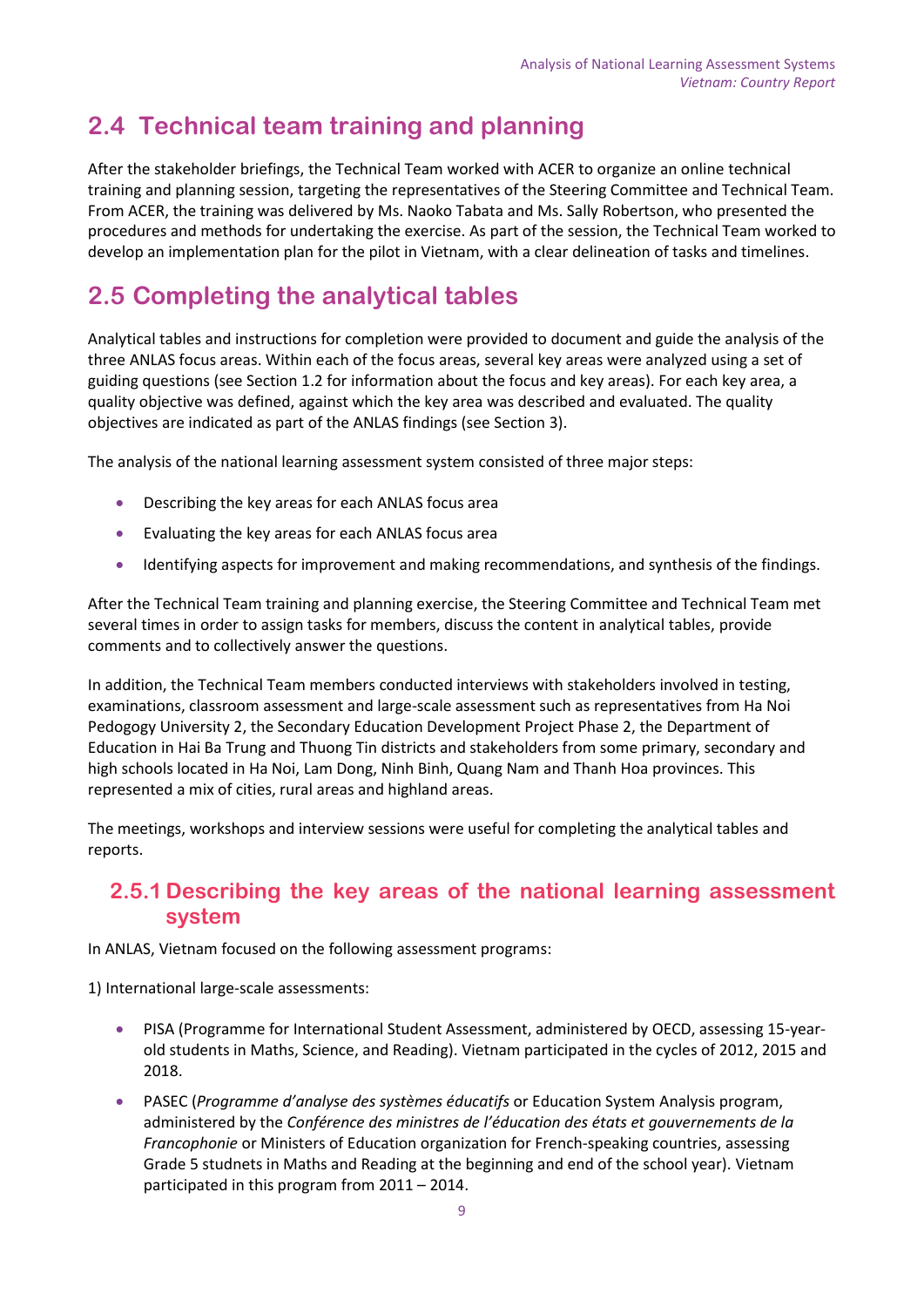- TALIS (Teaching and Learning International Survey, administered by OECD, assessing principals and teachers, focusing on secondary level). Vietnam has assessed these stakeholders at the primary, secondary and upper secondary levels (as well as PISA-Link) and participated in the cycle of 2018.
- SEA-PLM (South East Asia Primary Learning Metrics, in collaboration between SEAMEO and UNICEF). Vietnam has been participating in this program since 2016. The first assessment was administered in 2019, and as of the writing of this report Vietnam was in the coding and data entry phase.

#### 2) National large-scale assessments

Vietnam has been regularly assessing the learning levels of Grades 5, 9 and 11 students. The details are as follows:

- Grade 5 (Maths and Literature): 4 cycles conducted (2000-2001, 2006-2007, 2010-2011, 2013-2014)
- Grade 9 (Maths, Literature, English and Biology): 2 cycles conducted (2008-2009 with Physics instead of Biology - and 2012-2013)
- Grade 11 (Maths, Literature, English): 3 cycles (2011-2012, 2014-2015, 2018-2019)

#### 3) National examination

At present, the MOET conducts the national high school examination after students have completed Grade 12. The Deaprtment of Education and Training (DOET) uses this result to determine high school graduation for the student, and universities can use students' test results for selection purposes. In addition, MOET also conducts some examinations targeted at gifted students and in the technical science domain.

#### 4) Classroom assessment

This is an everyday activity in class, throughout primary, secondary and high school levels.

The key stakeholder groups that were consulted for the analysis are presented in the summary mapping table in Appendix 2. They came from departments and units responsible for a variety of areas or covering different profiles, including: institutional policy, observing examinations, developing assessment programs, funding, information resources, development partners, assessment agencies, training program providers, school leaders and teachers. In all cases, the stakeholders were asked to represent their organizational perspectives and not their personal ones.

The documents used for the analysis are also summarized in Appendix 2. They included legal administrative documents, training documents and research documents and reports. The number of reference materials and documents is high because Vietnam has many international and national assessment programs, as well as examinations held annually, together with directives and guidance documents for classroom assessment. The Technical Team was in some cases required to pick and choose some documents and to reduce the overall list.

In general, there were some limitations when collecting data and information. These included:

- The time for implementing ANLAS was too short, so the data collection time was rushed.
- There were a large number of documents relevant to assessments in Vietnam. Therefore, it required a significant amount of time to find documents and read them carefully in order to ascertain if they should be included as a part of the analysis.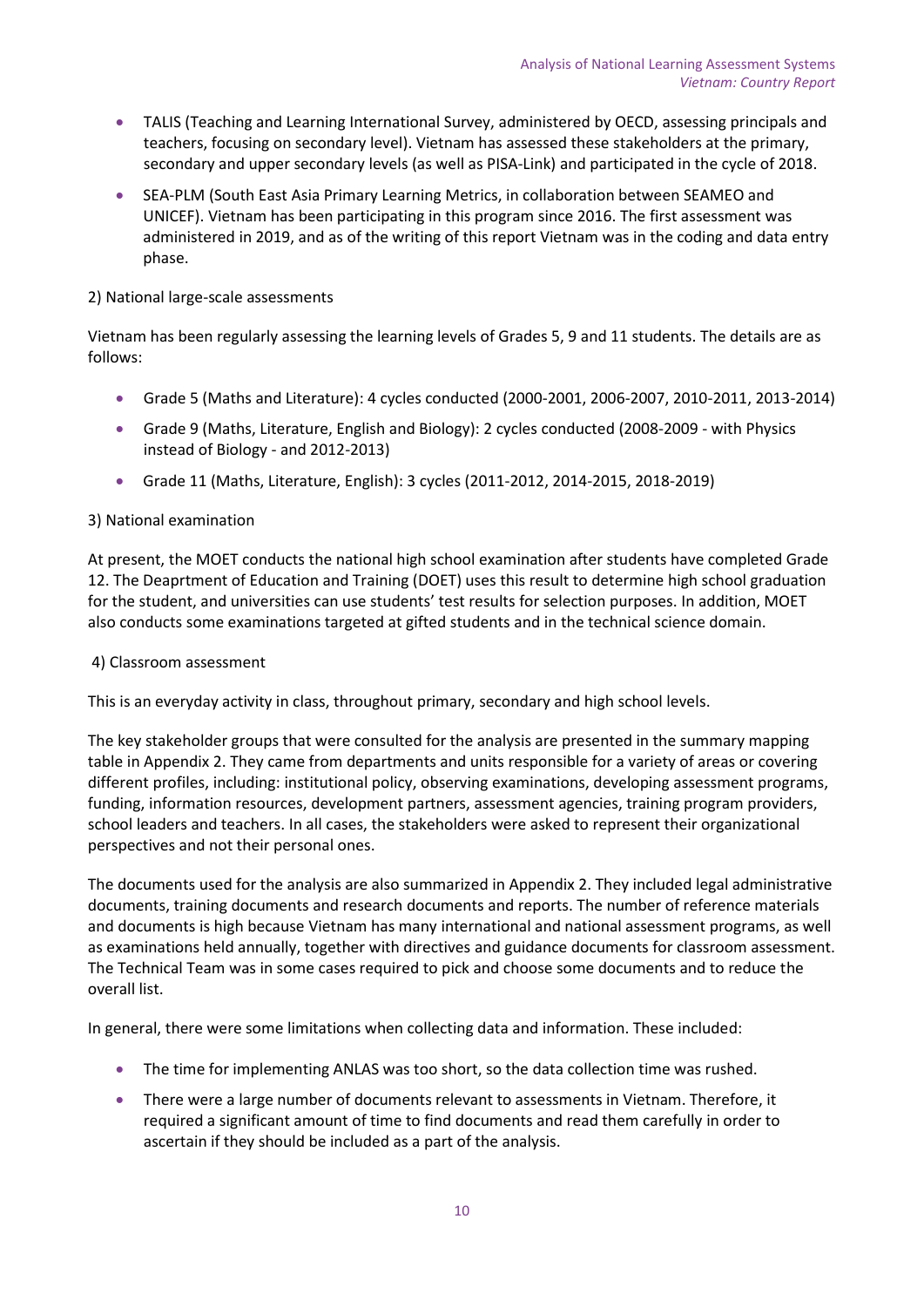- It also took substantial time to translate documents from English to Vietnamese, and Vietnamese to English.
- Members of the Technical Team were very busy given their regular working tasks, so mobilizing all of the members was difficult.

### **2.5.2Evaluating the key areas against quality objectives and making recommendations for improvement**

To evaluate the key areas addressed in the Analytical Tables, Vietnam undertook the following processes:

Step 1: The Focal Point, as head of the Technical Team, reviewed the relevant documents and summarized tasks/issues in the ANLAS Analytical Tables.

Step 2: The Focal Point held a meeting with Technical Team members to discuss issues that needed to be addressed during ANLAS implementation and assigned tasks to members of the Technical Team.

- Members from the Vietnam Education Quality Management Agency (CEQE): CEQE is a unit in charge of managing and overseeing test and large-scale assessment in Vietnam. The members answered issues related to large-scale assessment and national examinations.
- Members from the Department of Primary Education (DPE): DPE is a unit in charge of teaching and learning at the primary level. The members answered questions related to primary education, including curriculum, relevant documentation, evaluation practices, classroom assessment, and so on.
- Members from the Department of Secondary Education: The Department is a unit in charge of teaching and learning at the secondary level. The members answered questions related to lower and upper secondary education, including curriculum, relevant documentation, evaluation practices, classroom assessment, and so on.
- Members from the Department of Teachers and Education Managers: The Department is charged with management and training of teachers and education staff. The members answered questions related to the training of teachers and school leaders, including policy in this regard.
- Members from the Department of International Cooperation: The Department is a unit in charge of overseas student training. The members answered questions related to student assessment and qualifications for studying abroad.
- Members from the National Academy of Educational Management (NAEM): NAEM is a university which offers courses in measurement and learning assessment. The members answered questions related to the training of students in topics related to examinations, assessment, teacher and education staff capacity improvement.
- Members from the Vietnam National Institute of Educational Sciences (VNIES): The institute is a unit that undertakes research on learning assessment, participating in national and international assessment activities. The members answered questions related to sampling, data analysis, and report writing.

Step 3: After individual members completed their answers in regard to their respective areas, the team gathered as a whole to collectively review each question listed in the Analytical Tables. Questions and issues that needed feedback from teachers/principals via school visits were flagged, as were areas on which additional guidance was needed from ACER or for which additional data and documentation was needed.

Step 4: School visits were conducted in order to interview principals and teachers on issues related to classroom assessment. During these visits, some workshops were held with teachers of each level.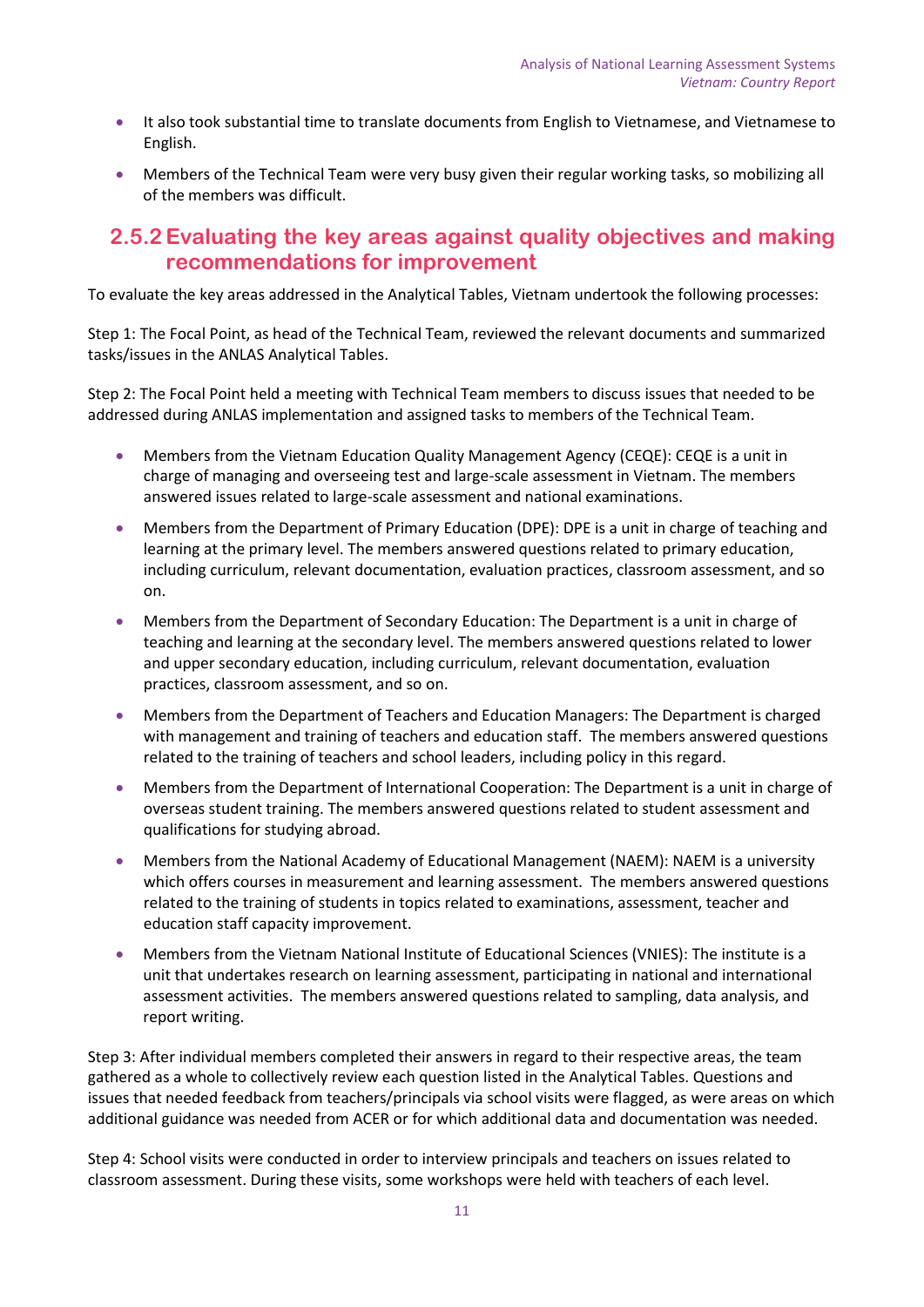Step 5: The Analytical Tables were completed and shared with the Steering Committee for any comments.

Step 6: The Steering Committee met with the Technical Team to review each issue addressed in the Analytical Tables and to provide feedback.

Step 7: The Analytical Tables were revised and shared with different units for additional feedback.

Step 8: The Technical Team met with the Steering Committee to unify the content and tables after the feedback from the units.

Step 9: The Analytical Tables were finalized and translated.

For each of the three ANLAS focus areas, the key areas were evaluated against quality objectives (see Section 3). Three evaluation categories are differentiated as shown in [Exhibit 3.](#page-11-1)

#### <span id="page-11-1"></span>**Exhibit 3: Evaluation categories**

| Category/ | The quality objective is                    |
|-----------|---------------------------------------------|
|           | Achieved (currently no improvements needed) |
| 2         | Partly achieved (improvements can be made)  |
|           | Not achieved (improvements are required)    |

For focus areas with an evaluation category 2 or 3, recommendations for improvement were identified. These recommendations are aimed to inform the development and implementation of improvement strategies as part of the wider education sector planning process.

### **2.5.3Synthesis**

The information from the analysis of the three focus areas was consolidated. This involved developing an overview table which described the evaluation categories and the aspects and recommendations for improvement, for all three ANLAS focus areas. This information is presented in Section 3.2.

### <span id="page-11-0"></span>**2.6 Preparing and disseminating country report to inform education sector planning**

### **2.6.1 Reporting**

After the Analytical Tables were finalized, this country report was developed to present and disseminate the findings from the analysis. Preparation of this report required review of the Analytical Tables and Mapping Tables in order to complete the country report template. Multiple rounds of feedback and revision were included, involving the Technical Team, Steering Committee and other stakeholders. The process also involved two rounds of feedback from ACER and GPE, after which the final version of the report was approved by the Steering Committee, translated and submitted to ACER.

The planned dissemination includes sharing of the final report with all relevant stakeholders, including the key national stakeholders, development partners (SEAMEO-CELL, SEAMEO RETRAC, UNICEF, WB, ADB, Viet-Belgium Project, UNESCO Hanoi in particular) and civil society organizations (e.g. Vietnam Study Encouragement Association, Vietnam Farmer Education Association). It is also planned to organize a workshop to debate the recommended improvements for Vietnam's national learning assessment system.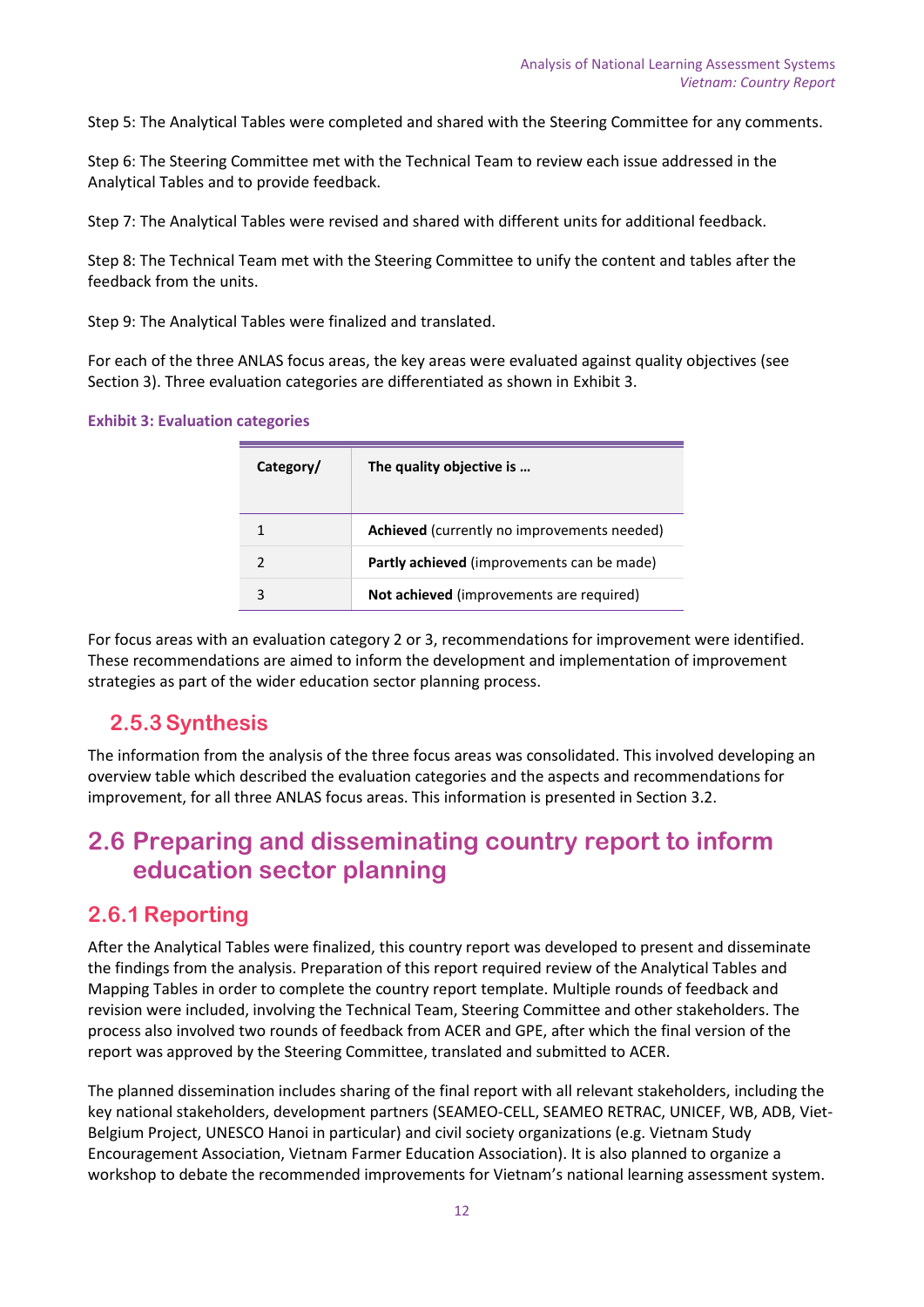After the workshop, the Technical Team plans to prepare a brief report to send to the Head of the Steering Committee, who will also involve the Minister for comment from a macro perspective. Afterwards, different units of MOET will be charged with acting upon the recommendations in their respective areas. A bilateral discussion with UNESCO Hanoi and/or the GPE Secretariat will be helpful to advise on this.

# <span id="page-12-0"></span>**3 Findings of ANLAS**

This section provides a summary of the outcomes of the qualitative analysis of the national learning assessment system in Vietnam**.**

### <span id="page-12-1"></span>**3.1 Evaluation of key areas**

Evaluation results provide information about the level of achievement of three focus areas: 1. Context of the assessment system, 2. Coherence of the assessment system, and 3. Quality of the assessment programs. In each focus area, several key areas were evaluated against relevant quality objectives according to the three evaluation categories: 1. Achieved; 2. Partly achieved; and 3. Not achieved.

For Focus area 1: Context of the assessment system, the key area of Leadership was rated as 'achieved', while the other five key areas (Legislation or policy, Funding, Institutional arrangements, Capacity to use assessment data, and Public engagement) were rated as 'partly achieved'.

For Focus area 2: Coherence of the assessment system, the key area of Structure of the education system was rated as 'achieved' while the other four key areas (Education policy priorities, Learning standards and curriculum, School education workforce development, and Use of data) were rated as 'partly achieved'.

For Focus area 3, two analytical tables were provided. In regard to 3A focusing on the Quality of large-scale assessment and examination, five key areas were rated as 'achieved'. These key areas include: Assessment framework, Assessment instruments, Sampling, Field operations, and Data management. In this focus area, the three key areas of Organization and resources, Data analysis, Reporting and dissemination were rated as 'partly achieved'.

For 3B on Quality of classroom assessment, all seven key areas were rated as 'partly achieved'. These key areas include: Guidelines, Training, Resources and tools, Assessment methods, Assessment content, Quality assurance, and Use of data. [Exhibit 4](#page-12-2) shows the results of the evaluation categories for each ANLAS focus area and key area.

| <b>Achieved (currently no</b><br>1.<br>improvements needed) | 2. Partly achieved<br>(improvements can be made) | 3. Not achieved (improvements<br>are required) |
|-------------------------------------------------------------|--------------------------------------------------|------------------------------------------------|
|                                                             | Focus area 1: Context of the assessment system   |                                                |
| 2. Leadership                                               | 1. Legislation or policy                         |                                                |
|                                                             | 3. Funding                                       |                                                |
|                                                             | 4. Institutional arrangements                    |                                                |
|                                                             | 5. Capacity to use assessment data               |                                                |
|                                                             | 6. Public engagement                             |                                                |

### <span id="page-12-2"></span>**Exhibit 4: Evaluation results**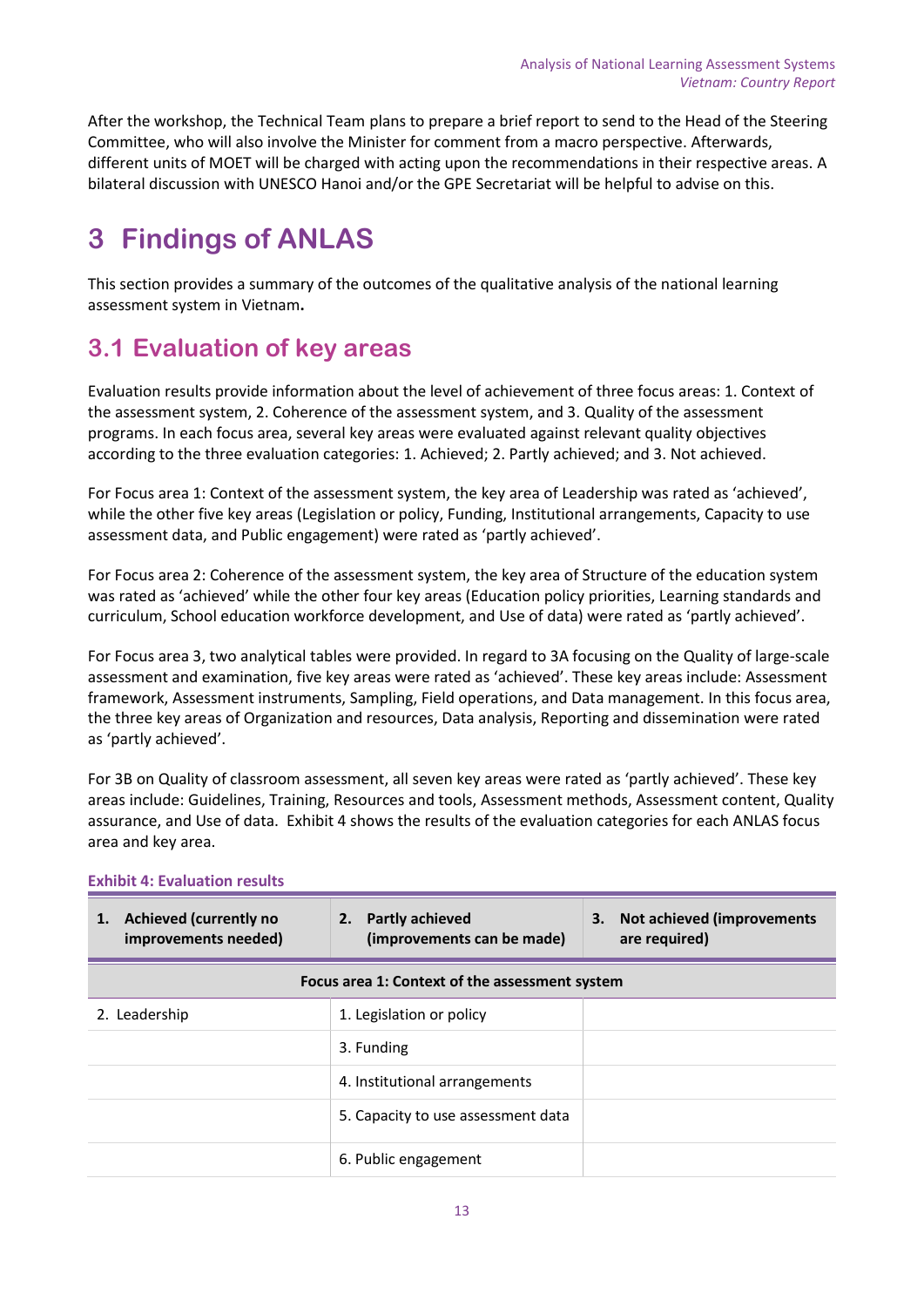| Focus area 2: Coherence of the assessment system |                                              |  |
|--------------------------------------------------|----------------------------------------------|--|
| 1. Structure of the education<br>system          | 2. Education policy priorities               |  |
|                                                  | 3. Learning standards and<br>curriculum      |  |
|                                                  | 4. School education workforce<br>development |  |
|                                                  | 5. Use of data                               |  |

### **Focus area 3.A: Quality of large-scale assessment and examination**

| 2. Assessment framework   | 1. Organization and resources  |  |
|---------------------------|--------------------------------|--|
| 3. Assessment instruments | 7. Data analysis               |  |
| 4. Sampling               | 8. Reporting and dissemination |  |
| 5. Field operations       |                                |  |
| 6. Data management        |                                |  |

#### **Focus area 3.B: Quality of classroom assessment**

| 1. Guidelines             |  |
|---------------------------|--|
| 2. Training               |  |
| 3. Resources and tools    |  |
| 4. Assessment methods     |  |
| 5. Assessment content     |  |
| 6. Quality assurance      |  |
| 7. Use of assessment data |  |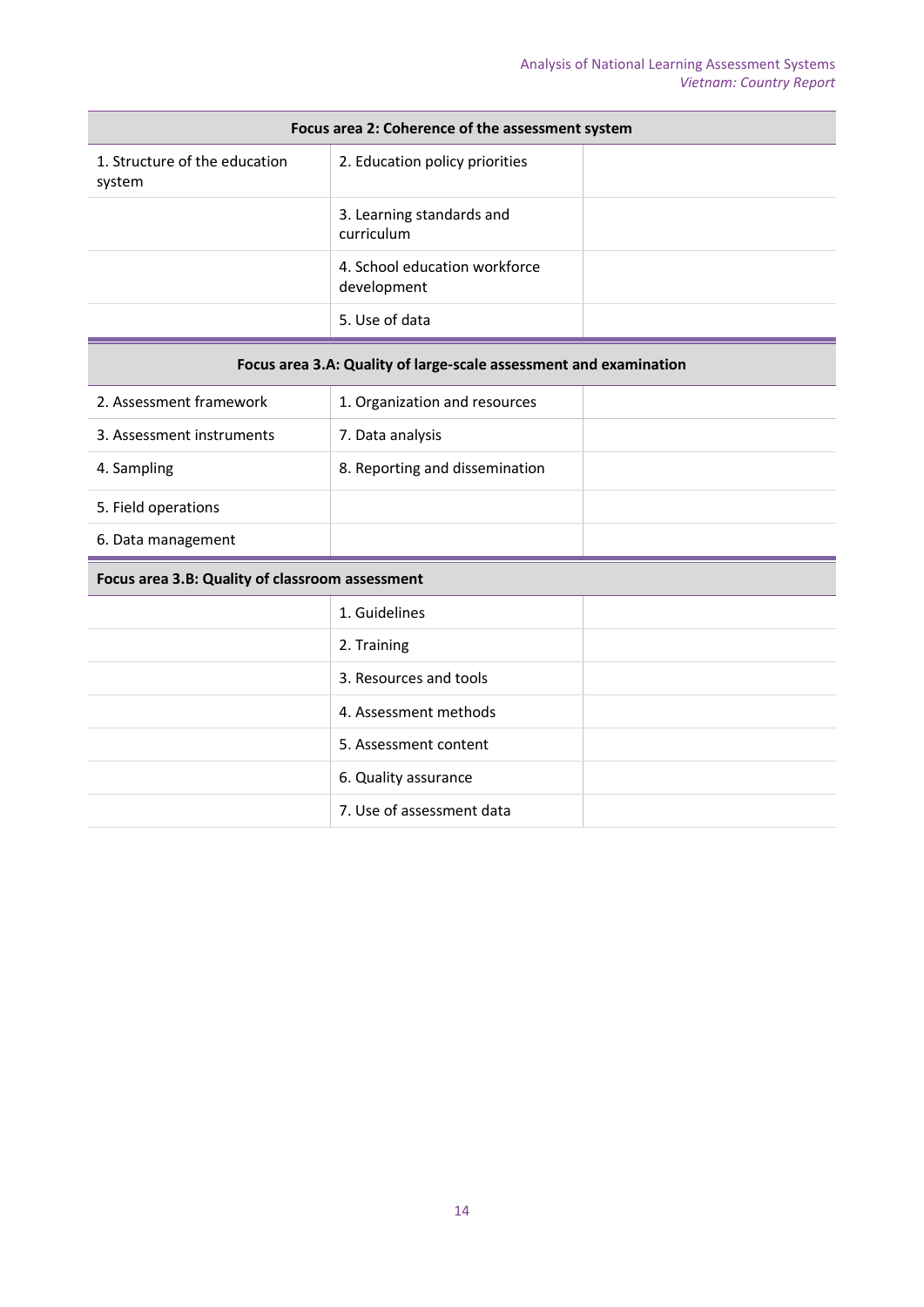### **3.2 Aspects of improvement and recommendations**

After the analysis of the data collected from key stakeholder groups and documents, the aspects that need improvements were identified, and possible solutions were recommended by the stakeholders.

[Exhibit 5](#page-14-1) lists the evaluation category, aspects for improvement, and recommendations identified for each of the three ANLAS focus areas and the key areas therein.

<span id="page-14-0"></span>

| <b>Key areas</b>                                                                                   | Evaluation<br>Category | <b>Aspects for improvement</b>                                                                                                                                                                                                                                                                                                                                                                                                                                                                                                                                                                                                                                                                                                                                                                                                                                                                | <b>Recommendations for improvement</b>                                                                                                                                                                                                                                                                                                                                                                                           |
|----------------------------------------------------------------------------------------------------|------------------------|-----------------------------------------------------------------------------------------------------------------------------------------------------------------------------------------------------------------------------------------------------------------------------------------------------------------------------------------------------------------------------------------------------------------------------------------------------------------------------------------------------------------------------------------------------------------------------------------------------------------------------------------------------------------------------------------------------------------------------------------------------------------------------------------------------------------------------------------------------------------------------------------------|----------------------------------------------------------------------------------------------------------------------------------------------------------------------------------------------------------------------------------------------------------------------------------------------------------------------------------------------------------------------------------------------------------------------------------|
|                                                                                                    |                        | Focus area 1: Context of the assessment system                                                                                                                                                                                                                                                                                                                                                                                                                                                                                                                                                                                                                                                                                                                                                                                                                                                |                                                                                                                                                                                                                                                                                                                                                                                                                                  |
| <b>Legislation or policy</b><br>1.<br>The assessment system is<br>guided by legislation or policy. | 2.Partly<br>achieved   | Classroom assessment: Vietnam has a<br>$\bullet$<br>system of documents and guidance books<br>for teachers regarding classroom<br>assessment. For the primary level, MOET<br>revised Circular 30 and 22 on how to assess<br>primary students in 2014. For lower and<br>upper secondary levels, Circular 58 was<br>issued in 2012 and offers similar guidance.<br>These current circulars are not suitable to<br>the present context, in which Vietnam is<br>developing innovative teaching and learning<br>methods and enhancing teacher knowledge<br>and skills in this regard. The disconnect is all<br>the more glaring given that the country will<br>begin applying new curriculum and<br>textbooks as from the 2020-2021 school<br>year.<br>Large scale assessment: From 2011 till now,<br>$\bullet$<br>Vietnam has been applying Circular No.<br>51/2011/TT-BGDĐT, which regulates the | There is a need to amend policies and circulars on how<br>to conduct classroom assessment with a view of using it<br>to improve student learning at all levels, in accordance<br>with the new curriculum and textbooks.<br>The system of classroom assessment that requires<br>teachers to use books to monitor, evaluate, and<br>comment on students could be lightened in order to<br>reduce administrative work for teachers. |

#### <span id="page-14-1"></span>**Exhibit 5: Summary of recommendations**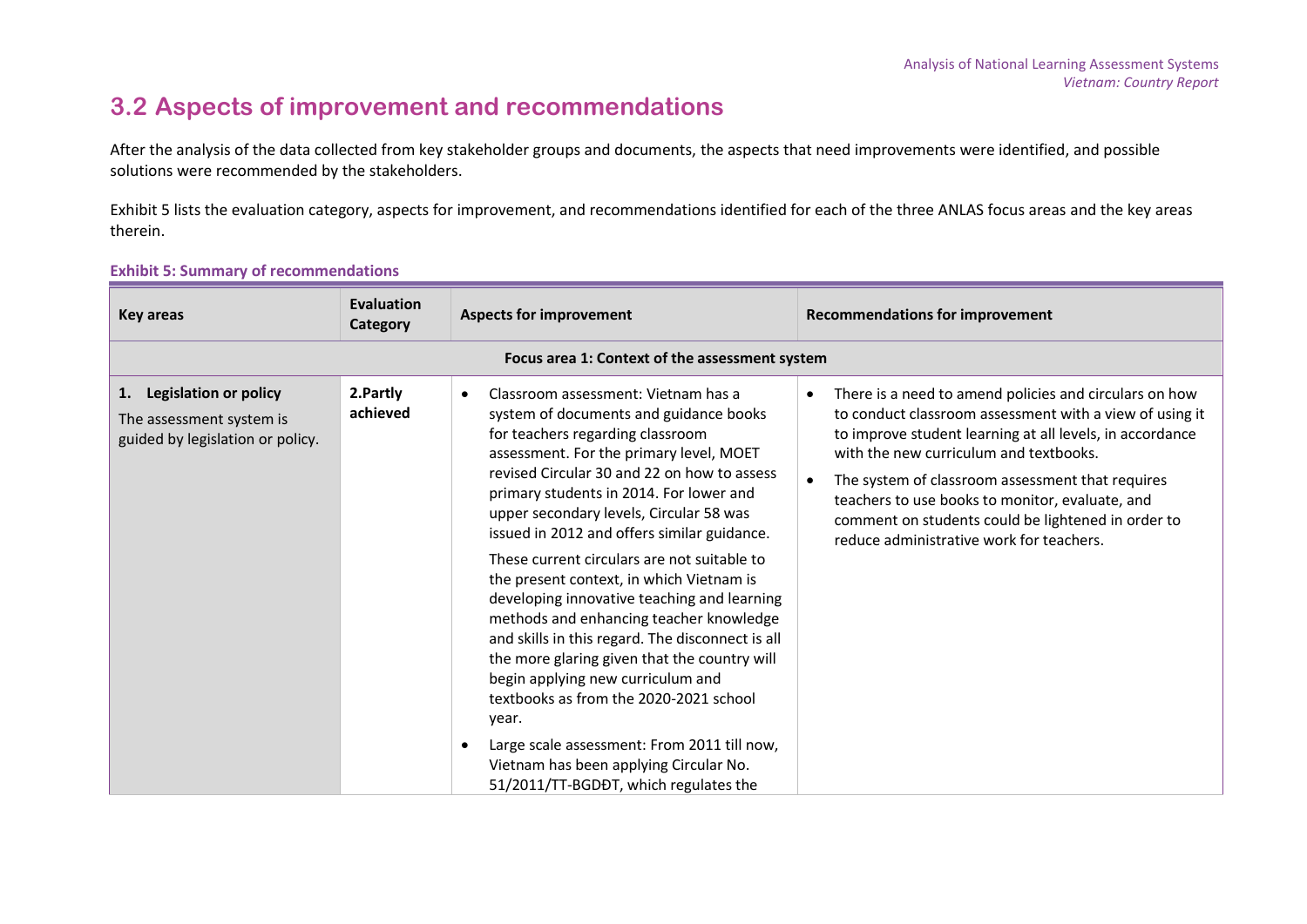| <b>Key areas</b>                                                                                                                                                                                                              | <b>Evaluation</b><br>Category | <b>Aspects for improvement</b>                                                                                                                                                                                                                                                                                                                                                                                                                                                                                                                                                                                                                | <b>Recommendations for improvement</b>                                                                                                                                                                                                                                                                                                           |
|-------------------------------------------------------------------------------------------------------------------------------------------------------------------------------------------------------------------------------|-------------------------------|-----------------------------------------------------------------------------------------------------------------------------------------------------------------------------------------------------------------------------------------------------------------------------------------------------------------------------------------------------------------------------------------------------------------------------------------------------------------------------------------------------------------------------------------------------------------------------------------------------------------------------------------------|--------------------------------------------------------------------------------------------------------------------------------------------------------------------------------------------------------------------------------------------------------------------------------------------------------------------------------------------------|
|                                                                                                                                                                                                                               |                               | national assessment of student learning in<br>general education institutions. The circular<br>regulates the assessment in three specific<br>grades: Grade 5 (primary), Grade 9 (lower<br>secondary) and Grade 11 (upper secondary).<br>These assessments are conducted every<br>three years, with the Grade 5 assessment<br>evaluating Mathematics and Literature and<br>the lower and upper secondary assessments<br>evaluating Mathematics, Literature, English<br>and other subjects, if budget is available.<br>This circular is still considered to be valid and<br>suitable to the current context and thus<br>does not need amendment. |                                                                                                                                                                                                                                                                                                                                                  |
| 2. Leadership<br>The government demonstrates<br>senior leadership and political<br>will in support of the<br>assessment system. The<br>importance of the assessment<br>system is recognized by all key<br>stakeholder groups. | 1. achieved                   |                                                                                                                                                                                                                                                                                                                                                                                                                                                                                                                                                                                                                                               |                                                                                                                                                                                                                                                                                                                                                  |
| 3. Funding<br>The government provides<br>sufficient and stable funding for<br>the assessment system.                                                                                                                          | 2.partly<br>achieved          | Government has provided sufficient budget for<br>the assessment system to conduct assessment<br>programs. However, there are some issues:<br>The budget only focuses on main activities<br>1.<br>and is limited in regard to resource<br>development.<br>While the country has implemented national<br>2.<br>and international assessment programs (e.g.                                                                                                                                                                                                                                                                                      | There is a need to develop strategic long-term plans to<br>$\bullet$<br>cover the costs of these programs or to add budget for<br>these activities into the regular government budget.<br>It is necessary to supplement the budget for learning<br>$\bullet$<br>assessment expertise, especially for expertise in<br>sampling and data analysis. |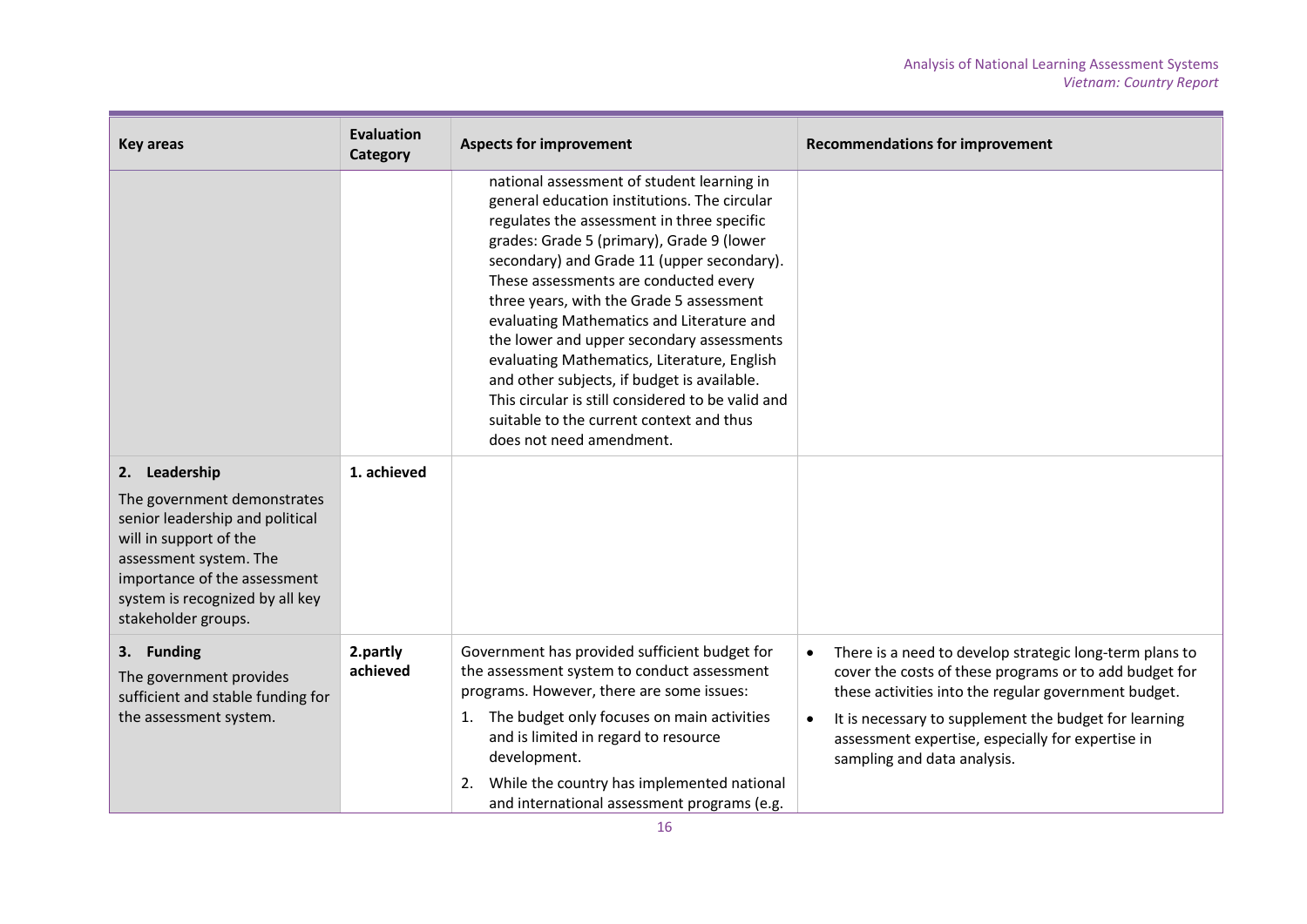| <b>Key areas</b>                                                                                                                                                                                 | <b>Evaluation</b><br>Category | <b>Aspects for improvement</b>                                                                                                                                                                                                                                                                                                                                                                                                                                                                                                                                                                                                                                                                    | <b>Recommendations for improvement</b>                                                                       |
|--------------------------------------------------------------------------------------------------------------------------------------------------------------------------------------------------|-------------------------------|---------------------------------------------------------------------------------------------------------------------------------------------------------------------------------------------------------------------------------------------------------------------------------------------------------------------------------------------------------------------------------------------------------------------------------------------------------------------------------------------------------------------------------------------------------------------------------------------------------------------------------------------------------------------------------------------------|--------------------------------------------------------------------------------------------------------------|
|                                                                                                                                                                                                  |                               | PISA, TALIS, SEA-PLM, national assessment in<br>Grades 5, 9, 11) over several cycles, the<br>budget for these exercises is often covered<br>by projects and loans. For example, PISA,<br>TALIS and the Grade 11 assessment have<br>been covered under a loan from the ADB,<br>while the Grade 5 assessment has used a<br>loan from the World Bank. Most projects<br>have a lifespan of only 5-7 years, meaning<br>that it is difficult to conduct these programs<br>in a sustained way. There is not a guarantee<br>of budget to conduct the next cycles of the<br>respective assessments, and the onset of a<br>new project may make the process of the<br>assessment cycle slower.              |                                                                                                              |
| 4. Institutional arrangements<br>The government has<br>institutional arrangements in<br>place for designing,<br>implementing, analyzing, and<br>using data from various<br>learning assessments. | 2.partly<br>achieved          | MOET has an effective management and<br>organization of the different assessment<br>programs in Vietnam. Currently, the<br><b>Education Quality Management Agency</b><br>(CEQE) is assigned to implement international<br>and national assessment programs. Some<br>programs would benefit from the<br>establishment of a Technical Team and<br>Steering Committee.<br>However, some of the learning assessments<br>are undertaken as part of the externally<br>funded projects, and these assessments are<br>designed to fulfil the specific purpose of the<br>project of which the assessment forms part.<br>Therefore, these learning assessments are<br>often regarded as separate assessment | There is a need to invest in the long-term designation of<br>the various assessment programs in the country. |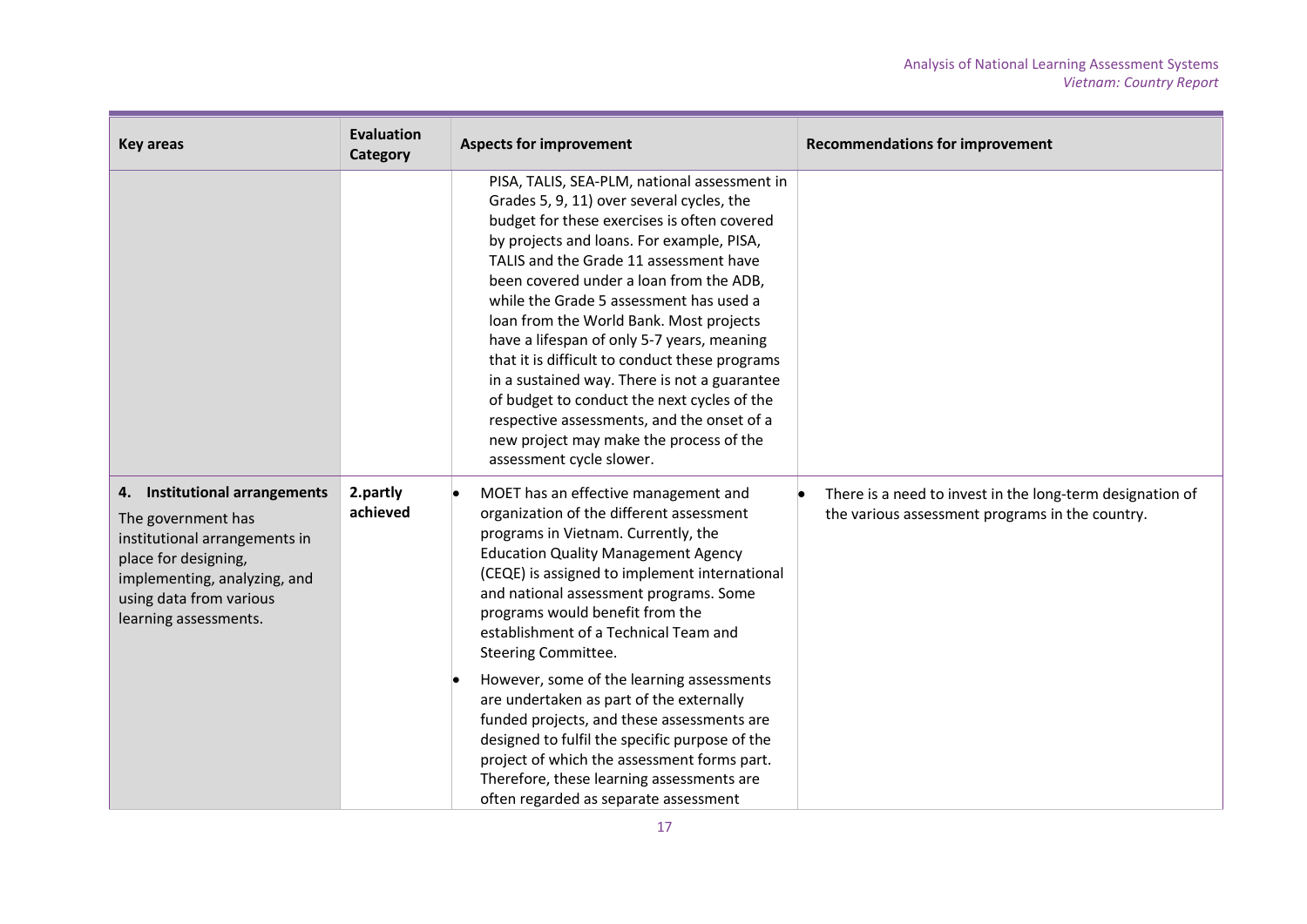| <b>Key areas</b>                                                                                                                                                                                             | Evaluation<br>Category | <b>Aspects for improvement</b>                                                                                                                                                                                                                                                                                                                                                                                                    | <b>Recommendations for improvement</b>                                                                                                                                                                                                                                                                                        |
|--------------------------------------------------------------------------------------------------------------------------------------------------------------------------------------------------------------|------------------------|-----------------------------------------------------------------------------------------------------------------------------------------------------------------------------------------------------------------------------------------------------------------------------------------------------------------------------------------------------------------------------------------------------------------------------------|-------------------------------------------------------------------------------------------------------------------------------------------------------------------------------------------------------------------------------------------------------------------------------------------------------------------------------|
|                                                                                                                                                                                                              |                        | activities rather than forming part of the<br>national learning assessment system. This has<br>led to a situation where these assessments<br>are not aligned to jointly provide relevant<br>data to inform education policy priorities.<br>Thus, the results from these programs are not<br>linked.                                                                                                                               |                                                                                                                                                                                                                                                                                                                               |
| <b>Capacity to use assessment</b><br>5.<br>data<br>The government has the<br>capacity to use data from<br>learning assessments for<br>evidence-based decision<br>making in education policy and<br>practice. | 2.partly<br>achieved   | The assessment programs have elaborated, well-<br>analyzed reports, offering suggestions and<br>recommendations for all levels and stakeholders<br>to use to improve the quality of education.<br>However, management levels have not made full<br>use of the findings from assessment programs<br>and have not exploited the many dimensions of<br>assessment programs to inform changes to<br>educational development policies. | MOET should consider a directive approach, with guidelines<br>for various units to use in examining results and<br>recommendations from the reports of the various programs.<br>This could lead to the more effective use of assessment data<br>to improve classroom assessment, examinations and large-<br>scale assessment. |
| 6. Public engagement<br>The public understands, is<br>engaged in and supports the<br>assessment system.                                                                                                      | 2.partly<br>achieved   | Vietnamese education has had remarkable<br>achievements. However, information on these<br>activities is not well-known or understood by the<br>public. On the other hand, assessment-related<br>activities of individual teachers and schools is<br>sometimes spread on social media very quickly,<br>and sometimes incorrectly.                                                                                                  | Strengthen outreach to make the public better<br>understand examinations and assessments.<br>Encourage the public to positively participate in, rather<br>than incorrectly share information about examinations<br>and assessments.                                                                                           |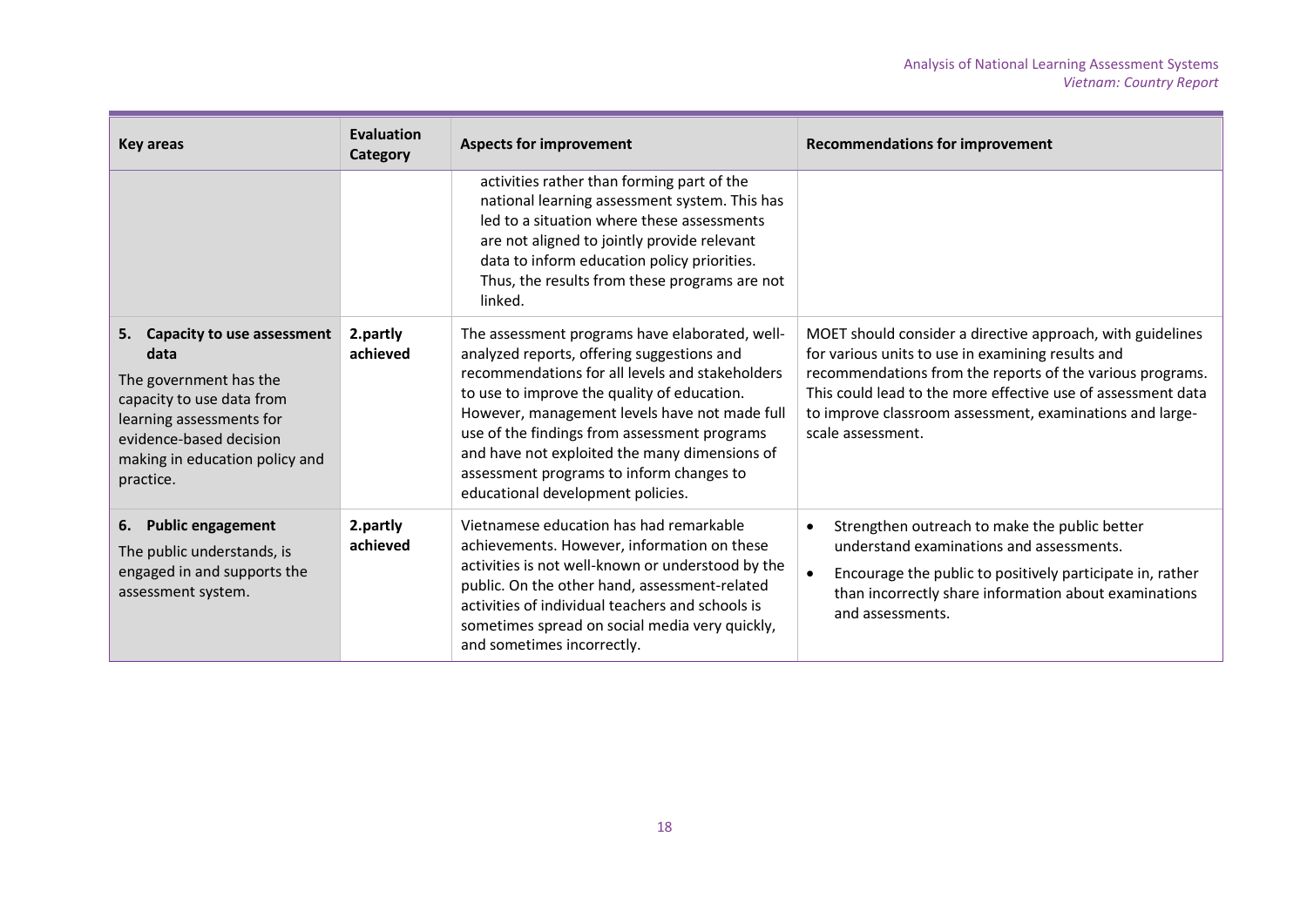| <b>Key areas</b>                                                                                                                                                                                                                                                                                      | <b>Evaluation</b><br>Category | <b>Aspects for improvement</b>                                                                                                                                                                                                                                                                                                                     | <b>Recommendations for improvement</b>                                                                                                                                                                                                                                                                                            |
|-------------------------------------------------------------------------------------------------------------------------------------------------------------------------------------------------------------------------------------------------------------------------------------------------------|-------------------------------|----------------------------------------------------------------------------------------------------------------------------------------------------------------------------------------------------------------------------------------------------------------------------------------------------------------------------------------------------|-----------------------------------------------------------------------------------------------------------------------------------------------------------------------------------------------------------------------------------------------------------------------------------------------------------------------------------|
|                                                                                                                                                                                                                                                                                                       |                               | Focus area 2: Coherence of the assessment system                                                                                                                                                                                                                                                                                                   |                                                                                                                                                                                                                                                                                                                                   |
| 1. Structure of the education<br>system                                                                                                                                                                                                                                                               | 1. achieved                   |                                                                                                                                                                                                                                                                                                                                                    |                                                                                                                                                                                                                                                                                                                                   |
| The assessment system<br>provides performance data in<br>key learning domains and<br>relevant contextual data, at key<br>stages of primary and<br>secondary school education,<br>and for relevant levels of the<br>education system.                                                                  |                               |                                                                                                                                                                                                                                                                                                                                                    |                                                                                                                                                                                                                                                                                                                                   |
| 2. Education policy priorities<br>The assessment system<br>provides relevant data to<br>inform education policy<br>priorities. The assessment<br>programs that form part of the<br>assessment system are aligned<br>to jointly provide the relevant<br>data to inform education policy<br>priorities. | 1. achieved                   |                                                                                                                                                                                                                                                                                                                                                    |                                                                                                                                                                                                                                                                                                                                   |
| 3. Learning standards and<br>curriculum<br>The learning domains/subjects<br>in the assessment system are<br>aligned with official learning<br>standards and/or curriculum.                                                                                                                            | 2.partly<br>achieved          | The general education program has both a<br>$\bullet$<br>curriculum framework and general<br>standards for education, with detailed<br>guidelines about learning standards and<br>knowledge and required skills to be acquired<br>after each lesson or chapter. However,<br>outcome standards have not been<br>developed, so when designing tests, | The general education program needs to update<br>$\bullet$<br>teachers' knowledge of modern assessment skills and<br>methods, with the aim of enhancing their capacity to<br>conduct classroom assessment.<br>MOET needs a policy for training teachers in designing<br>tests in a standardized format such that they are able to |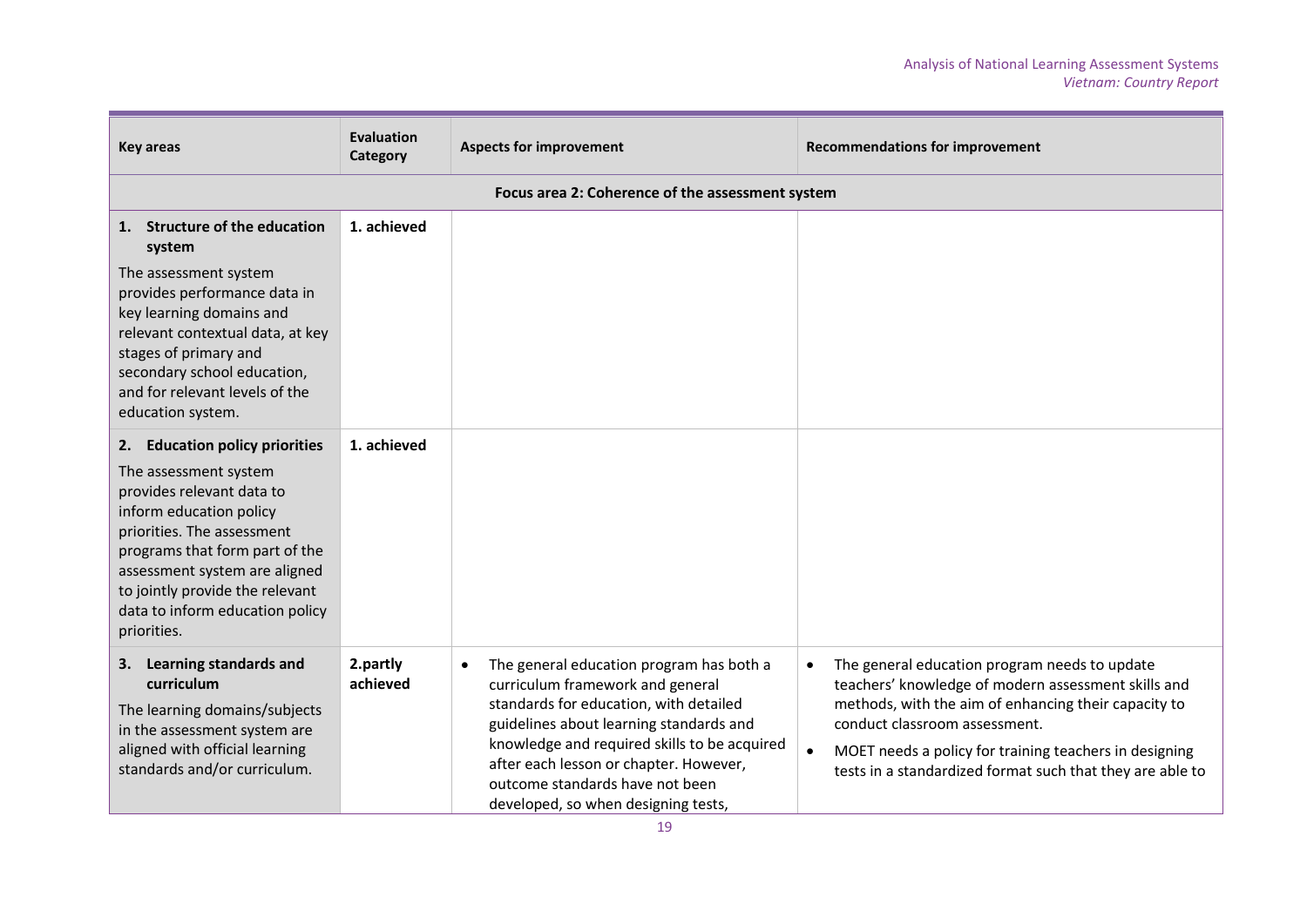| Key areas                                                                                                                                                                                                                                                                                                              | <b>Evaluation</b><br>Category | <b>Aspects for improvement</b>                                                                                                                                                                                                                                                                                                                                                                                                                                                                                                                                                                                                                                                                                                                                           | <b>Recommendations for improvement</b>                                                                                                                                                                                                                                                                                                                                                                                                                                                                                                                                                                                                                                                                                   |
|------------------------------------------------------------------------------------------------------------------------------------------------------------------------------------------------------------------------------------------------------------------------------------------------------------------------|-------------------------------|--------------------------------------------------------------------------------------------------------------------------------------------------------------------------------------------------------------------------------------------------------------------------------------------------------------------------------------------------------------------------------------------------------------------------------------------------------------------------------------------------------------------------------------------------------------------------------------------------------------------------------------------------------------------------------------------------------------------------------------------------------------------------|--------------------------------------------------------------------------------------------------------------------------------------------------------------------------------------------------------------------------------------------------------------------------------------------------------------------------------------------------------------------------------------------------------------------------------------------------------------------------------------------------------------------------------------------------------------------------------------------------------------------------------------------------------------------------------------------------------------------------|
|                                                                                                                                                                                                                                                                                                                        |                               | teachers may have difficulties in identifying<br>the appropriate assessment level for each<br>kind of knowledge. Some tests are<br>theoretical in nature and have not focused<br>on asking students to do practical exercises.<br>The new general education program has just<br>$\bullet$<br>been enacted since the end of 2018, with<br>many positive strides made in teaching and<br>learning towards developing students'<br>capacities. Currently, MOET has been<br>developing implementation guidelines and<br>training materials in regard to the new<br>progam.                                                                                                                                                                                                   | measure knowledge, skills and practical capacity of<br>students.<br>The new general education program needs to focus on<br>developing outcome standards so that teachers can refer<br>to these and design suitable methods for classroom<br>assessment.                                                                                                                                                                                                                                                                                                                                                                                                                                                                  |
| 4. School education<br>workforce development<br>Training and capacity-building<br>programs for the school<br>education workforce are<br>aligned with the legislation or<br>policy framework for the<br>assessment system, and official<br>learning standards and/or<br>curriculum that guide the<br>assessment system. | 2.partly<br>achieved          | For many years, MOET has focused on school<br>education workforce development. There is<br>an annual program for teachers and<br>education managers focused on innovative<br>teaching methods and assessment. This<br>training generally follows a cascade approach<br>(MOET trains resource persons who then train<br>teachers). While cost-efficient, the training of<br>the actual teachers through this approach is<br>less effective.<br>Assessment training programs mostly focus<br>on test design methods and techniques, with<br>an emphasis on the development of multiple-<br>choice questions. Classroom assessment<br>methods are generally not included in the<br>content of the training. Teachers only use<br>some familiar classroom assessment methods | MOET needs:<br>To develop guidelines on testing methods which are<br>suitable to the current context<br>To develop detailed guidance on classroom assessment<br>techniques, focusing on modern methods<br>To frequently organize training workshops to develop<br>assessment capacity for school staff. These workshops<br>should include: (1) rationale (for example, clarifying<br>concepts, terminology, differences between assessing<br>knowledge, skills and competencies); (2) methods for<br>classroom assessment; (3) test and item design,<br>including multiple-choice and open-ended questions<br>To develop more online materials for teachers to study<br>and develop their competencies at their own pace |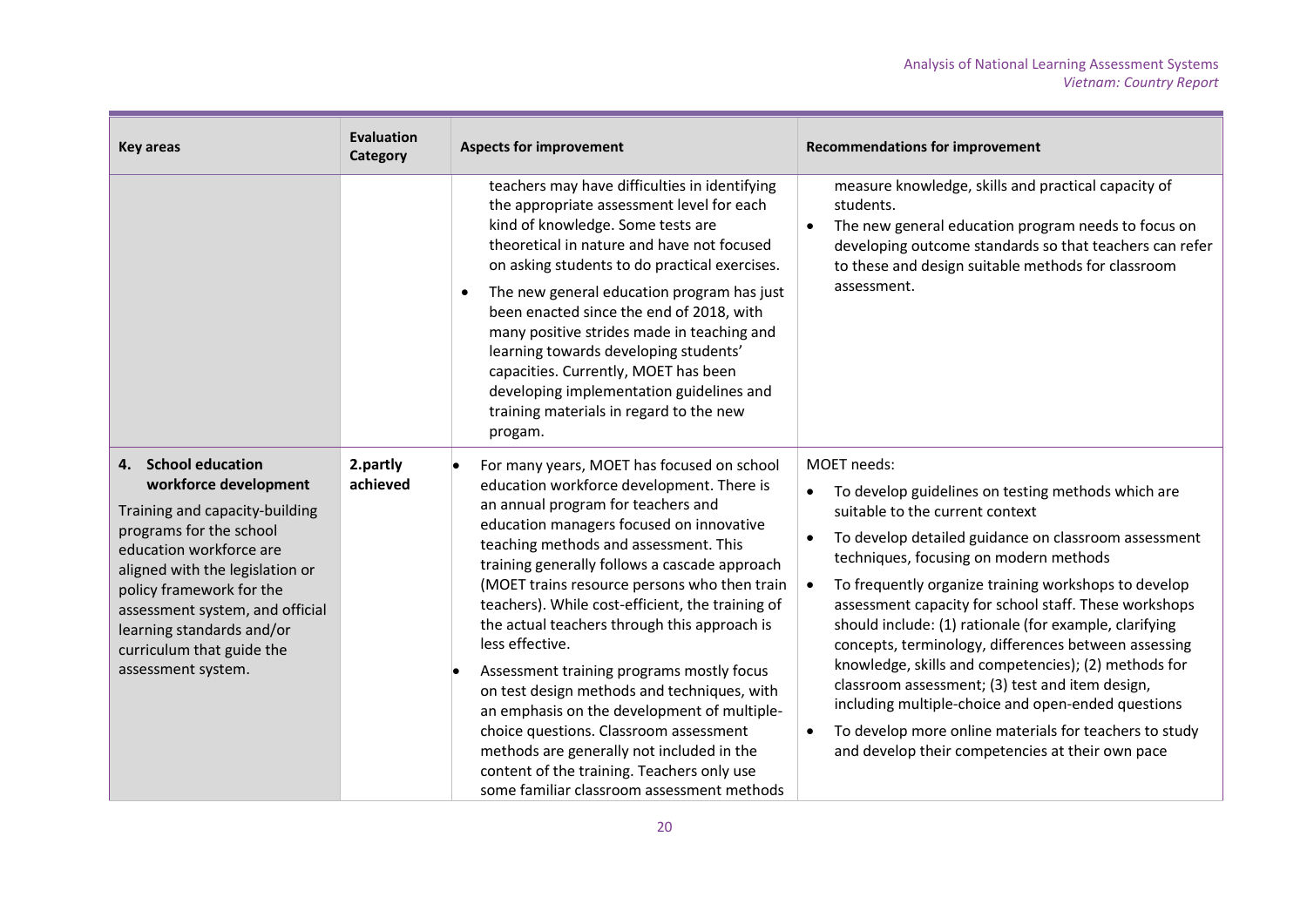| <b>Key areas</b>                                                                                                                                      | Evaluation<br>Category | <b>Aspects for improvement</b>                                                                                                                                                                                                                                                                                                                                                                                                                                                                                                                                                                                                                                                                                                                                                                                                                                                                                                         | <b>Recommendations for improvement</b>                                                                                                                                                                                                                                                                                                                                                                                                   |
|-------------------------------------------------------------------------------------------------------------------------------------------------------|------------------------|----------------------------------------------------------------------------------------------------------------------------------------------------------------------------------------------------------------------------------------------------------------------------------------------------------------------------------------------------------------------------------------------------------------------------------------------------------------------------------------------------------------------------------------------------------------------------------------------------------------------------------------------------------------------------------------------------------------------------------------------------------------------------------------------------------------------------------------------------------------------------------------------------------------------------------------|------------------------------------------------------------------------------------------------------------------------------------------------------------------------------------------------------------------------------------------------------------------------------------------------------------------------------------------------------------------------------------------------------------------------------------------|
|                                                                                                                                                       |                        | but do not necessarily use these in varied and<br>effective ways.                                                                                                                                                                                                                                                                                                                                                                                                                                                                                                                                                                                                                                                                                                                                                                                                                                                                      |                                                                                                                                                                                                                                                                                                                                                                                                                                          |
|                                                                                                                                                       |                        | Online training has been also conducted but<br>does not meet teachers' demands.                                                                                                                                                                                                                                                                                                                                                                                                                                                                                                                                                                                                                                                                                                                                                                                                                                                        |                                                                                                                                                                                                                                                                                                                                                                                                                                          |
| 5. Use of data<br>Assessment data is used by<br>various key stakeholders for<br>evidence-based decision<br>making in education policy and<br>practice | 2.partly<br>achieved   | National and international assessment<br>programs in Vietnam have been implemented<br>for a long time, from 2000 till now. The<br>national assessment has included thorough<br>data analysis and reporting. However, budget<br>was not available to disseminate the reports<br>from some of the international assessments,<br>such as PISA 2012 and 2015.<br>Data stemming from learning assessments has<br>informed decisions regarding education policy<br>and practice. Some examples include the<br>policy to support ethnic minority students,<br>the gender equality policy and changes to the<br>teaching of reading, given poor performance<br>in this area in PISA. From 2015-2016, learning<br>assessment has also been taught as a subject<br>in pedagogical universities.<br>However, the relevant groups/units have not<br>effectively used the results and<br>recommendations from the different<br>assessment programs. | There is a need to invest more budget resources in<br>analysis and reporting from assessment programs,<br>particularly as it concerns international assessments.<br>Relevant units need to use data from assessments to<br>inform several reforms including to: (1) develop better<br>education policies; (2) reduce teachers' administrative<br>work; (3) improve working and living conditions for<br>teachers and education managers. |
|                                                                                                                                                       |                        | For example:                                                                                                                                                                                                                                                                                                                                                                                                                                                                                                                                                                                                                                                                                                                                                                                                                                                                                                                           |                                                                                                                                                                                                                                                                                                                                                                                                                                          |
|                                                                                                                                                       |                        | The Department of Primary Education has<br>issued new guidelines for assessment of<br>primary students, but teachers still spend a                                                                                                                                                                                                                                                                                                                                                                                                                                                                                                                                                                                                                                                                                                                                                                                                     |                                                                                                                                                                                                                                                                                                                                                                                                                                          |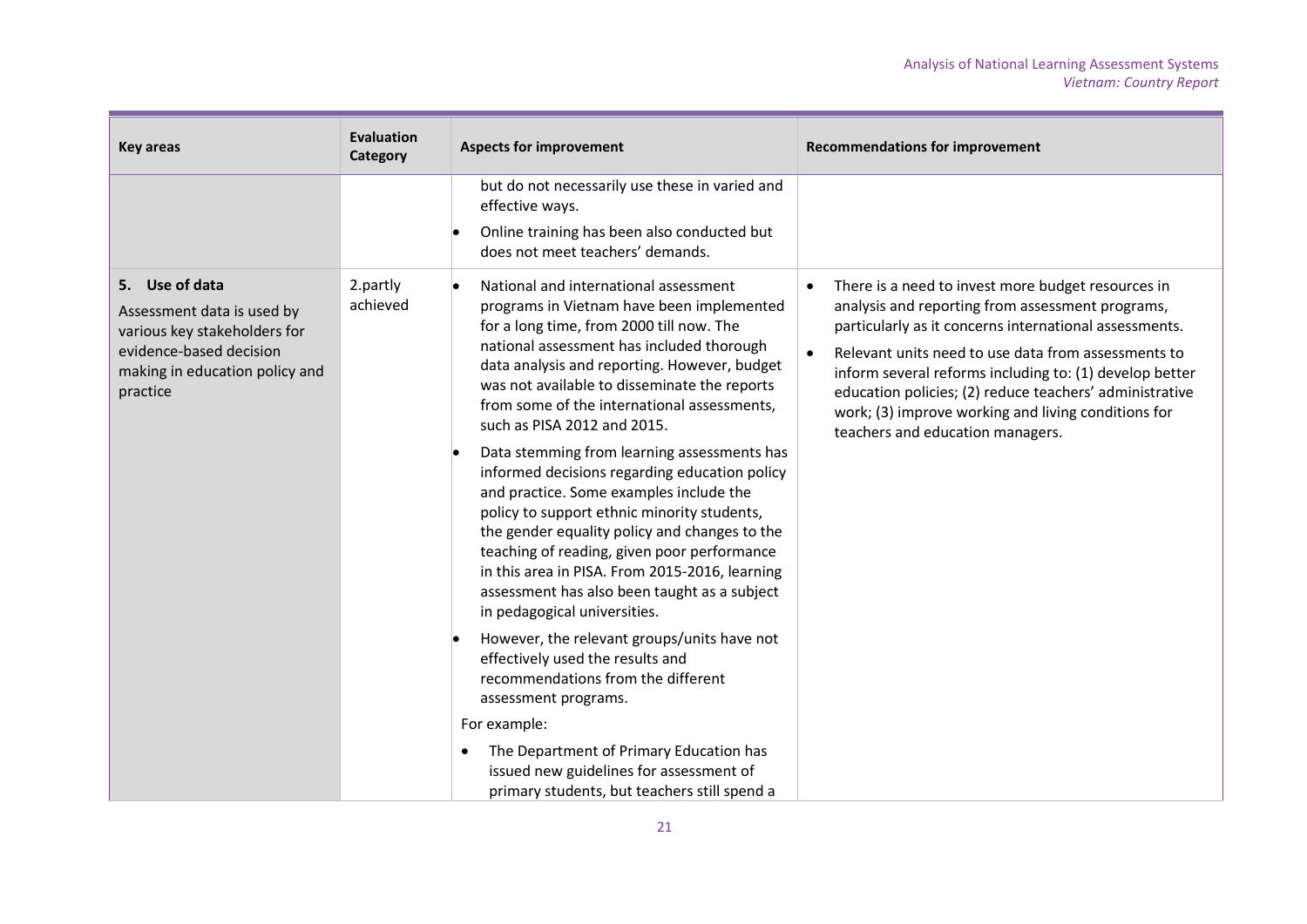| Key areas | <b>Evaluation</b><br>Category | <b>Aspects for improvement</b>                                                                                                                                                                                                                             | <b>Recommendations for improvement</b> |
|-----------|-------------------------------|------------------------------------------------------------------------------------------------------------------------------------------------------------------------------------------------------------------------------------------------------------|----------------------------------------|
|           |                               | great deal of time on the administrative<br>aspects of this work, to the detriment of<br>actual teaching. They need more intensive<br>training in classroom assessment methods<br>and techniques.                                                          |                                        |
|           |                               | The Department of Secondary Education has<br>not yet issued a new circular to guide the<br>assessment of secondary and high school<br>students. These teachers are also occupied<br>with administrative work and need training<br>in classroom assessment. |                                        |
|           |                               | CEQE has made efforts to improve national<br>exams and large-scale assessment programs<br>based on data, but there is a need for<br>continued improvement.                                                                                                 |                                        |

| Key areas                                                                                                                                                                          | Evaluation<br>Category | <b>Aspects for improvement</b>                                                                                                                                                                                                                                                                                                                            | <b>Recommendations for improvement</b>                                                                                                                                                                                                          |
|------------------------------------------------------------------------------------------------------------------------------------------------------------------------------------|------------------------|-----------------------------------------------------------------------------------------------------------------------------------------------------------------------------------------------------------------------------------------------------------------------------------------------------------------------------------------------------------|-------------------------------------------------------------------------------------------------------------------------------------------------------------------------------------------------------------------------------------------------|
|                                                                                                                                                                                    |                        | Focus area 3A: Quality of assessment porgrams - large-scale assessment and examination                                                                                                                                                                                                                                                                    |                                                                                                                                                                                                                                                 |
| Organization and<br>resources<br>There is an assessment team<br>with dedicated staff that is<br>appropriately skilled and<br>adequately resourced to<br>complete the diverse tasks | 2.partly<br>achieved   | Currently, the country does not have a team of<br>dedicated staff with specialized skills and<br>expertise in learning assessment. Some staff are<br>well-trained and able to study and improve their<br>qualifications. But once these individuals acquire<br>advanced degrees and more experience, they<br>are often recruited to work in other fields. | It is important to invest in specialized training in learning<br>assessment as a subject required for graduation from<br>pedagogigcal universities. Upon graduation, these<br>students should be encouraged to apply for jobs in this<br>field. |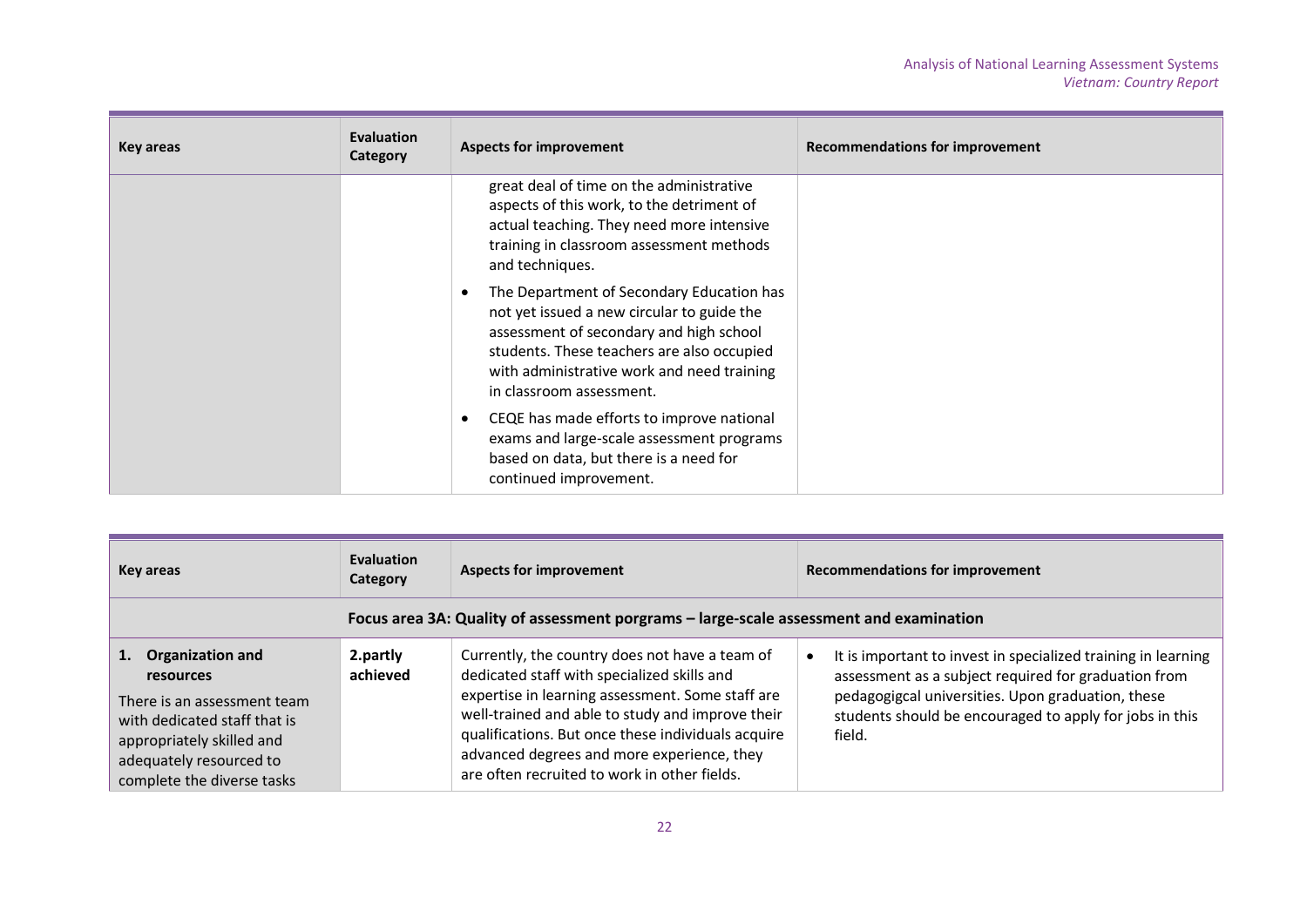| <b>Key areas</b>                                                                                                                                                                                                                                                                                                                                                                                                                                   | <b>Evaluation</b><br>Category | <b>Aspects for improvement</b>                                                                                                                                                                                                                                                                                                                                                                                                        | <b>Recommendations for improvement</b>                                                                                                                                                                                                                                                          |
|----------------------------------------------------------------------------------------------------------------------------------------------------------------------------------------------------------------------------------------------------------------------------------------------------------------------------------------------------------------------------------------------------------------------------------------------------|-------------------------------|---------------------------------------------------------------------------------------------------------------------------------------------------------------------------------------------------------------------------------------------------------------------------------------------------------------------------------------------------------------------------------------------------------------------------------------|-------------------------------------------------------------------------------------------------------------------------------------------------------------------------------------------------------------------------------------------------------------------------------------------------|
| associated with key assessment<br>program areas.                                                                                                                                                                                                                                                                                                                                                                                                   |                               |                                                                                                                                                                                                                                                                                                                                                                                                                                       | The country should aim to train more Master's and PhD<br>$\bullet$<br>students in educational evaluation, for eventual work at<br>assessment organizations.<br>Full-time officials working in the field of learning<br>assessment should be offered attractive and competitive<br>remuneration. |
| 2. Assessment framework<br>There is documentation that<br>clearly describes the knowledge<br>and skills to be assessed in the<br>key learning domains/subjects,<br>provides a rationale for the<br>contextual data collected and<br>specifies the design of the<br>assessment program. The<br>document is made available to<br>individuals/groups who are<br>involved in assessment<br>instrument development, key<br>stakeholders and the public. | 1. achieved                   | Assessment programs are not linked to each<br>other and are tied to different projects. For<br>example, while the national assessment (Grades<br>5, 9 and 11) uses some common anchor items to<br>compare results between cycles, generally each<br>new cycle of the assessment uses new items.<br>However, beginning in school year 2018 - 2019,<br>the national assessment of Grade 11 students<br>was designed using anchor items. |                                                                                                                                                                                                                                                                                                 |
| 3. Assessment instruments<br>Quality assurance mechanisms<br>are in place to ensure the test<br>and any contextual data<br>collection instruments are<br>reliable, valid and fair.                                                                                                                                                                                                                                                                 | 1. achieved                   |                                                                                                                                                                                                                                                                                                                                                                                                                                       |                                                                                                                                                                                                                                                                                                 |
| 4. Sampling                                                                                                                                                                                                                                                                                                                                                                                                                                        | 1. achieved                   |                                                                                                                                                                                                                                                                                                                                                                                                                                       |                                                                                                                                                                                                                                                                                                 |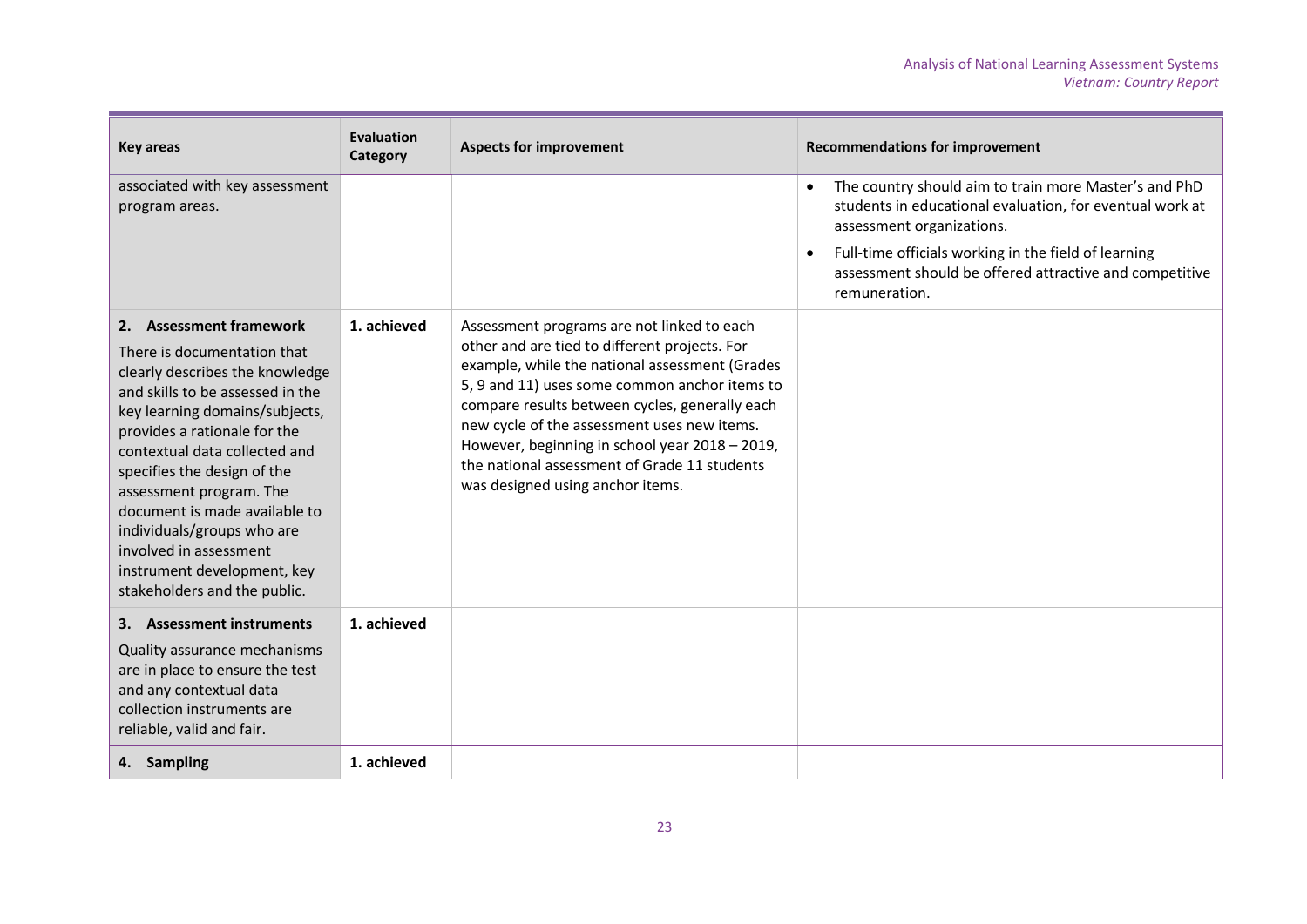| <b>Key areas</b>                                                                                                                                                                                                                                                                                               | <b>Evaluation</b><br>Category | <b>Aspects for improvement</b>                                                                                                             | <b>Recommendations for improvement</b>                                                                                                                                                                                                                            |
|----------------------------------------------------------------------------------------------------------------------------------------------------------------------------------------------------------------------------------------------------------------------------------------------------------------|-------------------------------|--------------------------------------------------------------------------------------------------------------------------------------------|-------------------------------------------------------------------------------------------------------------------------------------------------------------------------------------------------------------------------------------------------------------------|
| The sample, through the use of<br>scientific sampling methods,<br>helps to guarantee appropriate<br>and estimable levels of<br>statistical precision and validity<br>in the interpretation of<br>assessment results.                                                                                           |                               |                                                                                                                                            |                                                                                                                                                                                                                                                                   |
| 5. Field operations<br>Quality assurance mechanisms<br>are in place to ensure field<br>operations are standardized,<br>monitored and documented, to<br>ensure that the data are<br>collected under the same<br>conditions, independent of the<br>administration context, in an<br>efficient and secure manner. | 1. achieved                   |                                                                                                                                            |                                                                                                                                                                                                                                                                   |
| 6. Data management<br>Quality assurance mechanisms<br>are in place to ensure the final<br>database is free from<br>discrepancies and errors,<br>appropriately structured and<br>documented.                                                                                                                    | 1. achieved                   |                                                                                                                                            |                                                                                                                                                                                                                                                                   |
| 7. Data analysis<br>Technically sound and<br>appropriate data analysis<br>techniques are used to provide<br>analytical results that permit                                                                                                                                                                     | 2.partly<br>achieved          | Currently, Vietnam has qualified experts in the<br>areas of sampling and data analysis. However,<br>the number of such experts is limited. | New staff working in the area of educational evaluation<br>$\bullet$<br>need technical training in sampling and data analysis.<br>It is necessary to train more assessment experts in the<br>$\bullet$<br>areas of sampling and data analysis. This could include |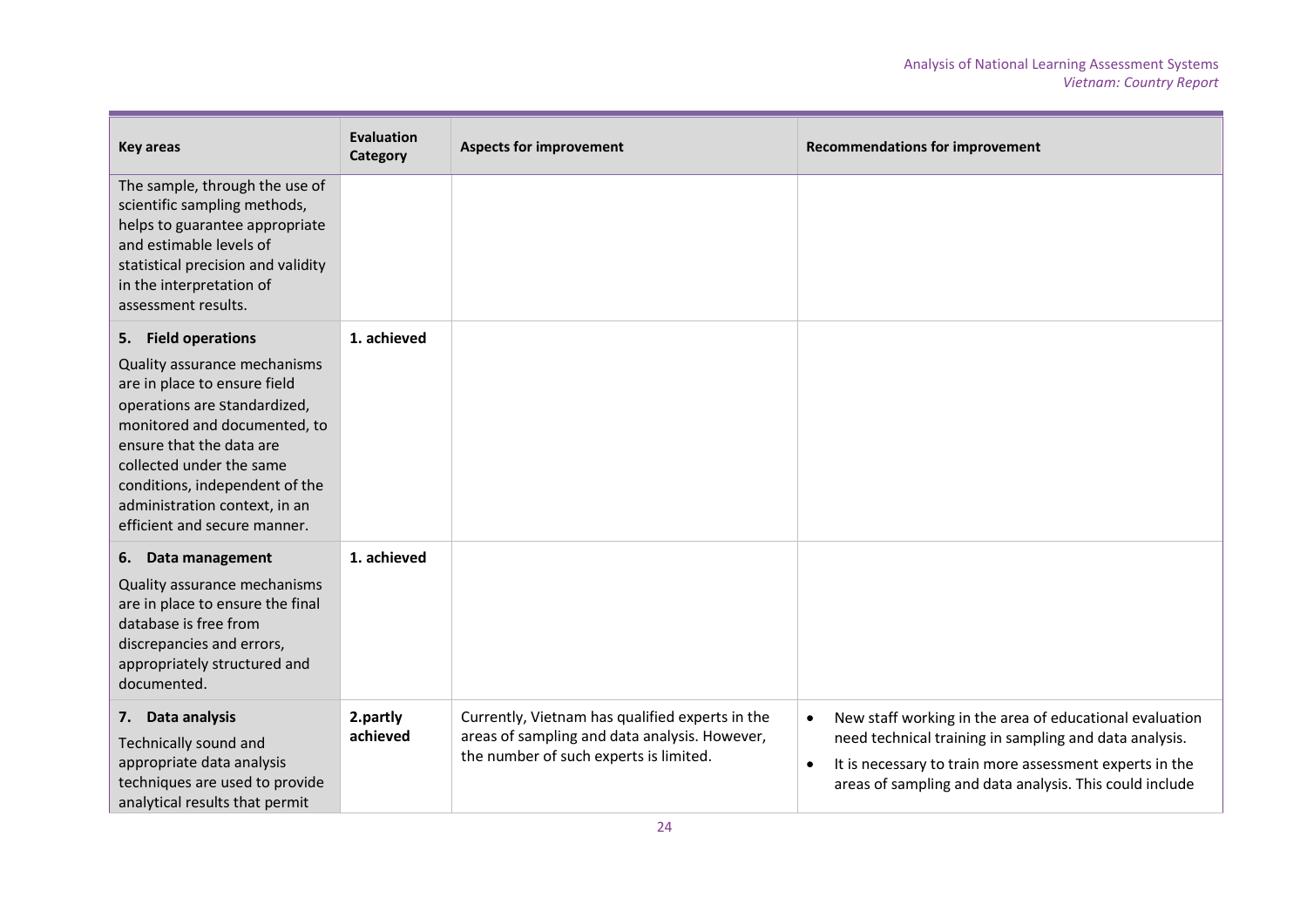| <b>Key areas</b>                                                                                                                                                                                                                                                                      | <b>Evaluation</b><br>Category | <b>Aspects for improvement</b>                                                                                                                                                                                                                                                                                                                                                                                                                                                                                                                                                                                                                                                                                                                                                                                                                      | <b>Recommendations for improvement</b>                                                                                                                                                                                                                                                                                                                                                                   |
|---------------------------------------------------------------------------------------------------------------------------------------------------------------------------------------------------------------------------------------------------------------------------------------|-------------------------------|-----------------------------------------------------------------------------------------------------------------------------------------------------------------------------------------------------------------------------------------------------------------------------------------------------------------------------------------------------------------------------------------------------------------------------------------------------------------------------------------------------------------------------------------------------------------------------------------------------------------------------------------------------------------------------------------------------------------------------------------------------------------------------------------------------------------------------------------------------|----------------------------------------------------------------------------------------------------------------------------------------------------------------------------------------------------------------------------------------------------------------------------------------------------------------------------------------------------------------------------------------------------------|
| valid and useful inferences<br>about the population(s) of<br>interest. Analytical results are<br>fully documented and<br>reproducible.                                                                                                                                                |                               |                                                                                                                                                                                                                                                                                                                                                                                                                                                                                                                                                                                                                                                                                                                                                                                                                                                     | adding courses in these areas into the programs of<br>pedagogical universities.                                                                                                                                                                                                                                                                                                                          |
| <b>Reporting and</b><br>8.<br>dissemination<br>Appropriate products and<br>approaches to reporting and<br>dissemination are tailored to<br>the different stakeholder<br>groups and promote<br>appropriate and effective use of<br>the assessment data and results<br>by those groups. | 2. Partly<br>achieved         | Reports from large-scale assessments,<br>$\bullet$<br>examinations and classroom assessment are<br>normally examined and used to inform<br>policies by units of the MOET. If they are<br>within the purview of MOET, changes can be<br>made.<br>However, some policies cannot be changed<br>right away and depend on other Ministries<br>Departments (e.g. Ministry of Home Affairs<br>for human resource issues, Ministry of<br>Labor, Invalids and Social Affairs for wage<br>issues, Ministry of Finance for budget<br>issues). At the decentralized level, the<br>Departments of Education and Training<br>receive reports, but do not routinely use the<br>data in the policymaking at their level.<br>The final reports of assessment programs<br>need large-scale dissemination, with the aim<br>of reaching parents and other stakeholders. | It is necessary to establish links between different<br>assessment programs and their data, all feeding into one<br>system.<br>Budget is needed to ensure dissemination of assessment<br>program reports, including for printing and online<br>dissemination.<br>The policy dialogue on issues raised in the reports<br>requires the mobilization of the different Ministries and<br>agencies concerned. |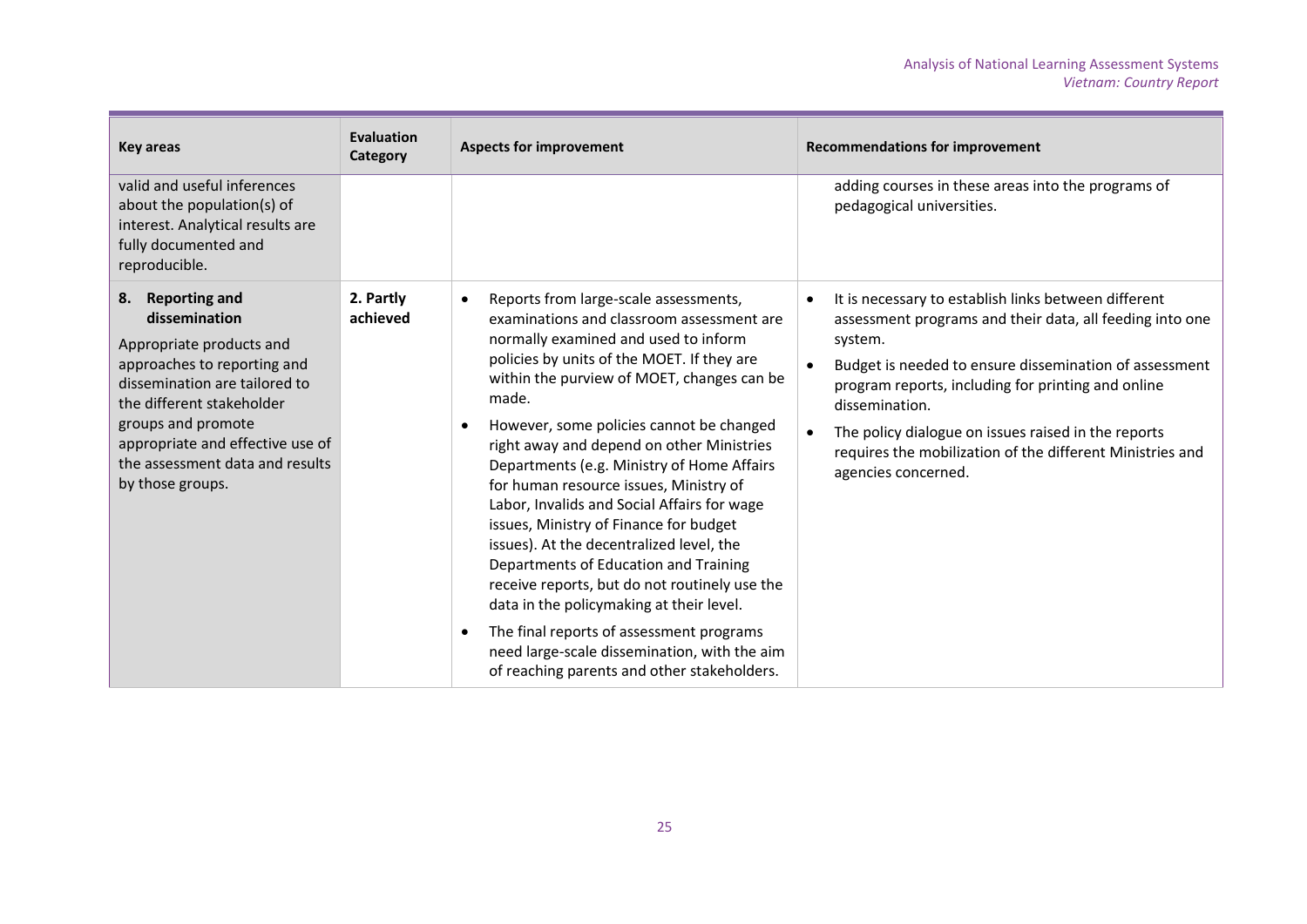| <b>Key areas</b>                                                                                                                                                    | <b>Evaluation</b><br>Category | <b>Aspects for improvement</b>                                                                                                                                                                                                                                                                                                                                                                                                                                                                                                                                                                                                                                                                                                        | <b>Recommendations for improvement</b>                                                                                                                                                                                                                                                                                                                        |
|---------------------------------------------------------------------------------------------------------------------------------------------------------------------|-------------------------------|---------------------------------------------------------------------------------------------------------------------------------------------------------------------------------------------------------------------------------------------------------------------------------------------------------------------------------------------------------------------------------------------------------------------------------------------------------------------------------------------------------------------------------------------------------------------------------------------------------------------------------------------------------------------------------------------------------------------------------------|---------------------------------------------------------------------------------------------------------------------------------------------------------------------------------------------------------------------------------------------------------------------------------------------------------------------------------------------------------------|
|                                                                                                                                                                     |                               | Focus area 3.B: Quality of classroom assessment                                                                                                                                                                                                                                                                                                                                                                                                                                                                                                                                                                                                                                                                                       |                                                                                                                                                                                                                                                                                                                                                               |
| 1. Guidelines<br>There are national or sub-<br>national level documents<br>that provide guidelines or<br>recommendations for<br>classroom assessment.               | 2.partly<br>achieved          | MOET has enacted various circulars with<br>guidelines for classroom assessment, both at the<br>primary (Circular 30/2014/TT-MOET and Circular<br>22/2016/TT-MOET that supplements the former)<br>and secondary and high school (Circular<br>58/2012/TT-MOET) levels. Additionally, at the<br>beginning of new school year, units in MOET<br>dispatch guidelines for teachers to enact<br>classroom assessment vis-à-vis the program of the<br>school year.<br>However, some of these circulars on classroom<br>assessment may no longer be relevant to today's<br>education environment, nor to the current<br>working conditions of teachers. These must be<br>amended or replaced.<br>Teachers need more specific guidelines beyond | There is a need to develop practical guidelines for<br>classroom assessment, with specific methods and<br>details to support effective implementation.<br>Revised guidelines for classroom assessment must be<br>developed that consider the realities of today's<br>classroom environment, as well as the programs and<br>textbooks that are currently used. |
|                                                                                                                                                                     |                               | the circulars. Currently, there is little in the way of<br>practical guidance.                                                                                                                                                                                                                                                                                                                                                                                                                                                                                                                                                                                                                                                        |                                                                                                                                                                                                                                                                                                                                                               |
| 2. Training<br>Training programs are provided<br>to (future and current) teachers<br>and school leaders to build<br>their capacity to assess<br>students' learning. | 2.partly<br>achieved          | The topic of learning assessment has been taught<br>$\bullet$<br>at pedagogical universities since 2015-2016. This<br>covers the most basic knowledge about the<br>subject, including the purpose and meaning of<br>assessment, basic terms and concepts, classroom<br>assessment methods, the process of designing an<br>assessment and the process of designing and<br>developing a test.<br>Every year, MOET and DOETs conduct short-term<br>training programs for teachers on innovative                                                                                                                                                                                                                                          | MOET should provide more training materials and<br>$\bullet$<br>guidelines on assessment, particularly at the<br>classroom level.<br>Training courses on methods and techniques for<br>assessment at the classroom level must be provided<br>for education managers and teachers.                                                                             |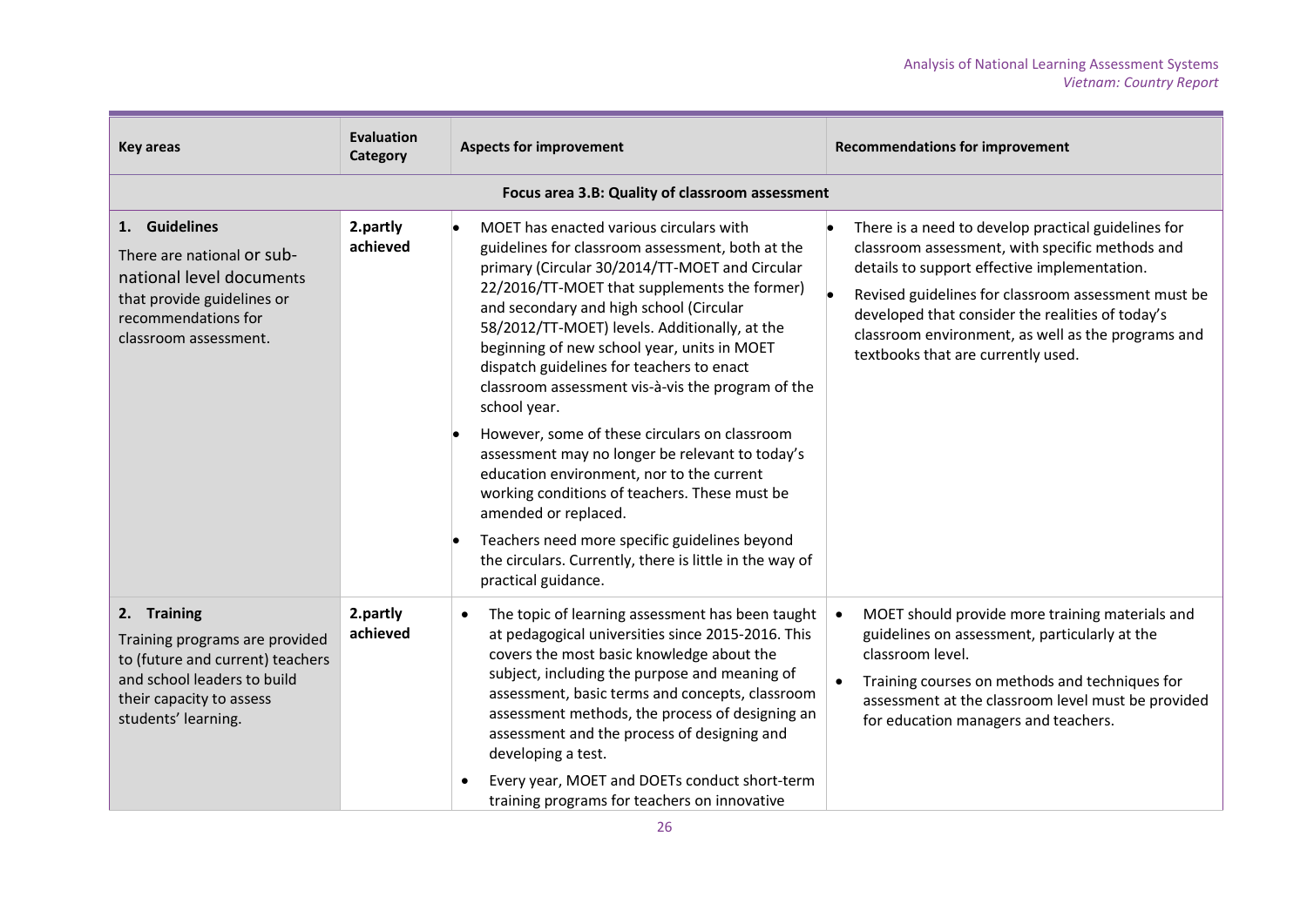| <b>Key areas</b>                                                                                        | <b>Evaluation</b><br>Category | <b>Aspects for improvement</b>                                                                                                                                                                                                                                                                                                                                                                                                                                                                                                                                                                                                                                                                                                                                                                                                                                                                                                                                                                 | <b>Recommendations for improvement</b>                                                                                                                                                                                        |
|---------------------------------------------------------------------------------------------------------|-------------------------------|------------------------------------------------------------------------------------------------------------------------------------------------------------------------------------------------------------------------------------------------------------------------------------------------------------------------------------------------------------------------------------------------------------------------------------------------------------------------------------------------------------------------------------------------------------------------------------------------------------------------------------------------------------------------------------------------------------------------------------------------------------------------------------------------------------------------------------------------------------------------------------------------------------------------------------------------------------------------------------------------|-------------------------------------------------------------------------------------------------------------------------------------------------------------------------------------------------------------------------------|
|                                                                                                         |                               | teaching methods and assessment at the<br>classroom level.<br>Currently, there are unequal levels of teacher<br>$\bullet$<br>qualifications in the regions. Many teachers are<br>proficient in test development, but some<br>teachers (especially those in rural and<br>mountainous areas) are not yet proficient and<br>use their own experiences as a guide.                                                                                                                                                                                                                                                                                                                                                                                                                                                                                                                                                                                                                                 |                                                                                                                                                                                                                               |
| 3. Resources and tools<br>Teachers use a variety of<br>resources and tools for<br>classroom assessment. | 2.partly<br>achieved          | Teachers use a variety of resources and tools:<br>On a daily basis: guidelines for classroom<br>$\bullet$<br>assessment, the standard curriculum, textbooks<br>and oral tests.<br>On a weekly or monthly basis: sample test<br>$\bullet$<br>questions from national examination or national<br>assessment, example questions and tasks from<br>classroom assessments, coding guides<br>Standardized midterm and final tests<br>$\bullet$<br>While report cards are generally not used, a few<br>$\bullet$<br>schools follow the VNEN (innovative new model<br>of primary school) model, which incorporate<br>thematic exercises, projects, portfolios and<br>experiments.<br>Many teachers do not know what kind of materials to<br>use for assessment in the classroom and generally.<br>trust the training materials provided by MOET.<br>However, the resources are limited, lacking in<br>content and not diversified. There is no item bank of<br>questions for use by teachers at scale. | MOET needs to:<br>Provide more refresher materials on developing test<br>techniques, with illustrative examples<br>Develop a standardized item/question bank for<br>teachers to use in assessing students in the<br>classroom |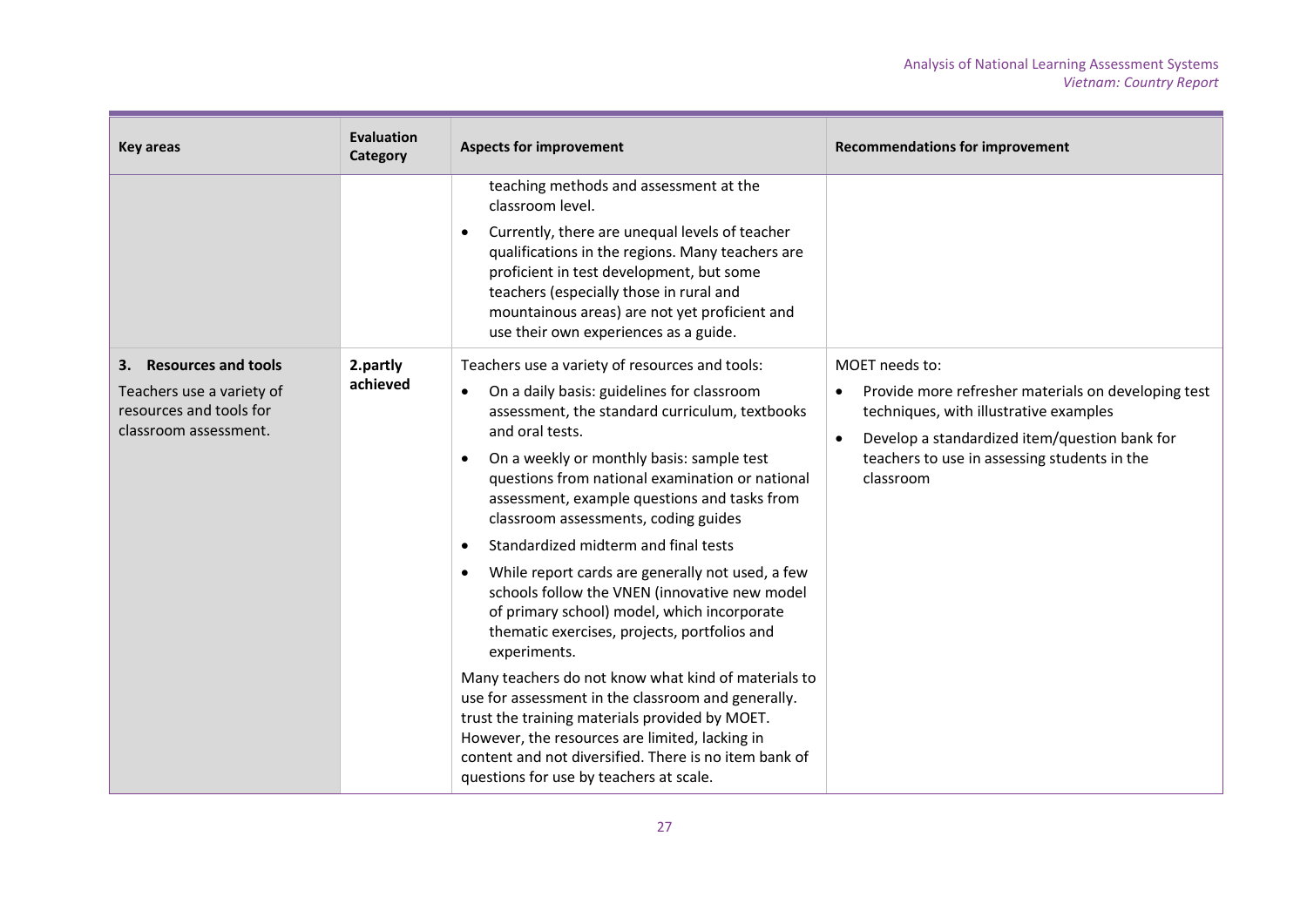| <b>Key areas</b>                                                                                                                                       | <b>Evaluation</b><br>Category | <b>Aspects for improvement</b>                                                                                                                                                                                                                                                 | <b>Recommendations for improvement</b>                                                                                                                                                                                                                                                                              |  |
|--------------------------------------------------------------------------------------------------------------------------------------------------------|-------------------------------|--------------------------------------------------------------------------------------------------------------------------------------------------------------------------------------------------------------------------------------------------------------------------------|---------------------------------------------------------------------------------------------------------------------------------------------------------------------------------------------------------------------------------------------------------------------------------------------------------------------|--|
| 4. Assessment methods<br>Teachers use multiple<br>assessment methods in order<br>to support valid and reliable<br>assessment of students'<br>learning. | 2. Partly<br>achieved         | There are many types of classroom assessment<br>methods that teachers can use to assess<br>students. However, at present, teachers mainly<br>use familiar forms of assessment:<br>On a daily/weekly basis: observation,<br>$\circ$<br>oral tests, tests developed by teachers, | It would be helpful to compile theoretical materials<br>on classroom assessment in general, as well as<br>specific guidance on assessing areas such as global<br>citizenship education and 21st century skills.<br>There is a need to train teachers in methods for<br>classroom assessment of areas such as global |  |
|                                                                                                                                                        |                               | peer assessment<br>On a monthly or periodic basis: thematic<br>$\circ$<br>exercises, standardized tests                                                                                                                                                                        | citizenship education and 21st century skills.                                                                                                                                                                                                                                                                      |  |
|                                                                                                                                                        |                               |                                                                                                                                                                                                                                                                                | Teachers seldom use methods such as<br>projects, portfolios, experiments and<br>other practical methods.                                                                                                                                                                                                            |  |
|                                                                                                                                                        |                               | In general, there are gaps in the qualifications of<br>teachers in cities, rural areas and remote areas.<br>While some teachers use a mix of methods and<br>apply them in innovative ways, others use only<br>use basic methods.                                               |                                                                                                                                                                                                                                                                                                                     |  |
|                                                                                                                                                        |                               | The training sessions conducted by the MOET<br>and DOETs tend to focus only on test<br>development rather than the theory behind<br>assessment and methods for classroom<br>assessment.                                                                                        |                                                                                                                                                                                                                                                                                                                     |  |
|                                                                                                                                                        |                               | There is also a lack of knowledge and guidance<br>$\bullet$<br>on assessing areas such as global citizenship<br>education and 21st century skills.                                                                                                                             |                                                                                                                                                                                                                                                                                                                     |  |
| 5. Assessment content<br>The knowledge and skills<br>assessed are clearly defined.                                                                     | 2. Partly<br>achieved         | The Vietnamese education system currently has<br>$\bullet$<br>two levels: primary education (Grades 1-5) and<br>secondary education (Grades 6-12), which is<br>divided into lower and upper secondary levels.                                                                  | MOET needs to:<br>Compile a specific document on teaching and<br>$\bullet$<br>assessment of 21st century skills                                                                                                                                                                                                     |  |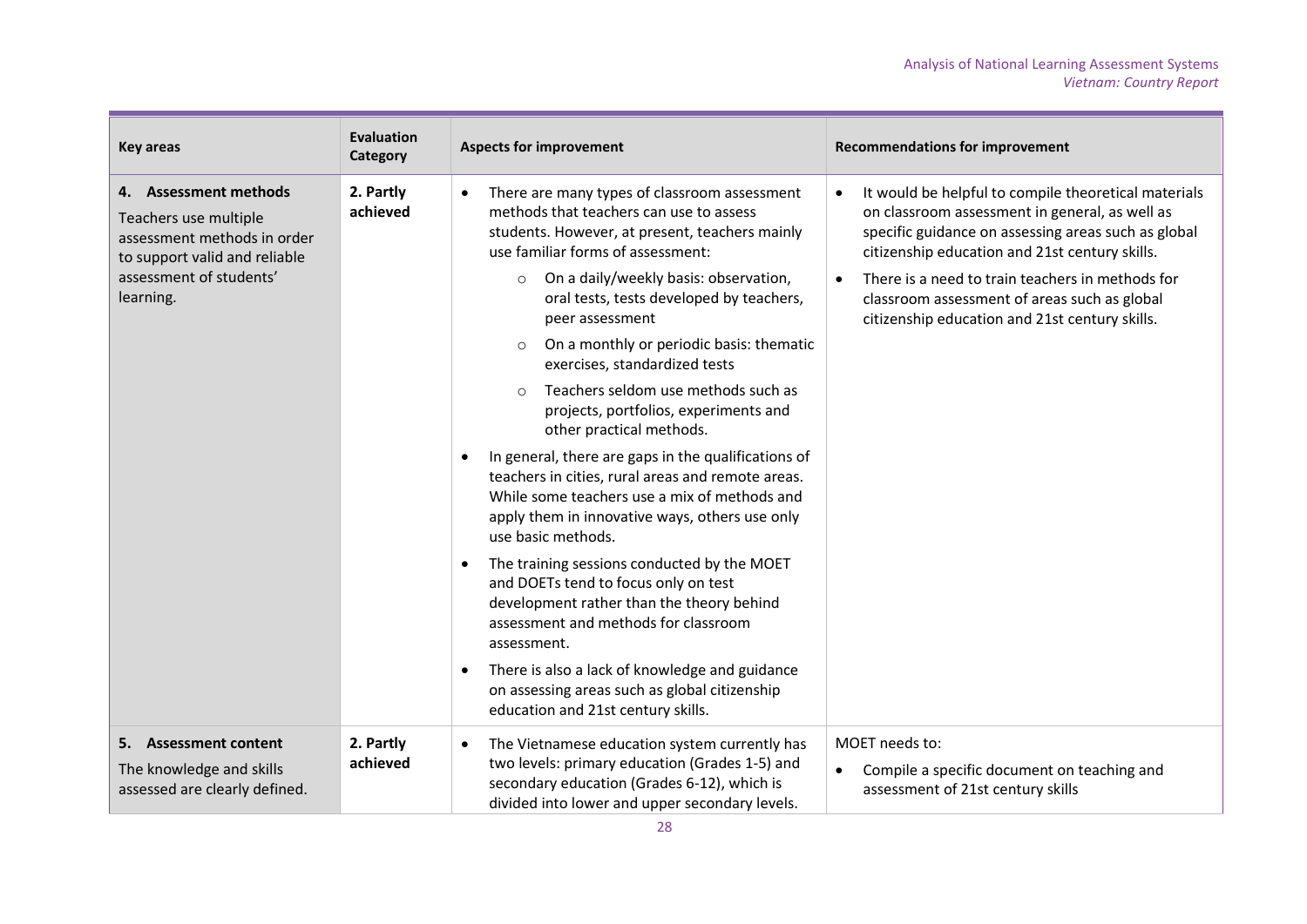| <b>Key areas</b>                                                                                                                                                          | <b>Evaluation</b><br>Category | <b>Aspects for improvement</b>                                                                                                                                                                                                                                                                                                                                                                                                                                                                                                                                                                                                                                                                                                                                                                                                                                                                      | <b>Recommendations for improvement</b>                                                                                                                                                                                                                                                                                    |
|---------------------------------------------------------------------------------------------------------------------------------------------------------------------------|-------------------------------|-----------------------------------------------------------------------------------------------------------------------------------------------------------------------------------------------------------------------------------------------------------------------------------------------------------------------------------------------------------------------------------------------------------------------------------------------------------------------------------------------------------------------------------------------------------------------------------------------------------------------------------------------------------------------------------------------------------------------------------------------------------------------------------------------------------------------------------------------------------------------------------------------------|---------------------------------------------------------------------------------------------------------------------------------------------------------------------------------------------------------------------------------------------------------------------------------------------------------------------------|
|                                                                                                                                                                           |                               | Each level has compulsory and optional subjects,<br>each of which has its own assessment content<br>and guidelines.<br>Most subjects are clearly defined in terms of<br>$\bullet$<br>assessment content, but this is not the case for<br>areas such as 21st century skills. Some skills in<br>this area (e.g. creative thinking, critical thinking,<br>problem solving, cooperation, communication,<br>self-assessment, global citizenship) have<br>nonetheless been covered in teacher training.<br>Others such as communication and global<br>citizenship are not clearly understood.                                                                                                                                                                                                                                                                                                             | Offer training on 21st century skills and how to<br>$\bullet$<br>evaluate these skills. This could involve inviting<br>foreign teachers to offer training in 21st century<br>skills or nominating key persons to undertake<br>overseas study tours in this area, in order to come<br>back and train teachers accordingly. |
| 6. Quality assurance<br>There are formal mechanisms<br>at the school and national/sub-<br>national levels to monitor the<br>quality of classroom<br>assessment practices. | 2. Partly<br>achieved         | MOET, Departments and Divisions of Education and<br>Training have mechanisms to supervise teachers in<br>teaching and evaluating students in the classroom at<br>the school and national level:<br>At the school level: Teachers are regularly<br>$\bullet$<br>evaluated regarding classroom assessment<br>Principals, vice principals and leaders of subject<br>groups sometimes attend teachers' classes to<br>observe and offer feedback and support.<br>Teachers in the same subject group often<br>attend each others' classes and then meet to<br>share experience and suggestions.<br>At the national or local level: MOET or DOET<br>$\bullet$<br>arranges to attend teachers' classes to assess<br>the situation of teaching and to examine<br>teachers' practices of classroom assessment.<br>There are several schools linked together to<br>exchange and share experiences. During some | MOET needs to:<br>Increase external evaluation<br>$\bullet$<br>Compile manuals for teachers' self-assessment and<br>$\bullet$<br>mutual evaluation<br>Ensure that there are sanctions for teachers who<br>$\bullet$<br>violate ethics in the process of teaching, testing<br>and evaluating students                      |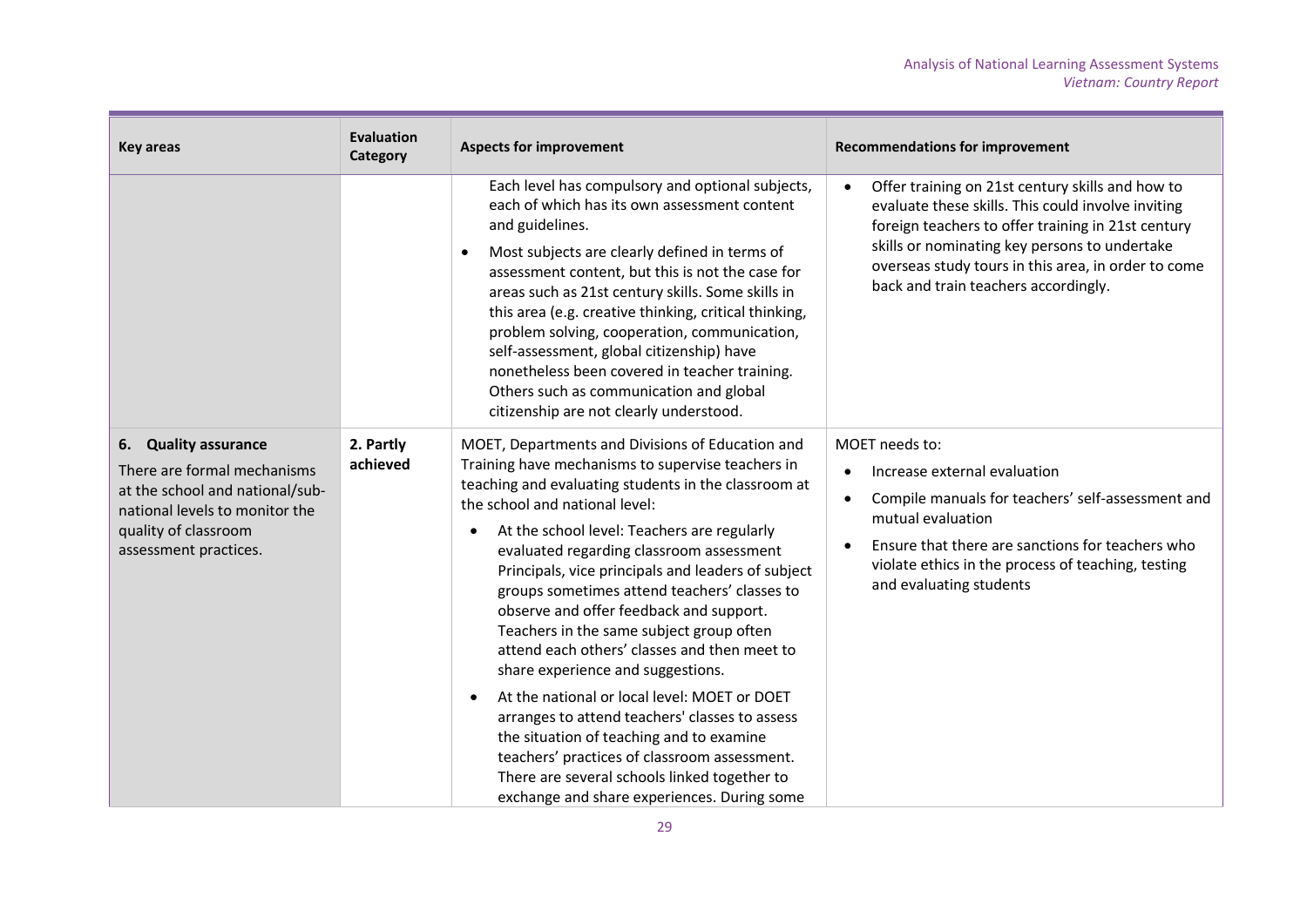| Key areas                                                                                                      | <b>Evaluation</b><br>Category                                                                                                                                                  | <b>Aspects for improvement</b>                                                                                                                                                                                                                                                                                           | <b>Recommendations for improvement</b>                                                                                                                                     |
|----------------------------------------------------------------------------------------------------------------|--------------------------------------------------------------------------------------------------------------------------------------------------------------------------------|--------------------------------------------------------------------------------------------------------------------------------------------------------------------------------------------------------------------------------------------------------------------------------------------------------------------------|----------------------------------------------------------------------------------------------------------------------------------------------------------------------------|
|                                                                                                                |                                                                                                                                                                                | annual examination periods, schools may<br>share/exchange teachers in order to ensure<br>objectivity and compare results.                                                                                                                                                                                                |                                                                                                                                                                            |
|                                                                                                                |                                                                                                                                                                                | However, there are persistent challenges regarding<br>quality assurance. Not all teachers are covered, and<br>there are concerns regarding whether teachers<br>conduct assessment in a fair and objective manner.                                                                                                        |                                                                                                                                                                            |
| Use of assessment data<br>7.<br>Data from classroom<br>assessment is used to improve<br>teaching and learning. | 2. Partly<br>achieved                                                                                                                                                          | After each assessment period, teachers often create<br>assessment reports to send to subject leaders and<br>school leaders. However, the reports only show the<br>scores or overall results. Teachers do not know how<br>to analyze the scores/results in order to write the                                             | MOET needs to compile simple and easy-to-<br>implement documents to guide teachers on how to<br>use data entry software in order to analyze<br>students' learning results. |
|                                                                                                                | reports in a meaningful way and to point out causes<br>of underperformance or solutions to address them.<br>Their subsequent teaching is thus not informed by<br>this process. | There is a need for training in data analysis methods<br>for full-time officials of the DOET, as well as<br>education managers and teachers. Such training<br>should cover how to use software to analyze<br>students' learning results, thereby helping teachers<br>improve teaching, testing and evaluation practices. |                                                                                                                                                                            |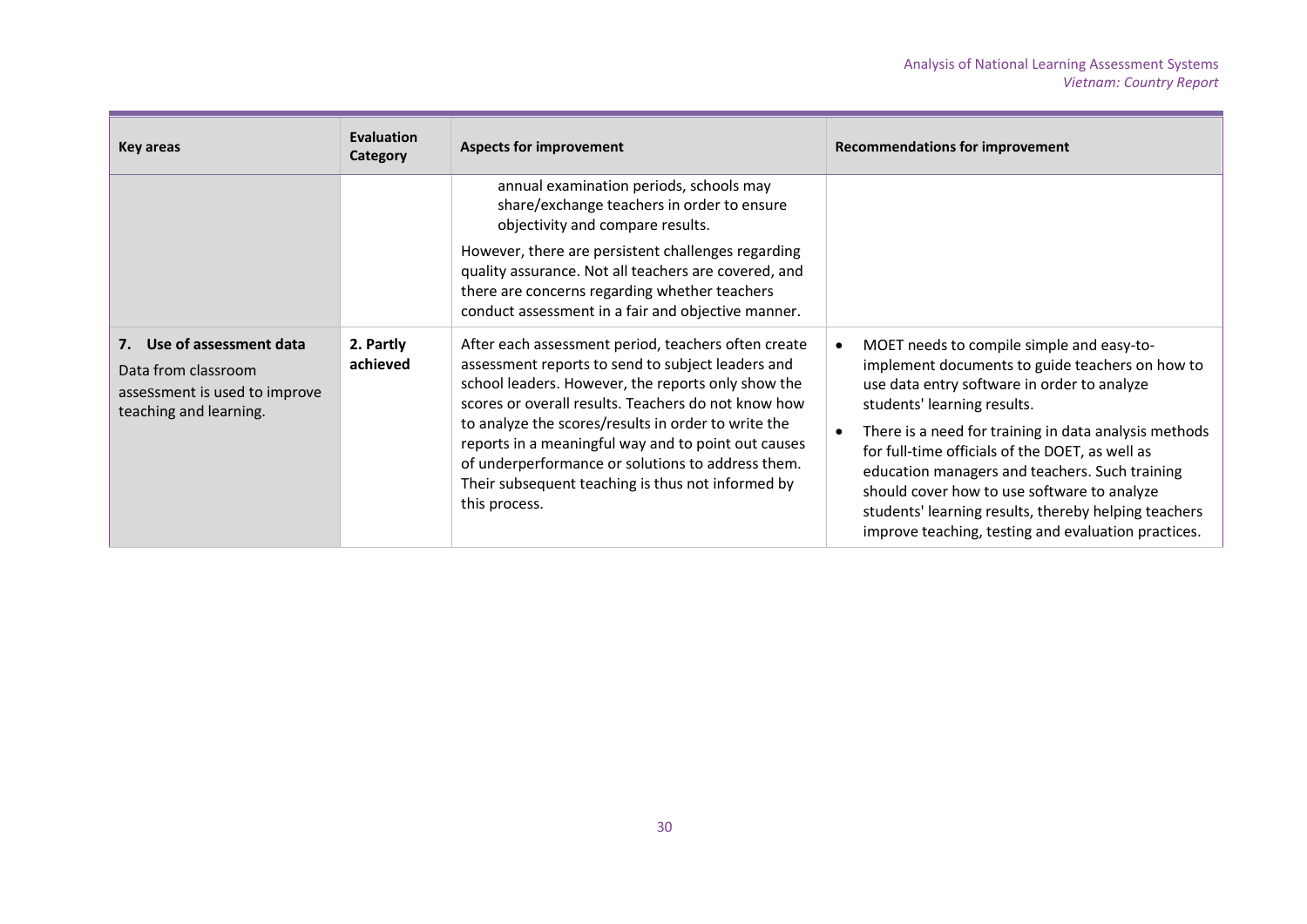# <span id="page-30-0"></span>**4 Using the ANLAS findings**

ANLAS is designed to inform the development and implementation of improvement strategies as part of the wider education sector planning process. This section first explains the national education sector planning process in Vietnam, and then describes how the ANLAS findings are planned/envisaged to be used to this process.

Vietnam has been reviewing the Educational Development Strategy for the 2011–2020 period and at the same time started developing a new strategy for the 2021–2030 period. In light of this, ANLAS was piloted at an important time in Vietnam, as the country has been engaged both in reviewing past progress and achievements as well as planning for the future. The Vietnam National Institute of Education Sciences (VNIES) has the primary responsibility for developing the 2021-2030 education strategy.

The Steering Committee and Technical Team have contacted the officials charged with leading the development of the 2021–2030 strategy to discuss and share information in order to apply ANLAS recommendations and findings into the next phase of education strategy development in a useful and practical way. The Vietnam Education Quality Management Agency is the unit that takes main responsibility for coordination with VNIES to apply ANLAS findings in the development of the 2021-2030 education strategy.

[Exhibit 6](#page-30-1) below shows the education sector planning process in Vietnam and the relevant planning stages to consider ANLAS recommendations.

| <b>Current Education Sector Plan</b>                                                                                                                                                 | $2011 - 2020$               |
|--------------------------------------------------------------------------------------------------------------------------------------------------------------------------------------|-----------------------------|
| Next Education Sector Plan                                                                                                                                                           | $2021 - 2030$               |
| Relevant education sector planning stages to consider<br><b>ANLAS recommendations</b>                                                                                                | <b>Timing</b>               |
| 1. Establish overall theoretical basis for developing the<br>next education strategy                                                                                                 | March 2019 to August 2019   |
| 2. Develop the framework for the education<br>development indicator system (including the<br>recommendations resulting from ANLAS)                                                   | March 2019 to August 2019   |
| 3. Study international experiences to develop education<br>strategy (including regarding examinations, classroom<br>assessment and international large-scale assessment).            | March 2019 to August 2019   |
| 4. Propose to develop and conduct the 2021-2030<br>education development strategy (including issues<br>relating to the learning assessment system, using the<br>analysis from ANLAS) | March 2019 to August 2019   |
| 5. Analyze and evaluate the experience of education<br>development during the 2011-2020 period, highlighting<br>the results achieved, weaknesses and their causes and                | April 2019 to December 2019 |

### <span id="page-30-1"></span>**Exhibit 6: Education sector planning process**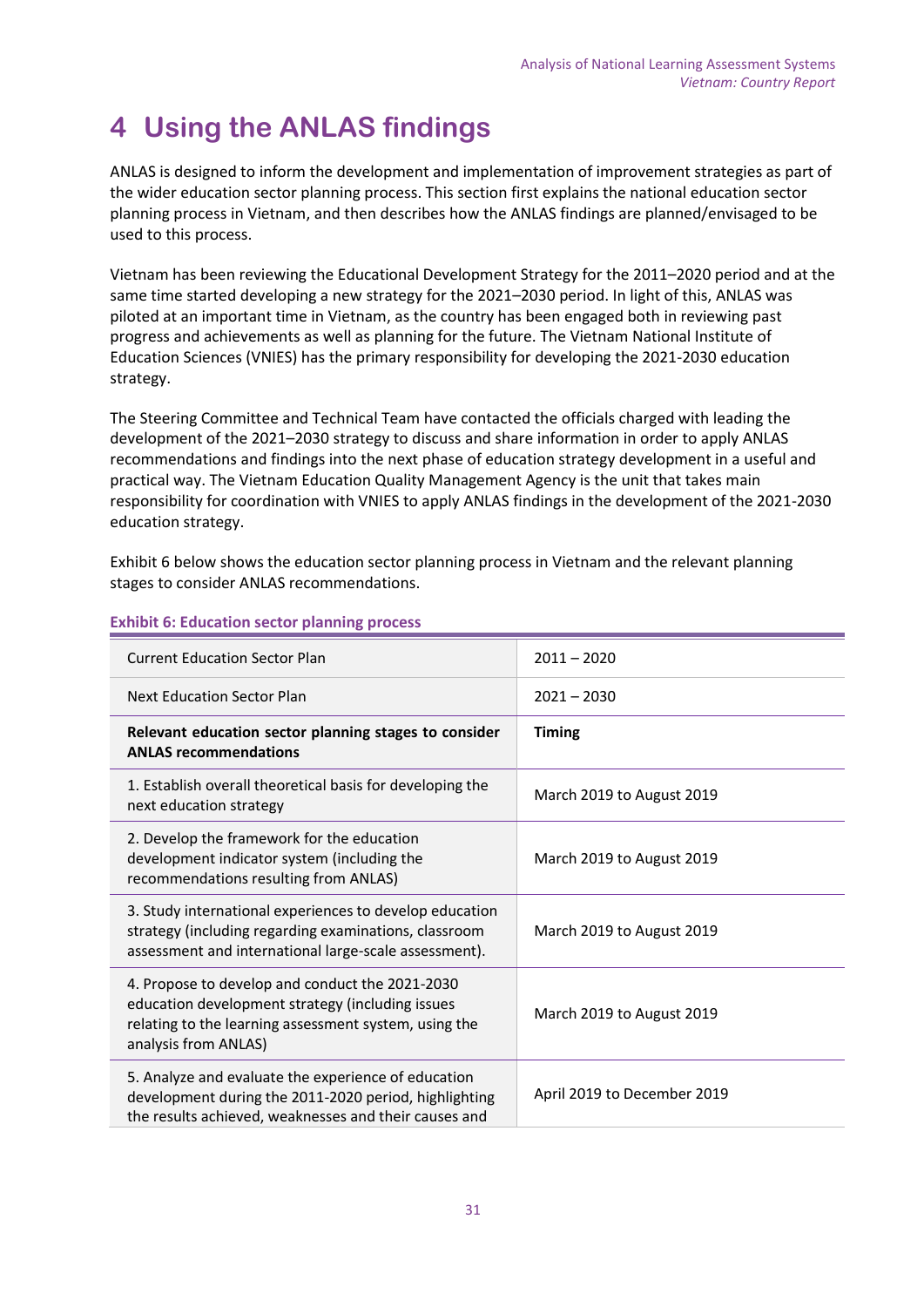| lessons learned, and also clarify the opportunities and<br>challenges for the 2021-2030 period                                                                                    |                               |
|-----------------------------------------------------------------------------------------------------------------------------------------------------------------------------------|-------------------------------|
| 6. Review the economic, political, social and cultural<br>context and the impacts on education development and<br>training, including the learning assessment system              | May 2019 to December 2019     |
| 7. Forecast impact of training demands on human<br>resources to meet workforce and industrial<br>development needs, including developing more<br>expertise in learning assessment | May 2019 to March 2020        |
| 8. Forecast education development trends and training<br>needs for 2021-2030 and the vision of 2035 (including<br>regarding learning assessment)                                  | May 2019 to April 2020        |
| 9. Elaborate the education development strategy 2021-<br>2030                                                                                                                     | June 2019 to June 2020        |
| 10. Forecast the impact of policy changes proposed in<br>the education development strategy 2021-2030<br>(including regarding learning assessment)                                | July 2020 to August 2020      |
| 11. Develop a set of indicators to monitor the education<br>development strategy (including indicators for the<br>learning assessment system)                                     | August 2020 to September 2020 |

By the time Vietnam's ANLAS country report is approved, the Steering Committee and Technical Team of ANLAS in Vietnam will have taken the responsibility to send the report to High Officials of MOET and stakeholders such as: Department of Secondary Education, Department of Primary Education, Department of International Cooperation, Department of Teachers and Education Managers, Vietnam Education Quality Management Agency, Vietnam National Institute of Educational Sciences, National Academy of Education Management and Department of Education and Training to ask for comments to review, advise and add more comments before submitting to the High Officials for approval.

After receiving this additional feedback from the relevant Units, the Technical Team will finalize the report once more, at which point the Steering Committee will submit the report to High Officials for approval.

After being approved by MOET leadership, the Steering Committee and Technical Team of ANLAS will conduct a dissemination workshop to share the findings and recommendations. It is expected that the invited participants will include relevant international organizations, including UNESCO, UNICEF, British Council, Viet-Belgium project, World Bank, Asian Development Bank, Embassy of France, Plan International and the Vietnam Association for Education for All (VAEFA). The dissemination workshop will also involve the functional Units in MOET such as the Department of Primary and Secondary Education, Department of Finance and Planning, Statistics Board, Department of International Cooperation, Department of Teachers and Education Managers, Vietnam Education Quality Management Agency, Vietnam National Institute of Education Sciences, National Academy of Educational Management. Representatives of some Departments of Education and Training, principals and teachers from selected primary, lower secondary and upper secondary schools and representatives of some pedagogical universities will also be invited.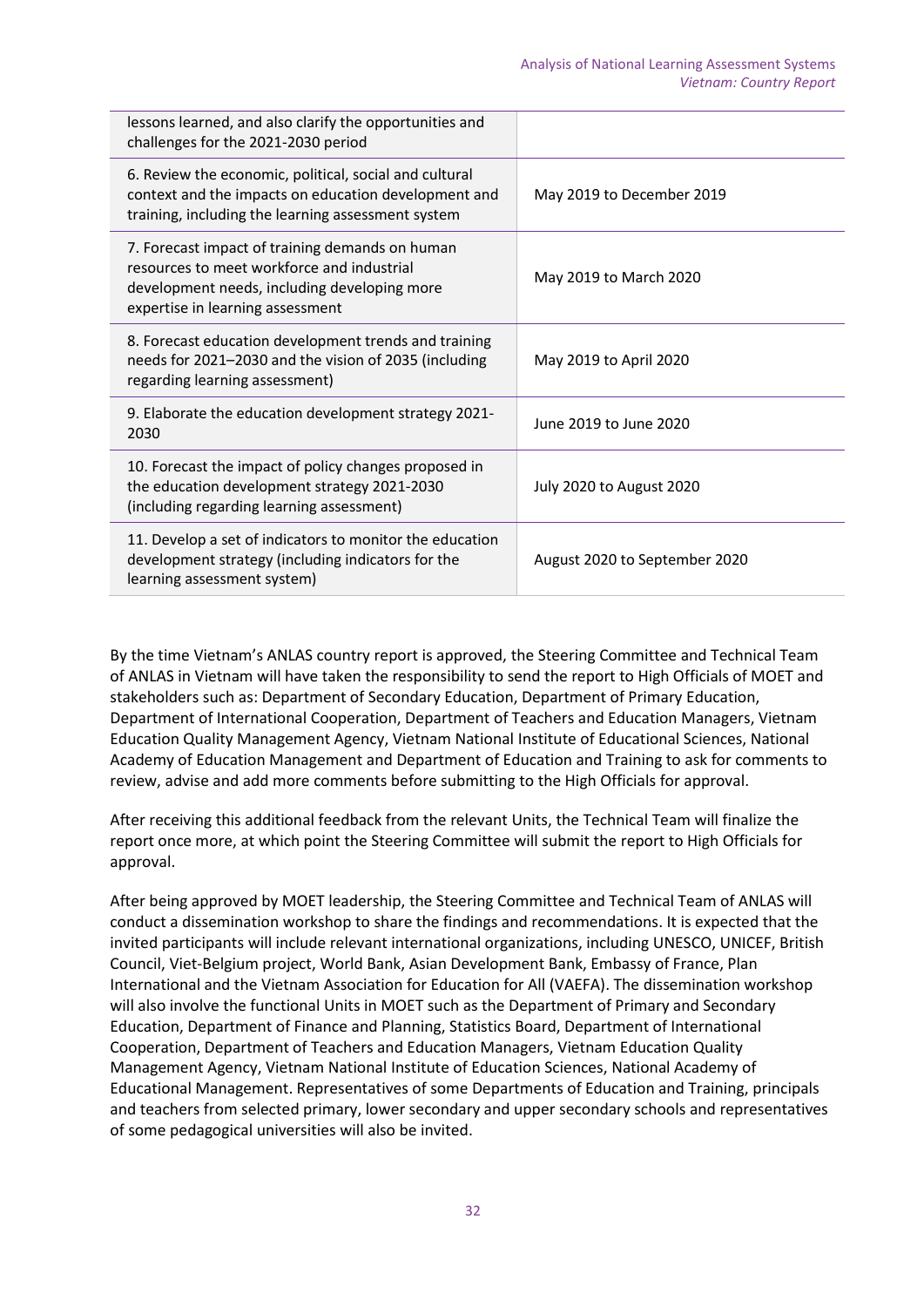Stakeholders will then be expected to use the recommendations that pertain to them to amend some related components or weaknesses in the assessment system of Vietnam.

Recommendations from the ANLAS report will contribute to:

- Analyzing the whole system of national learning assessment in order to support the development of strategies for improvement
- Amending the circular regarding assessment of high school students
- Improving testing methods and classroom assessment to promote creative thinking and problem-solving skills in students
- Developing training materials for teachers regarding testing methods, classroom assessment, and assessment of 21st century skills

Responsibility for implementing the ANLAS recommendations is vertical, reflecting the different stakeholders who are responsible for different aspects of the assessment system. Vietnam Education Quality Management Agency is the monitoring unit charged with observing all the exams and large-scale assessment, while the Department of Primary Education manages and observes classroom assessment at primary level and the Department of Secondary Education manages and observes classroom assessment at lower secondary and upper secondary levels. The Department of Continuing Education manages and observes classroom assessment at continuing education schools, while the Department of Teachers and Education Managers oversees the development of education managers and teachers. All these units are directly accountable to the Vice Minister of Education and Training.

<span id="page-32-0"></span>With the learnings from ANLAS, the country will be able to make progress by enhancing the quality management of exams, large-scale assessments, and classroom assessment. Additionally, it can inform long-term planning for training of a specialized group of experts in the field of evaluation and educational assessment, in line with modern methods and techniques. Other key recommendations stemming from ANLAS are the need to develop new guidance on learning assessment that is coherent with the curriculum, textbooks and new education development strategy, developing specific guidance for teachers on classroom assessment, developing an item/question bank to support teachers in undertaking assessment, improving the national examinations for high school students and gifted students and continuing to organize international and national large-scale assessments in a sustainable way.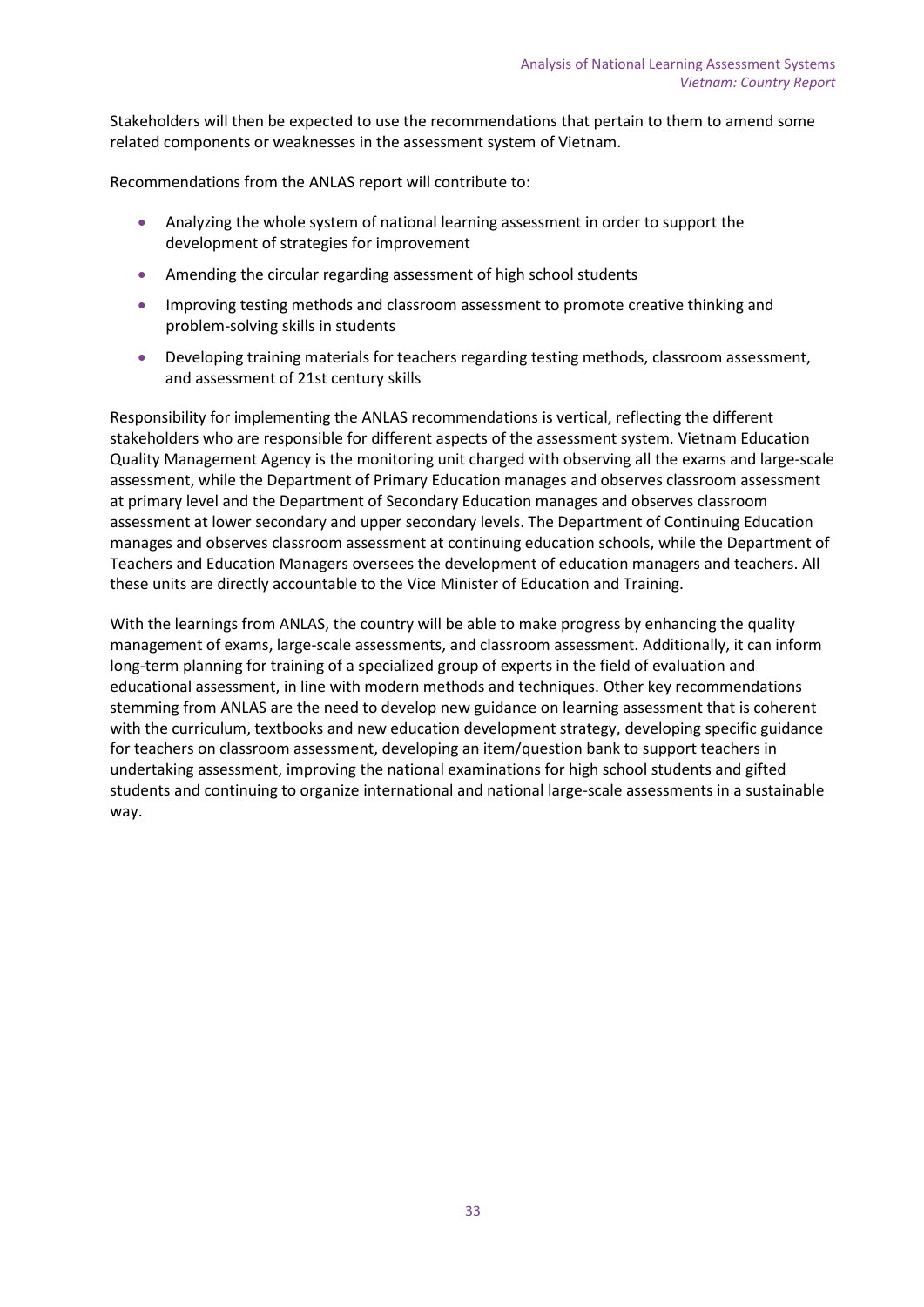# **Appendix 1: Steering Committee and Technical Team**

| <b>Name</b>                | Role                                                             | Organization                                                                              |
|----------------------------|------------------------------------------------------------------|-------------------------------------------------------------------------------------------|
| <b>Steering Committee</b>  |                                                                  |                                                                                           |
| 1. Sai Cong Hong           | Head                                                             | Vietnam Education Quality Management<br>Agency                                            |
| 2. Pham Quang Hung         | Deputy Head                                                      | Department of International Cooperation                                                   |
| 3. Le Thi My Ha            | Permanent commissioner<br>(Focal Point of the<br>Technical Team) | Center of Education Quality Evaluation,<br>Vietnam Education Quality Management<br>Agency |
| 4. Nguyen Duc Minh         | Commissioner                                                     | The Vietnam National Institute of<br><b>Educational Sciences</b>                          |
| 5. Tran Kim Tu             | Commissioner                                                     | Department of Teacher and Education<br>Manager                                            |
| 6. Nguyen Trong Hoan       | Commissioner                                                     | Department of Secondary Education                                                         |
| 7. Ta Ngoc Tri             | Commissioner                                                     | Department of Primary Education                                                           |
| <b>Technical Team</b>      |                                                                  |                                                                                           |
| Le Thi My Ha               | <b>Focal Point</b>                                               | Center of Education Quality Evaluation,<br>Vietnam Education Quality Management<br>Agency |
| 8. Phuong Phu Cong         | Commissioner                                                     | Vietnam Education Quality Management<br>Agency                                            |
| 9. Dinh Văn Phuong         | Commissioner                                                     | Department of Teacher and Education<br>Manage                                             |
| 10. Tran Thi Phuong        | Commissioner                                                     | Department of International Cooperation                                                   |
| 11. Nguyen Trong Suu       | Commissioner                                                     | Department of Secondary Education                                                         |
| 12. Tran Ngoc Khoa         | Commissioner                                                     | Department of Primary Education                                                           |
| 13. Duong Quang Ngoc       | Commissioner                                                     | The Vietnam National Institute of<br><b>Educational Sciences (VNIES)</b>                  |
| 14. Nguyen Le Thach        | Commissioner                                                     | <b>VNIES</b>                                                                              |
| 15. Chu Cam Tho            | Commissioner                                                     | <b>VNIES</b>                                                                              |
| 16. Nguyen Thi Thanh       | Commissioner                                                     | National Academy of Education                                                             |
| 17. Le Lan Huong           | Commissioner                                                     | Vietnam Education Quality Management<br>Agency                                            |
| 18. Nguyen Thi Kim<br>Lien | Commissioner                                                     | Vietnam Education Quality Management<br>Agency                                            |

 **Exhibit 7: ANLAS Steering Committee and Technical Team**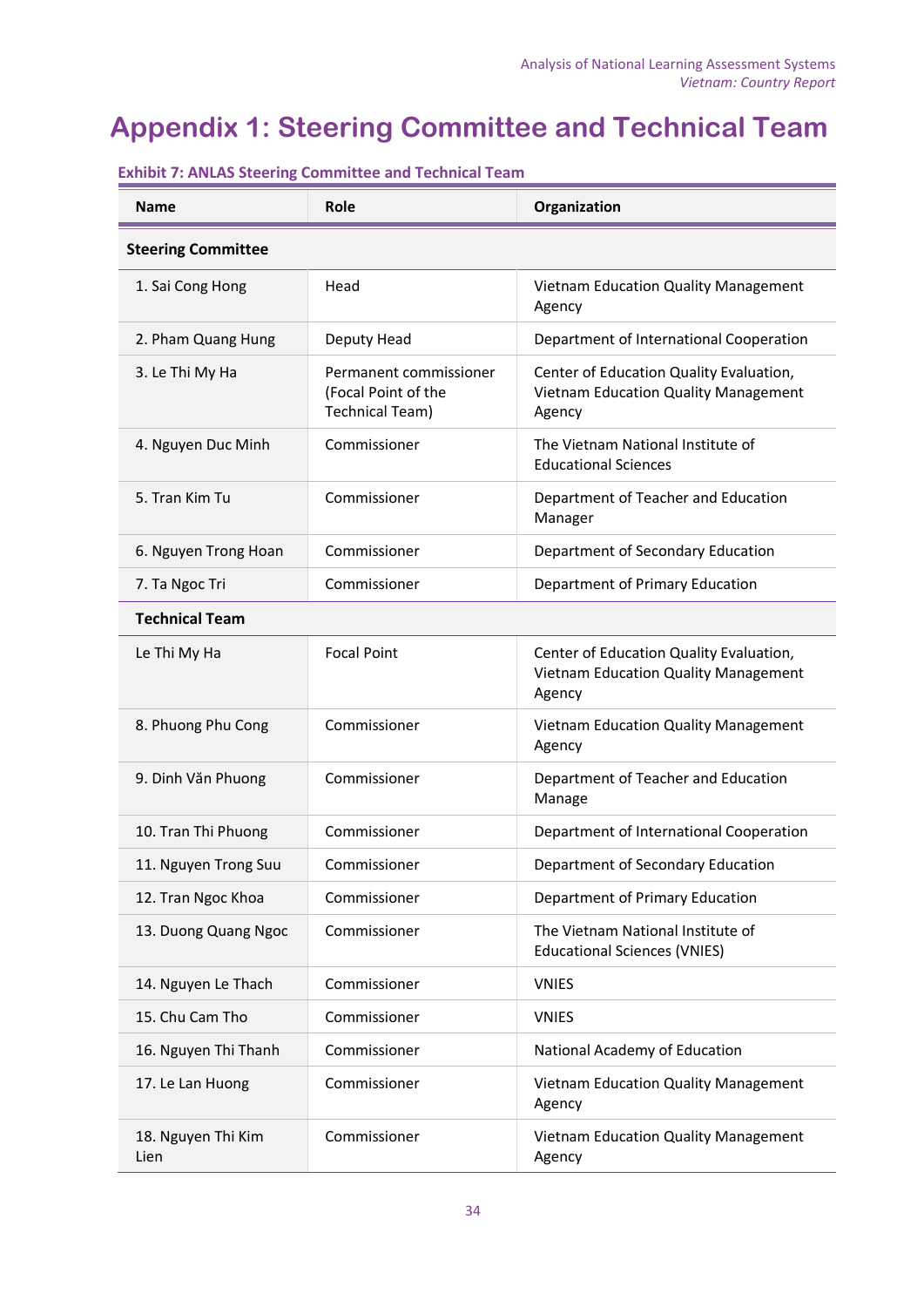## **Appendix 2: Data sources to complete the analytical tables**

### **Exhibit 8: Key stakeholder groups**

<span id="page-34-0"></span>

| Key stakeholder group                                                                                                                                                                       | Focus area 1<br><b>Context</b> | Focus area 2<br><b>Coherence</b> | <b>Focus Area 3A</b><br><b>Quality of large-scale</b><br>assessments and<br>examinations | <b>Focus area 3B</b><br><b>Quality of classroom</b><br>assessment |
|---------------------------------------------------------------------------------------------------------------------------------------------------------------------------------------------|--------------------------------|----------------------------------|------------------------------------------------------------------------------------------|-------------------------------------------------------------------|
| National or sub-national level officials                                                                                                                                                    |                                |                                  |                                                                                          |                                                                   |
| Institutional policy<br><b>Vietnam Education Quality</b><br>Management Agency<br>Department of Secondary Education<br>Department of Continuing Education<br>Department of Primary Education | $\mathbf{v}$                   | $\mathbf{V}$                     | $\mathbf{v}$                                                                             | $\mathbf{v}$                                                      |
| Observing examination<br><b>Vietnam Education Quality</b><br><b>Management Agency</b><br>Inspector of MOET, DOET<br><b>Universities</b><br>Department of Education and Training             | $\mathbf{v}$                   |                                  | $\mathbf{v}$                                                                             | $\mathbf{v}$                                                      |
| Developing assessment programs<br>Department of Primary Education<br>Department of Secondary Education<br>The Vietnam National Institute of<br><b>Educational Sciences</b>                  | $\mathbf{v}$                   |                                  | $\mathbf{V}$                                                                             | $\boldsymbol{\mathrm{v}}$                                         |
| <b>Funding</b><br>Department of Planning and finance                                                                                                                                        | $\mathbf{v}$                   | V                                | $\boldsymbol{\mathrm{v}}$                                                                |                                                                   |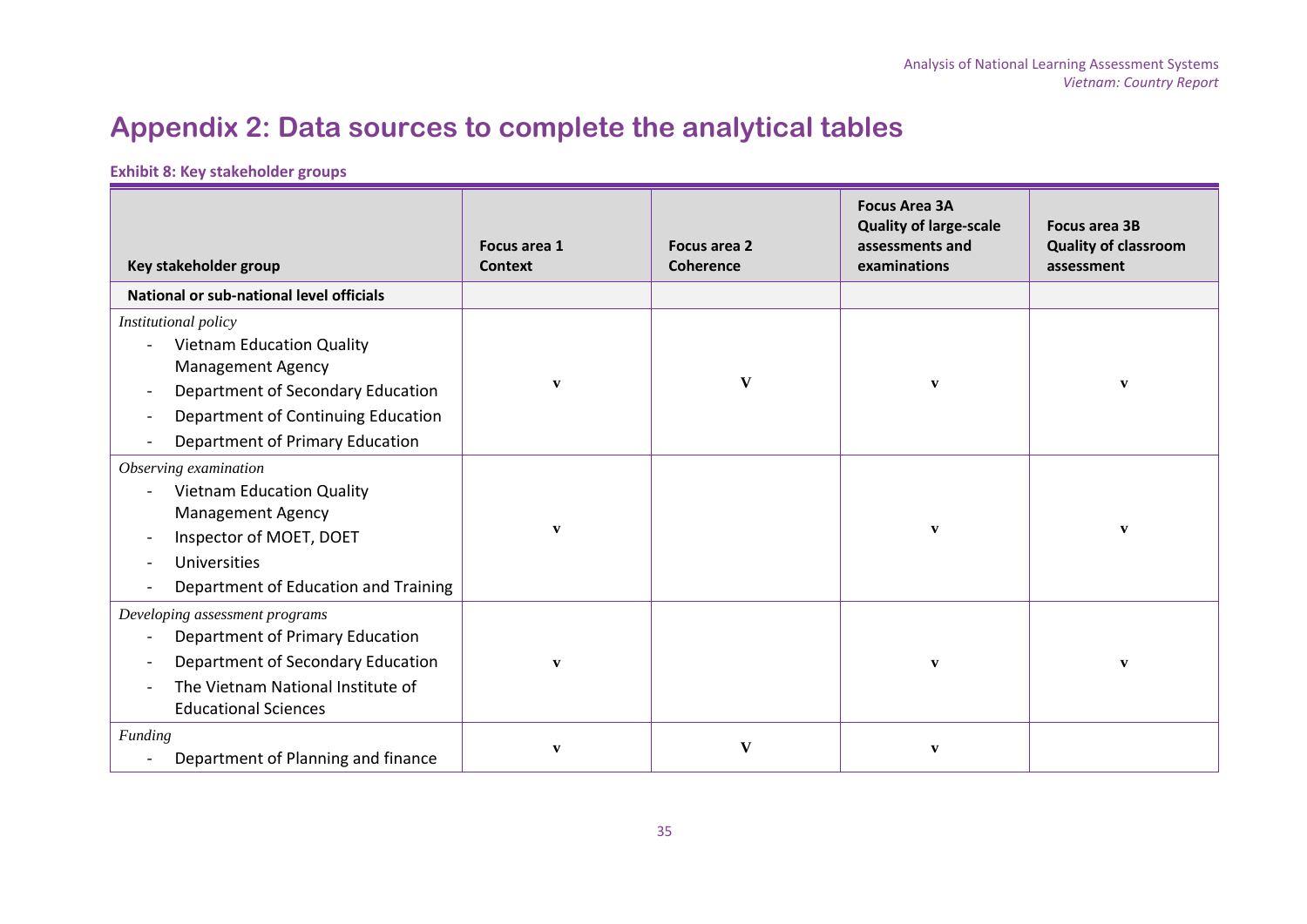| Programs, projects                                                                                                                                                                                                                                |              |              |              |              |
|---------------------------------------------------------------------------------------------------------------------------------------------------------------------------------------------------------------------------------------------------|--------------|--------------|--------------|--------------|
| Information resources:<br><b>Vietnam Education Quality</b><br><b>Management Agency</b><br>Department of Secondary Education<br>Department of Primary Education<br>Department of Continuing Education<br>Ministry Office (Communication<br>centre) | $\mathbf{V}$ | V            | $\mathbf{V}$ | $\mathbf{V}$ |
| Resources:<br>Department, Boards, Institutes, Universities,<br>Department of Education and Training of Locals                                                                                                                                     |              |              |              |              |
| <b>Development partners</b>                                                                                                                                                                                                                       |              |              |              |              |
| <b>World Bank</b><br>Asian Development Bank (ADB)                                                                                                                                                                                                 |              |              | $\mathbf{v}$ |              |
| Vietnam-Belgium Project                                                                                                                                                                                                                           | $\mathbf{V}$ | V            |              |              |
| <b>UNICEF</b>                                                                                                                                                                                                                                     | $\mathbf{v}$ | $\mathbf{v}$ | v            |              |
| <b>GDP (ANLAS)</b>                                                                                                                                                                                                                                |              |              | $\mathbf{v}$ |              |
| Confemen (PASEC)                                                                                                                                                                                                                                  |              |              |              |              |
| Assessment agency (if external to government):                                                                                                                                                                                                    |              |              |              |              |
| Large-scale assessment and<br>examination: Vietnam Education<br><b>Quality Management Agency</b><br>Classroom assessment: Department<br>of Primary Education, Department of<br>Secondary Education, Department of<br><b>Continuing Education</b>  | $\mathbf{V}$ | V            | $\mathbf{v}$ | $\mathbf{V}$ |
| <b>Training program providers:</b>                                                                                                                                                                                                                |              |              |              |              |
| <b>Vietnam Education Quality</b>                                                                                                                                                                                                                  |              |              | $\mathbf{v}$ | $\mathbf{v}$ |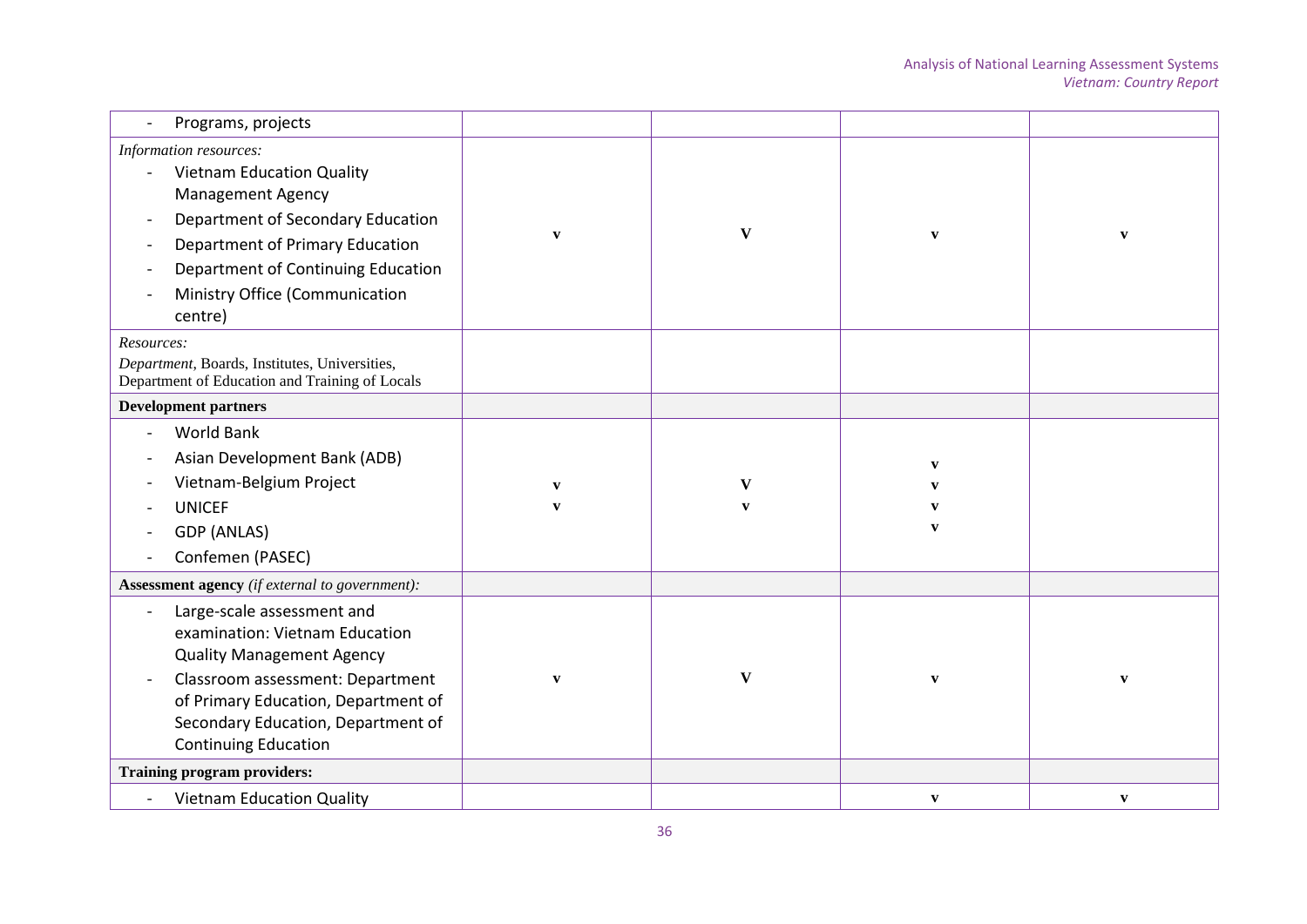|                          | <b>Management Agency</b>                                                                                               |  |              |   |
|--------------------------|------------------------------------------------------------------------------------------------------------------------|--|--------------|---|
| $\overline{\phantom{a}}$ | Department of Secondary Education                                                                                      |  |              |   |
|                          | Department of Primary Education                                                                                        |  |              |   |
|                          | Department of Continuing Education                                                                                     |  |              |   |
|                          | Department of Teacher and Education<br>Manager                                                                         |  |              |   |
|                          | National University of Education,<br>Vietnam National University Hanoi,<br>National Academy of Education<br>Management |  |              |   |
|                          | <b>School leaders and teachers</b>                                                                                     |  |              |   |
| $\overline{\phantom{a}}$ | People's committee/ Department of<br><b>Education and Training</b><br><b>Schools</b>                                   |  | $\mathbf{v}$ | V |
| <b>Others</b>            |                                                                                                                        |  |              |   |
|                          |                                                                                                                        |  |              |   |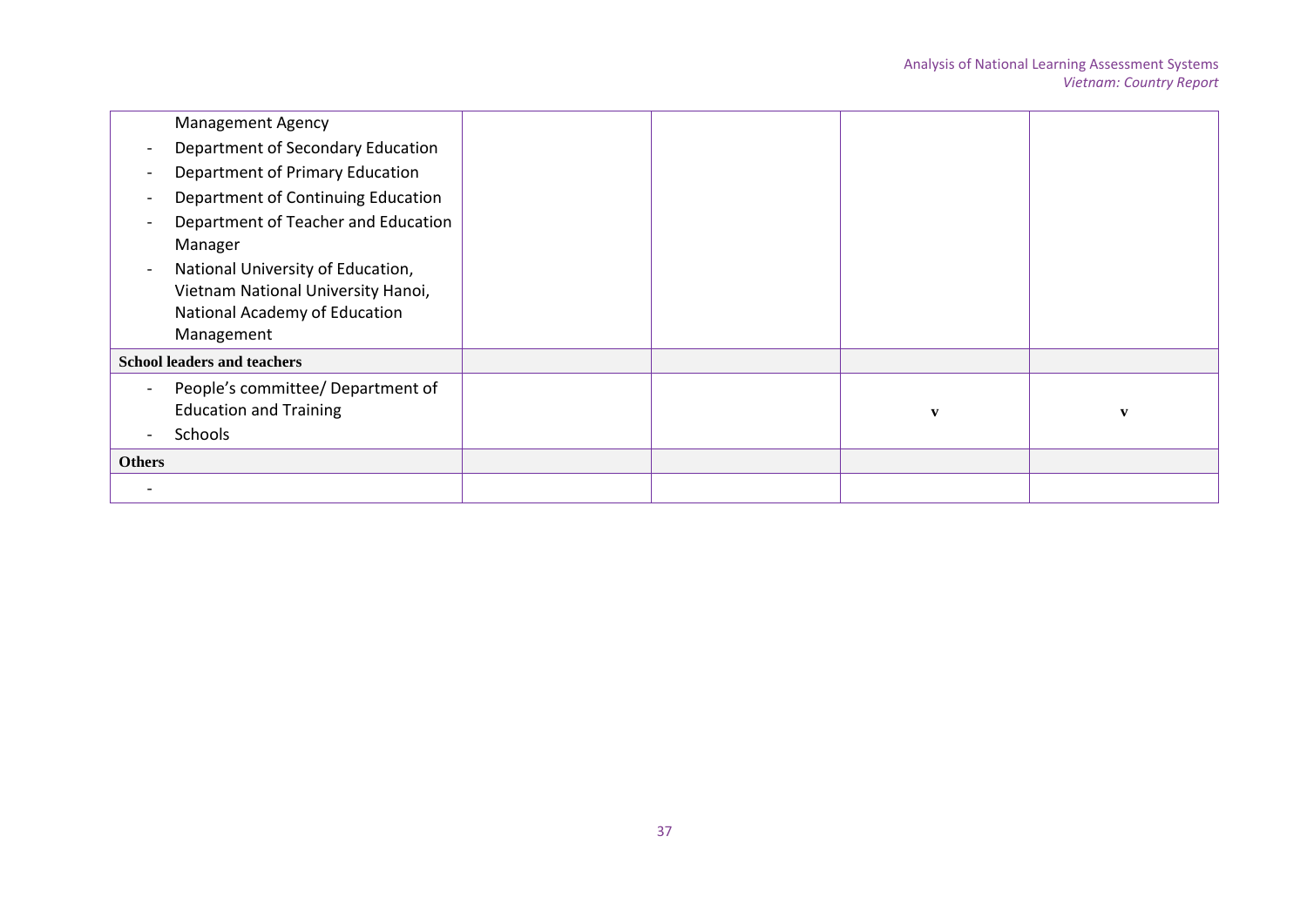### **Exhibit 9: Key documents**

| <b>Document</b>                                                                                                                                                                                                                     | <b>Focus</b><br>area 1<br>Context | <b>Focus area</b><br>$\overline{2}$<br><b>Coherence</b> | Focus area 3.A<br><b>Quality of large-</b><br>scale assessments<br>and examinations | Focus area 3.B<br><b>Quality of</b><br>classroom<br>assessment |
|-------------------------------------------------------------------------------------------------------------------------------------------------------------------------------------------------------------------------------------|-----------------------------------|---------------------------------------------------------|-------------------------------------------------------------------------------------|----------------------------------------------------------------|
| Circular 51/2011/TT-MOET dated November 3rd regulating in national regular<br>assessment of student's learning result in secondary school.                                                                                          | X                                 | X                                                       | X                                                                                   |                                                                |
| Circular 30/2014/TT-MOET dated August 8 <sup>th</sup> enacting regulations of primary student<br>assessment.                                                                                                                        | X                                 | X                                                       | X                                                                                   | X                                                              |
| Circular 22/2016/TT-MOET amend, supplement some articles of regulation of primary<br>student assessment accompanying - circular 30/2014/TT-MOET dated August 28, 2014 of<br>Minister of Education and Training.                     | $\mathsf{x}$                      | X                                                       | X                                                                                   | X                                                              |
| Circular 58/2011/TT-MOET about regulations of evaluation, lower and upper secondary<br>student ranking enacted by MOET                                                                                                              | $\pmb{\chi}$                      | $\pmb{\chi}$                                            | $\boldsymbol{\mathsf{x}}$                                                           | X                                                              |
| Dispatch 4612/MOET-SE dated October 3 2017 about instruction for current secondary<br>education implementation based on development-oriented capacity and moral for<br>student school year of 2017 - 2018                           | $\pmb{\chi}$                      |                                                         |                                                                                     | X                                                              |
| Decrees 44/NQ-CN dated June 9 2014 enacting the action program of government<br>implementing decrees 29-NQ/TW dated November 4 2013                                                                                                 | $\mathsf{x}$                      |                                                         |                                                                                     |                                                                |
| Strategy for education development phased from 2015 - 2035                                                                                                                                                                          | $\mathsf{x}$                      |                                                         |                                                                                     |                                                                |
| Decrees 51/2017/QH14 dated November 21, 2017 amend the process of curriculum<br>implementation, new secondary education textbook according to decrees<br>88/2014/QH13 dated November 28,2014                                        | X                                 |                                                         |                                                                                     |                                                                |
| Decrees 29-NQ/TW dated November 4,2013 about the whole basic educating and<br>training amendation, meeting industrial, modernized requirements in the socialist-<br>oriented market economy condition and international integration | X                                 |                                                         |                                                                                     |                                                                |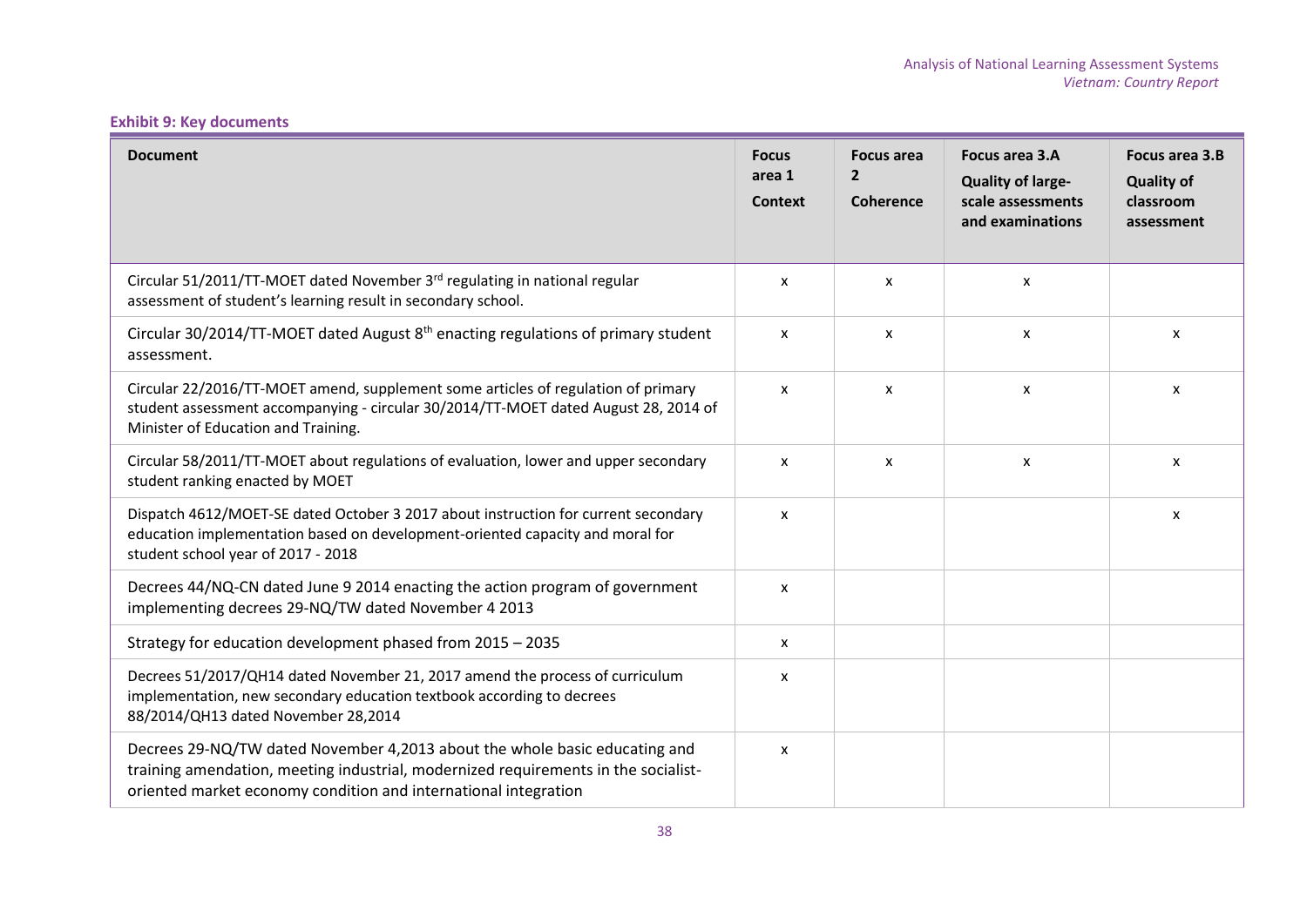| Decrees 88/2014/QH2013 dated November 28 <sup>th</sup> , 2014 about innovation of curriculum,<br>secondary education textbook.                                                                     | X                         |                           |                    |  |
|----------------------------------------------------------------------------------------------------------------------------------------------------------------------------------------------------|---------------------------|---------------------------|--------------------|--|
| Decrees 2610/QĐ-BTC dated December 21 2017 about release of public state budget in<br>2018                                                                                                         | X                         |                           |                    |  |
| Decision no.460/QĐ-MOET dated February 26 2019 Plan for national assessment<br>implementation of grade-11-student's learning result in school year of 2018-2019                                    | $\pmb{\mathsf{X}}$        | $\pmb{\chi}$              | X                  |  |
| Plan 1955/VEQA-CEQE dated 28/08/2018 Training how to apply PISA assessment<br>method into secondary education assessment innovation in provinces/cities in 2018                                    | $\pmb{\times}$            | $\pmb{\times}$            | $\mathsf{x}$       |  |
| Decision 870/QĐ-BGDĐT dated 21/03/2017 enacting PISA program implementation in<br>cycle of 2018                                                                                                    | $\pmb{\chi}$              | $\pmb{\chi}$              | $\pmb{\mathsf{X}}$ |  |
| Decision no. 4569/QĐ-BGDĐT dated 23/10/2018 about approval of activity plan<br>adjustment, finance and contractor selection plan in 2018 of Secondary education<br>development program in phase 2. | $\pmb{\chi}$              |                           |                    |  |
| Decision 5832/QĐ- MOET dated 28/12/2017 about approval of drafted PISA activity<br>budget in 2018                                                                                                  | $\pmb{\chi}$              |                           |                    |  |
| Decision số 2610/QĐ-BTC dated 21/12/2017 about release of public state budget in 2018                                                                                                              | $\mathsf{x}$              |                           |                    |  |
| Decision 869/QĐ- MOET dated 21/03/2017 encating TALIS program implementation in<br>cycle of 2018                                                                                                   | X                         |                           |                    |  |
| Decision 4614/QD- MOET dated 17/10/2016 about establishment of steering committee<br>and technical team participating in SEA PLM program                                                           | X                         |                           |                    |  |
| Decision 270/QĐ-MOET dated 30/01/2019 about establishment of Steering committee<br>and technical team participating in SEAPLM in Vietnam                                                           | $\boldsymbol{\mathsf{x}}$ | $\mathsf{x}$              | X                  |  |
| Plan 1958/VEQA-CEQE dated 28/08/2018 Workshop for education manager capacity<br>enhancement in sampling, test development, PISA data analysis                                                      | X                         |                           |                    |  |
| Decision 459/QĐ-MOET dated 26/02/2019 plan of international student assessment<br>program implementation (PISA) in cycle of 2021                                                                   | X                         | $\boldsymbol{\mathsf{x}}$ | X                  |  |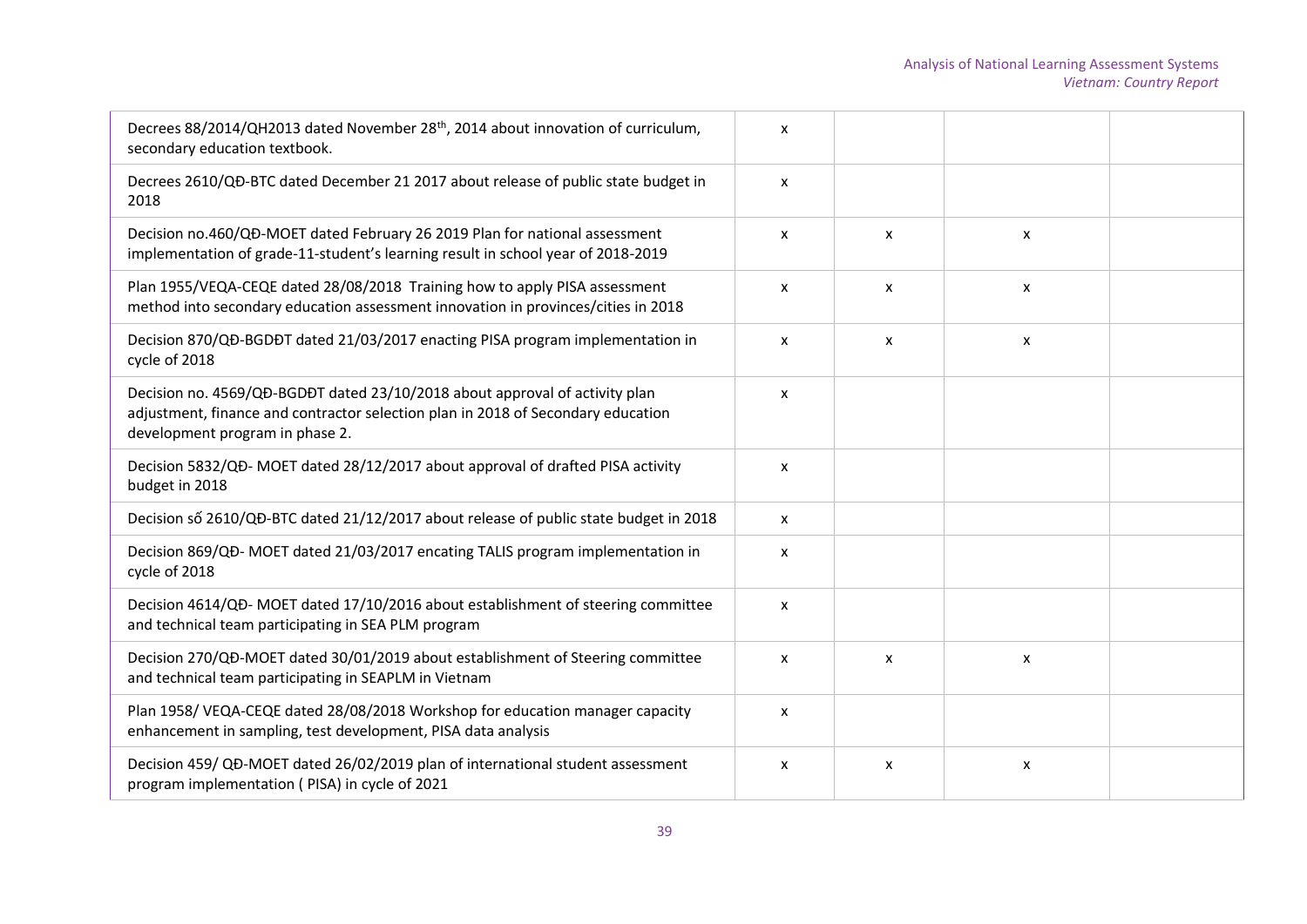| Decrees 277/QĐ-MOET dated January 30 2019 about establishing the Steering<br>Committee and Techincal Team of ANLAS program in Vietnam | $\mathbf{x}$     |                  | $\mathbf{x}$     |  |
|---------------------------------------------------------------------------------------------------------------------------------------|------------------|------------------|------------------|--|
| Reports of PISA, PASEC, grade 5 large-scale assessment, data-entry software of<br>learning result of student, website                 | $\boldsymbol{x}$ |                  |                  |  |
| MOET's electrical newspaper (https://moet.gov.vn/tintuc/Pages/index.aspx)                                                             | $\mathbf{x}$     |                  |                  |  |
| Parent Questionnaire SEAPLM; Teacher Questionnaire, Principal Questionnaire of<br>assessment programs                                 | $\mathbf{x}$     |                  | $\boldsymbol{x}$ |  |
| Dispatch 1988/VEQE-CEQE dated December 22 2017 about TALIS Main survey<br>implementation cycle of 2018                                |                  | X                | X                |  |
| Questionnaire, PISA analysis report booklet                                                                                           |                  | $\mathbf{x}$     |                  |  |
| Questionnaire, PASEC analysis report booklet                                                                                          |                  | $\mathbf{x}$     |                  |  |
| Questionnaire, PASEC and SEAPLM analysis report booklet                                                                               |                  | $\boldsymbol{x}$ |                  |  |
| Evaluating Measurement training program of Education University                                                                       |                  | $\boldsymbol{x}$ |                  |  |
| Bachelor, Master training program in primary, lower secondary major at pedagogics<br>university, college.                             |                  | X                |                  |  |
| Yearly training document for teacher                                                                                                  |                  | $\mathbf{x}$     |                  |  |
| Decrees 25/2006/QĐ-MOET dated June 26 2006, enacting regulations of mainstream<br>university and college training                     |                  | X                |                  |  |
| Dispatch 849/IC dated August 02 2018 about piloting participation in ANLAS program                                                    |                  |                  | $\boldsymbol{x}$ |  |
| Instructional documents for data process and analysis PISA, TALIS                                                                     |                  |                  | X                |  |
| Report of sampling, data, status of date for assessment result analysis of grade<br>5,9,11                                            |                  |                  | $\mathbf{x}$     |  |
| Instructional documents for data process and analysis                                                                                 |                  |                  | $\mathbf{x}$     |  |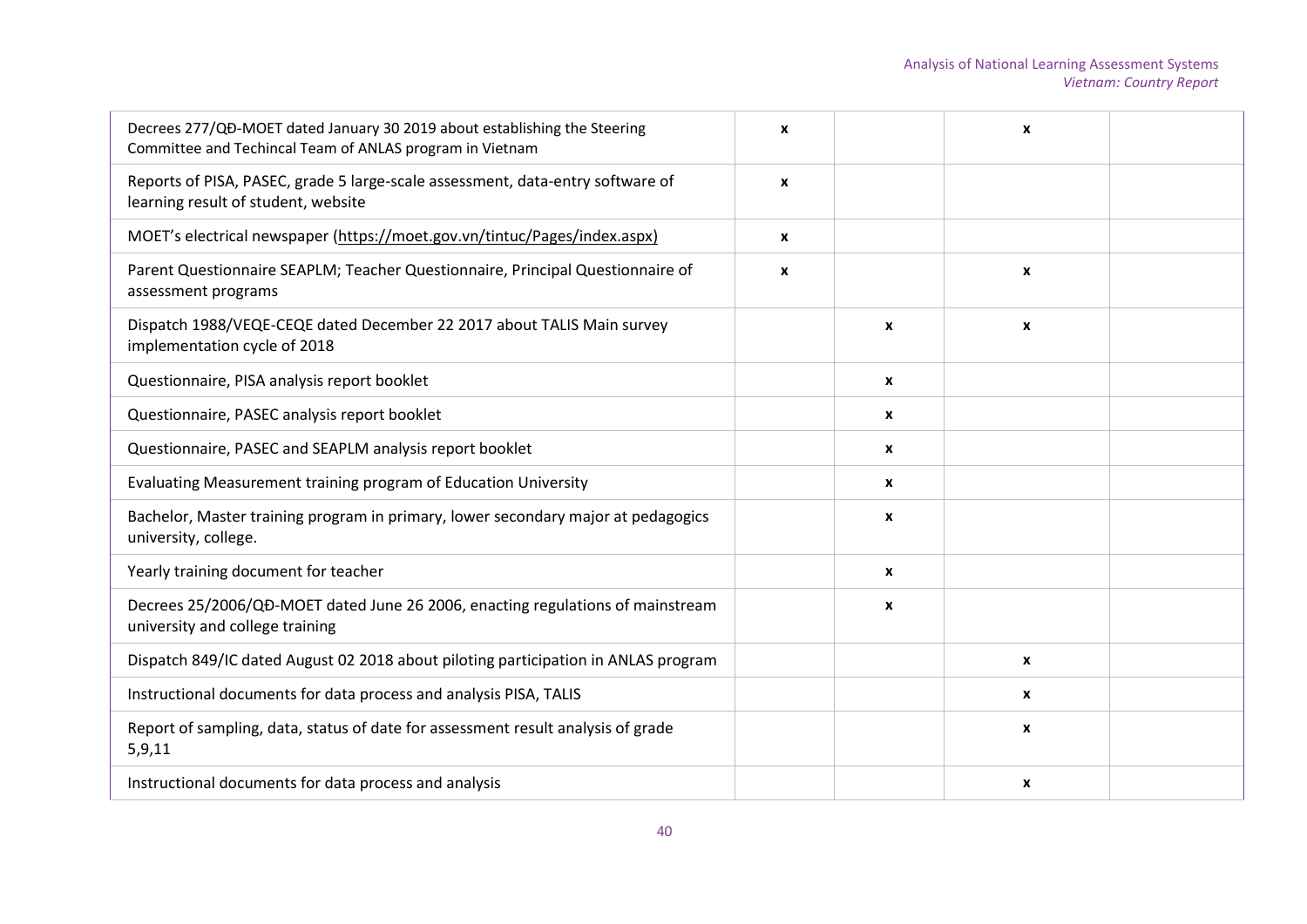| Assessment brieft report grade 5,9, 11; PISA, PASEC                                                                                                                                                                  | X |                  |
|----------------------------------------------------------------------------------------------------------------------------------------------------------------------------------------------------------------------|---|------------------|
| Complete report for grade 5                                                                                                                                                                                          | X |                  |
| Complete report for grade 9, 11                                                                                                                                                                                      | X |                  |
| Dispatch 5555/MOET-SE about expertise instruction for innovating testing and teaching,<br>evaluating method; Conduct and manage expertise activities of secondary<br>school/continuing education centre via internet |   | X                |
| Instruction for school-year task implementation                                                                                                                                                                      |   | X                |
| Circular 12/2011/TT-MOET about secondary and high school regulations                                                                                                                                                 |   | X                |
| Circular 41/2010/TT-MOET- Primary school regulations                                                                                                                                                                 |   | X                |
| Training documents of Department of Primary education and Secondary education,<br>projects.                                                                                                                          |   | $\boldsymbol{x}$ |
| Documents of pedagogics university, National Institute of Educational Management                                                                                                                                     |   | $\mathbf{x}$     |
| Test development matrix                                                                                                                                                                                              |   | <b>Cx</b>        |
| <b>Coding Instructional Rubric</b>                                                                                                                                                                                   |   | $\mathbf{x}$     |
| Test booklet                                                                                                                                                                                                         |   | X                |
| Teaching plan                                                                                                                                                                                                        |   | X                |
| Regulation of the minimum point                                                                                                                                                                                      |   | X                |
| Training document, teaching plan for pedagogics university                                                                                                                                                           |   | X                |